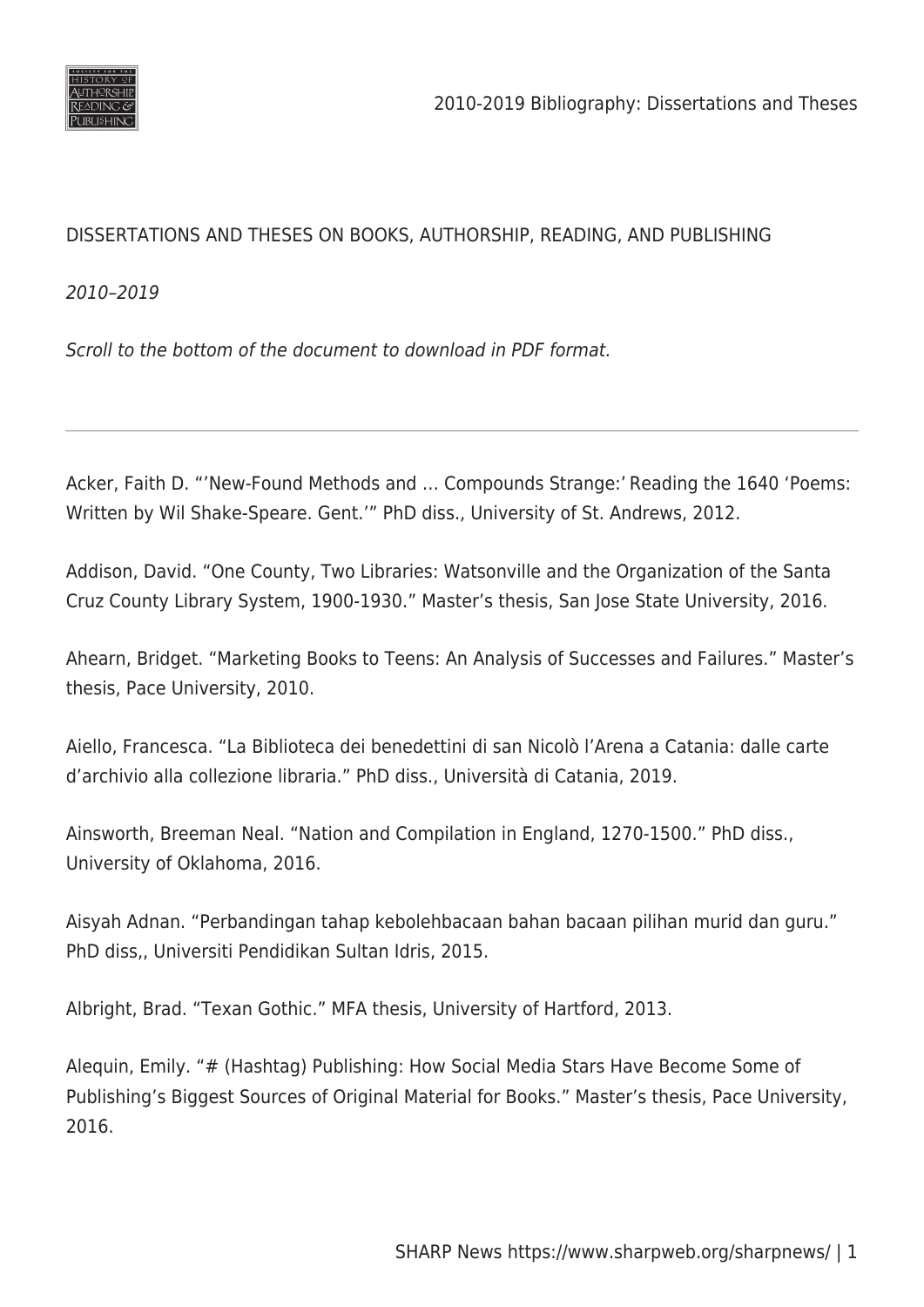

Ali, Deena. "Bridging the Gap: The Creation of the New Adult Category and Its Impact on Young Adult Books." Master's thesis, Pace University 2016.

AL-Salmi, Jamal Mattar. "Electronic Theses and Dissertations Programmes in the Arab Gulf States: Exploring Factors Affecting Their Adoption and Development." PhD diss., Victoria University of Wellington, 2014.

Anderson, Laura M. "Book Selection for Good Fit Books." Master's thesis, Concordia University, 2010.

Anderson, Michael Kenneth. "The Tempest." Master's thesis, University of Hartford, 2015.

Horch, Andre. "Buchwidmungen der Frühen Neuzeit als Quellen der Stadt-, Sozial- und Druckgeschichte: kritische Analyse der Dedikationen in volkssprachlichen Mainzer Drucken des 16. Jahrhunderts, unter Verwendung statistischer, netzwerkanalytischer und textinterpretatorischer Methoden." Thesis, Universität Mainz, 2014.

Anstee, Cameron Alistair Owen. "Make Contact: Contributive Bookselling and the Small Press in Canada Following the Second World War." PhD thesis, University of Ottawa, 2017.

Anthony, Joya. "The Challenge of E-Book Growth in International Markets." Master's thesis, Pace University, 2013.

Arnold, Whitney Lauren. "Literary Celebrity and the Autobiographical Self in Eighteenth and Early Nineteenth-Century Britain and France." PhD diss., University of California, Los Angeles, 2011.

Baig, Muzammil M. "Development of Data Anonymity Techniques for Multiple Independent Data Publishing." PhD diss., University of South Australia, 2013.

Baker, Rebecca. "La literatura chicana para niñas o niños y adolescentes contempóranea: hacia la creación de una sociedad democrática y pluralista via la ciudadanía." Master's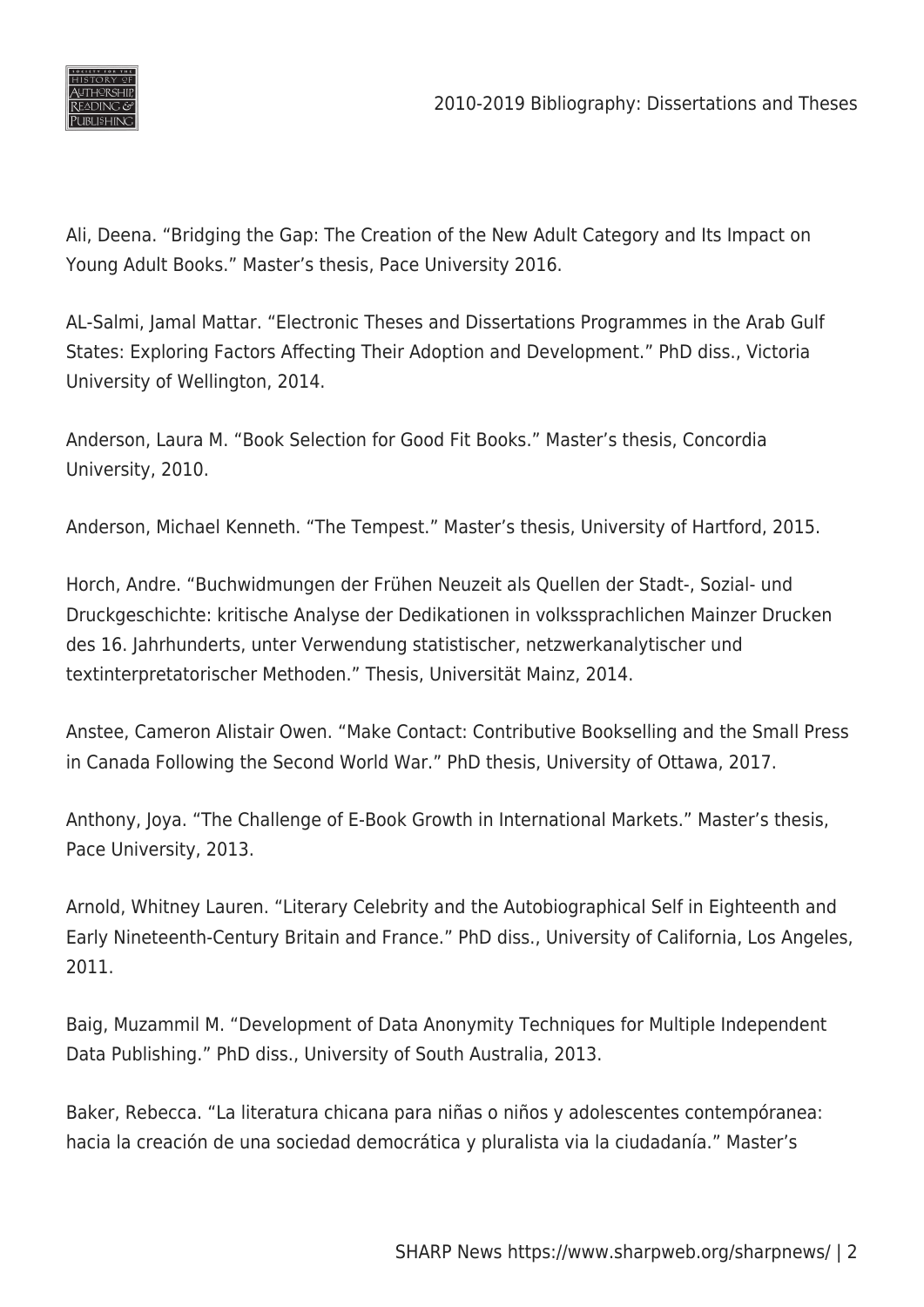

thesis, Arizona State University, 2010.

Balkovek, James Shane. "A Tale of Two Books." Master's thesis, University of Hartford, 2012.

Balsawer, Veena. "'Once upon a Story': Entering into the World of Stories to Exp-Lore the Imaginary and (Re)Living-through Experiences of Children." Master's thesis, University of Ottawa, 2010.

Bankes, Sophie. "James Lackington (1746-1815) and Reading in the Late Eighteenth Century." PhD diss., Open University, 2013.

Barclay, Megan. "Digital Initiatives of Major Textbook Publishers and Open Source Textbooks." Master's thesis, Pace University, 2012.

Barends, Mary Lynne. "A Case Study of Interactive Digital Publishing for IPad: A Journey at the NASA Johnson Space Center." Master's thesis, University of Houston-Clear Lake, 2013.

Barlow, Jan M. "From Here to Eternity." Master's thesis, University of Hartford, 2015.

Barnes, Sean. "Reimaging the Artist Book for the Mobile Age." Master's thesis, Texas State University–San Marcos 2014.

Barnsley, Connor Reny. "Acquiring Knowledge: Bloomsbury's Foray into the Academic and Online Markets." Master's thesis, Simon Fraser University, 2012.

Bauer, Elizabeth A. "An Artistic Journey with Carl Jung's The Red Book." Master's thesis, Pacifica Graduate Institute, 2014.

Bauer, Kathryn. "A Return to the Authentic: The Changing Book Industry & Millennial Detachment." Honors thesis, Assumption College, 2017.

Baumgartner, Jana. "Medienkultur und Unternehmenskultur im deutschsprachigen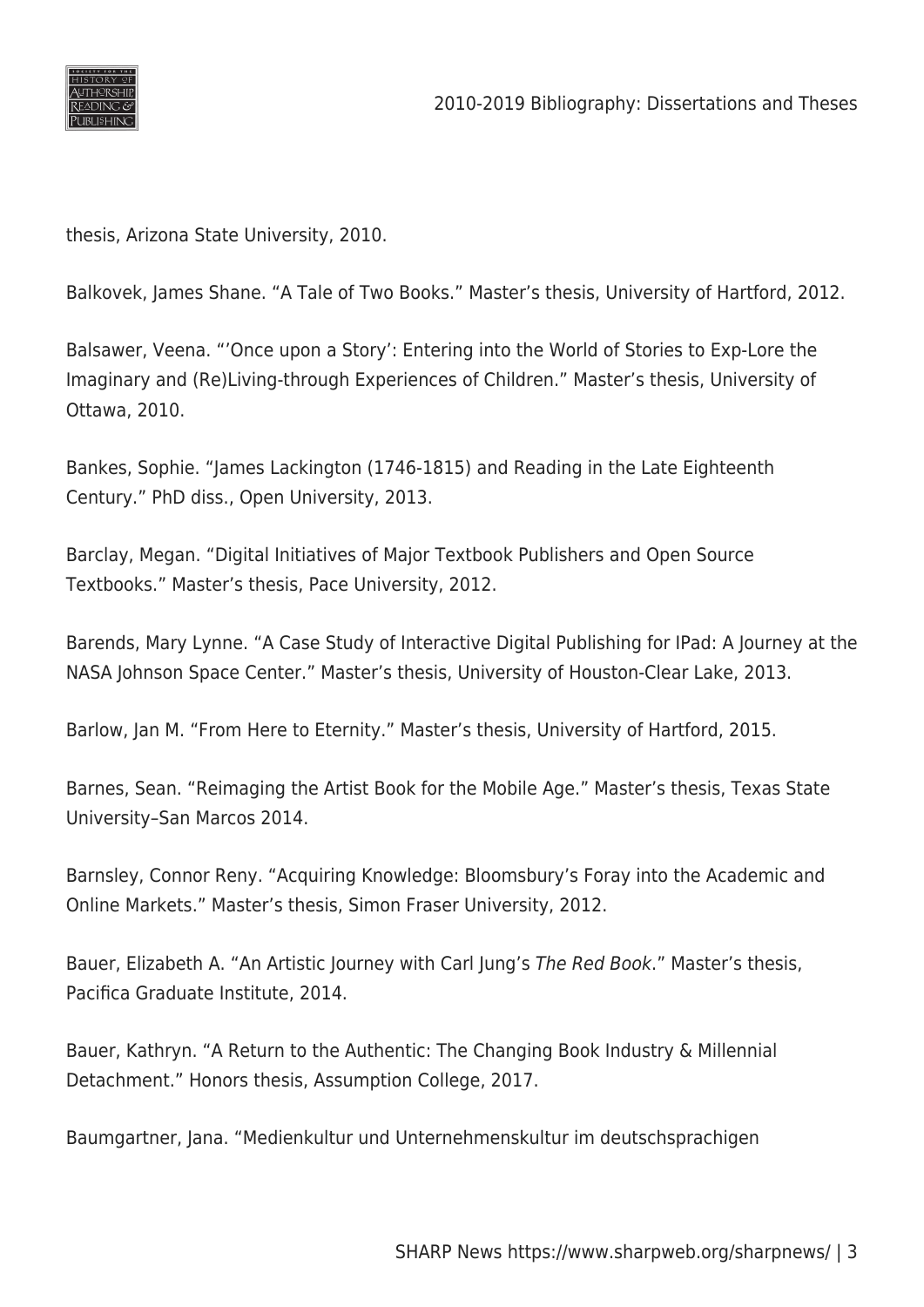

Publikumsverlag: organistationale Veränderungsfähigkeit im Kontext der Digitalisierung." PhD diss., Universität St. Gallen, 2016.

Beckham, Zoe. "Pop Culture Phenomenon: Why the Harry Potter and Twilight Series Resonate with Readers." Bachelor's thesis, University of Southern Mississippi, 2010.

Behrens, Jörg. "Book on Demand: Auswirkungen auf den deutschen Buchmarkt." PhD diss., Universität Erfurt, 2017.

Belk, Patrick Scott. "Empires of Print: Adventure Fiction in the Magazines, 1899-1919." PhD diss., University of Tulsa, Oklahoma, 2017.

Bentley, Coleman. "A Model for Print Relevancy amidst Digital Publishing Revolution." Master's thesis, Pace University, 2012.

Berissi, Marianne. "Littérature sans mémoire: lectures d'enfance de Michel Leiris." PhD diss., Universite Aix-Marseille, 2012.

Berman, Lauren. "Opening the Door to Darkness: An Exploration of Evil in J. K. Rowling's Harry Potter Series." PhD diss., University of Haifa, 2010.

Bernberg, Annie. "Mass Market Paperbacks and the E-Books: From Disruption to Evolution." Master's thesis, Pace University, 2019.

Betts, Ky C. "This Is Where I Am Supposed to Be." Master's thesis, University of Hartford, 2014.

Birke, Dorothee. "Writing the Reader: Configurations of a Cultural Practice in the English Novel." PhD diss., Albert-Ludwigs-Universität Freiburg 2014.

Bissessar, Aaron. "A Venture into Illustration." Master's thesis, University of Hartford, 2019.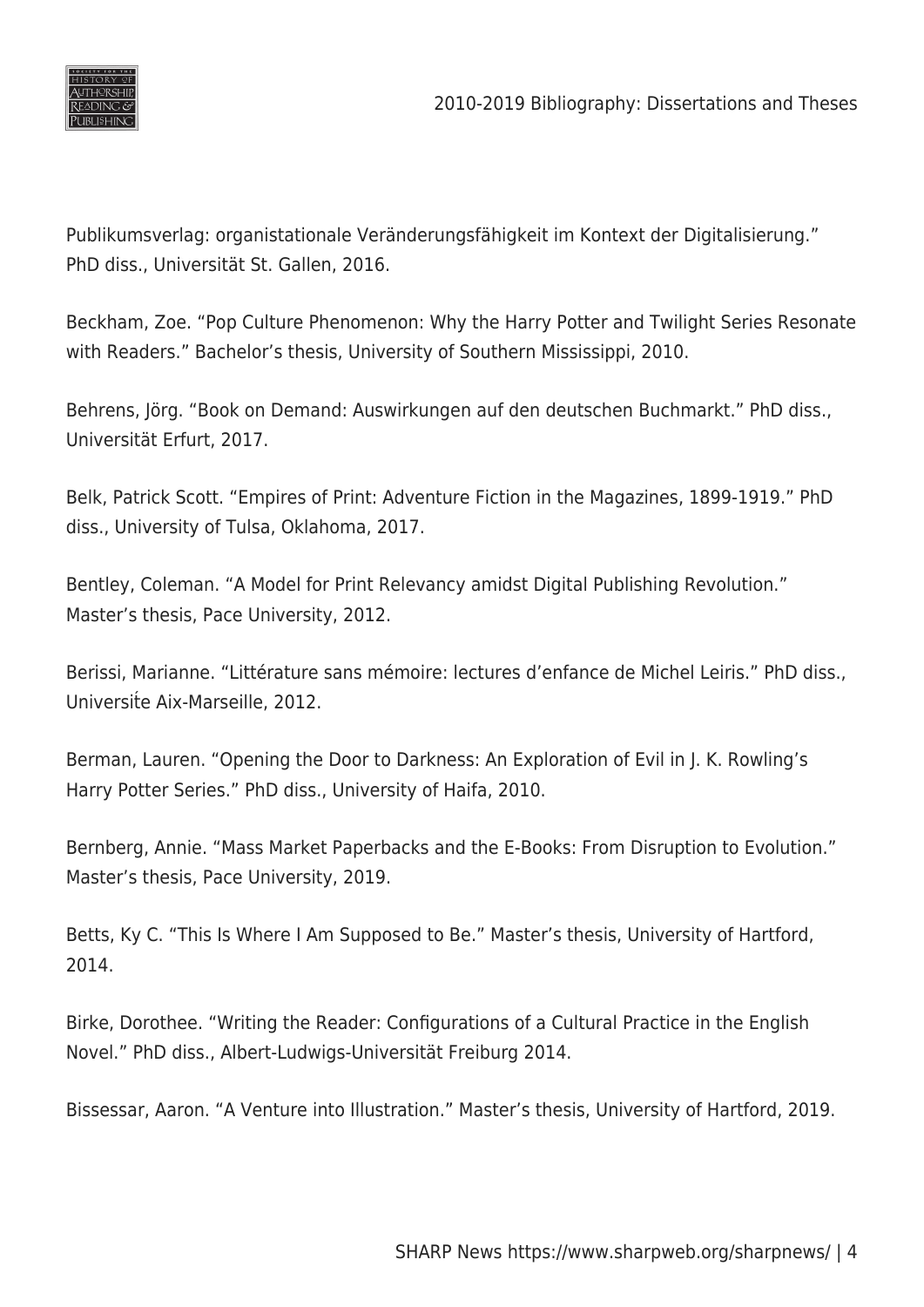

Bi $\tilde{A}$ ¶rk, Lars. "How Reproductive Is a Reproduction?: Digital Transmission of Text-Based Documents." PhD diss., University of Borås, 2015.

Blum, Barak. "The Poetics of Libraries and Book Collections in Horace." PhD diss., University of Oxford. 2018.

Bodemer, Saskia. "Bestsellermarketing: Erfolgsfaktoren auf dem literarischen Markt der Gegenwart: Sûskind – Schlink – Kehlmann." PhD diss., King's College London, 2014.

Bollen, Magelone. "'Urtheil und ein schönes Lied:' Das Armesünderblatt (1750-1820) in der Sammlung 'German Criminology Collection' der Michigan State University." PhD diss., Michigan State University, 2013.

Boodle, Kathryn. "Schau Mich an! [Look at Me!]: An (Im)Movable Storybook by Lothar Meggendorfer." Master's thesis, Camberwell College of Arts, 2016.

Borja González, Galaxis. "Jesuitische Berichterstattung über die Neue Welt: Zur Veröffentlichungs-, Verbreitungs-, und Rezeptionsgeschichte jesuitischer Americana auf dem deutschen Buchmarkt im Zeitalter der Aufklrung." PhD diss., Hamburg, Univ., 2011.

Bowen, Courtney L. "Scholarly Sleuths: Women Detectives and the Bibliomystery." Master's thesis, Dartmouth College, 2010.

Bowes, Brian. "Illustrated Stories." Master's thesis, University of Hartford, 2016.

Bozarth, Mollie. "Telling the Story between the Lines." Master's thesis, University of Hartford, 2012.

Bramwell, Peter. "Aspects of Contemporary Paganism in Modern Children's Fiction." PhD diss., Open University, 2011.

Brebner, Melanie. "The Censorship of Books in New Zealand." Bachelor's thesis, University of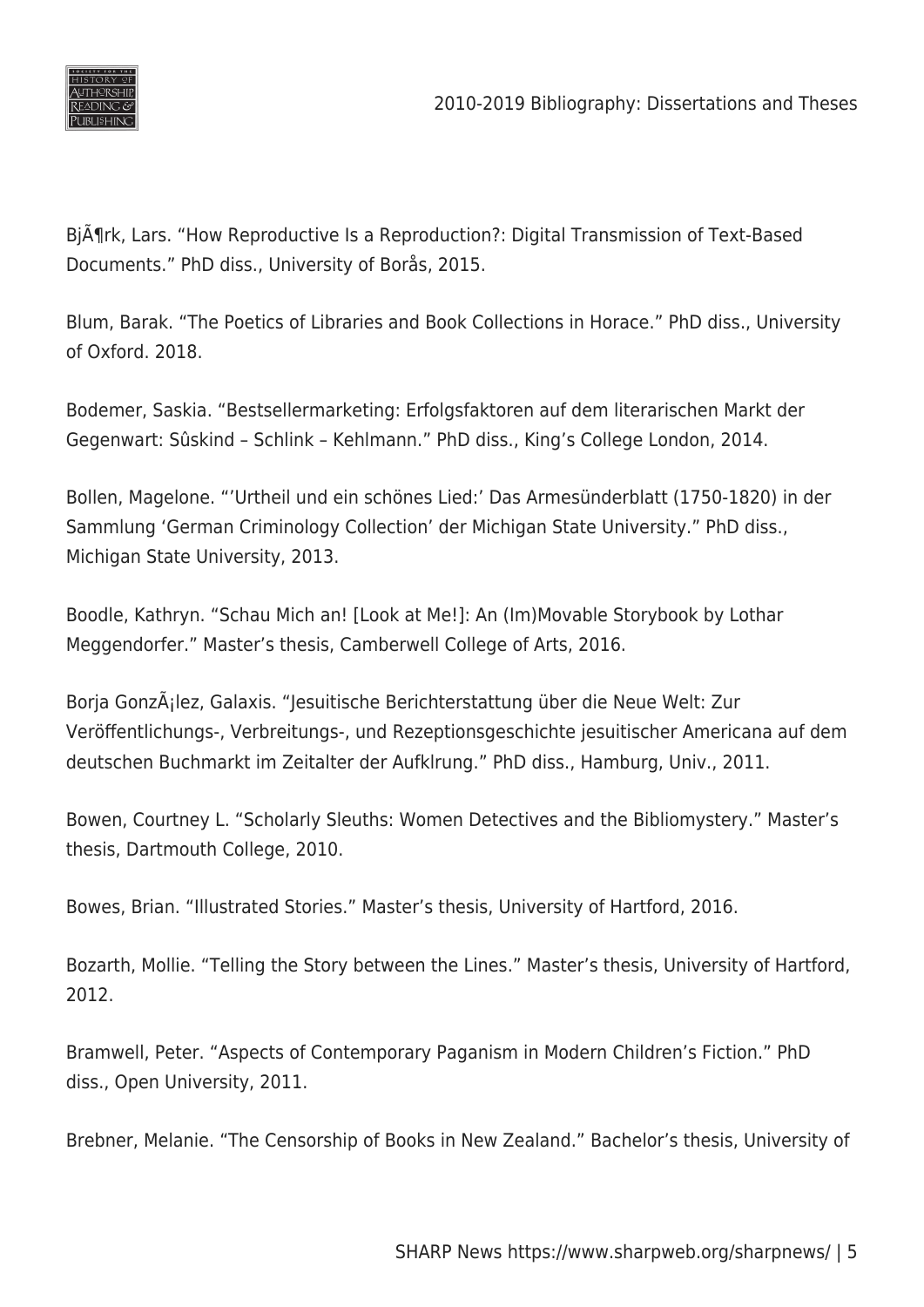

Auckland, 2017.

Brocato, Linde M. "Publishing, Typography and Politics: Mena's Works and the Parallel Editions of Antwerp, 1552." Certificate of Advanced Study thesis, University of Illinois, 2011.

Brooker, Thomas Kimball. "Upright Works: The Emergence of the Vertical Library in the Sixteenth Century." PhD diss., University of Chicago, 2012.

Brownlee, Erin M. "Fighting for Hope: The Chronicles of Narnia and the Harry Potter Series as Transformative Works for Child Readers Traumatized by War." Master's thesis, Texas State University-San Marcos, 2013.

Buitendach, Samantha Angelique. "Selling Translation Rights in Trade Publishing: Case Studies of Dutch Translations of Afrikaans Fiction in the Netherlands and Belgium." Master's thesis, University of Pretoria, 2017.

Büker, Elisabeth. "Skandinavische Bestseller auf dem deutschen Buchmarkt: Analyse des gegenwärtigen Literaturbooms." PhD diss., Georg-August-Universität Göttingen, 2018.

Bulling, W. L. "The Rise and Fall of Common Law Copyright." LLB thesis, University of Auckland 2011.

Bulsiewicz, Michael J. "An Exploration of the Environmental Brand Experience (EBE) as Applied to the Digital Publishing Model." Master's thesis, Texas State University-San Marcos, 2013.

Bunte, Iris. "Bildung, Bekenntnis und Prestige Studien zum Buchbesitz einer sozial mobilen Bevölkerungsschicht im 'katholischen Teutschland' der Frühen Neuzeit: die Bibliotheken der Werler Erbsälzer." PhD diss., Universität Siegen, 2013.

Burke, Jim. "Depicting Samurai: Components and Influence of Japanese Woodcuts in Western Illustration and Painting." Master's thesis, University of Hartford, 2012.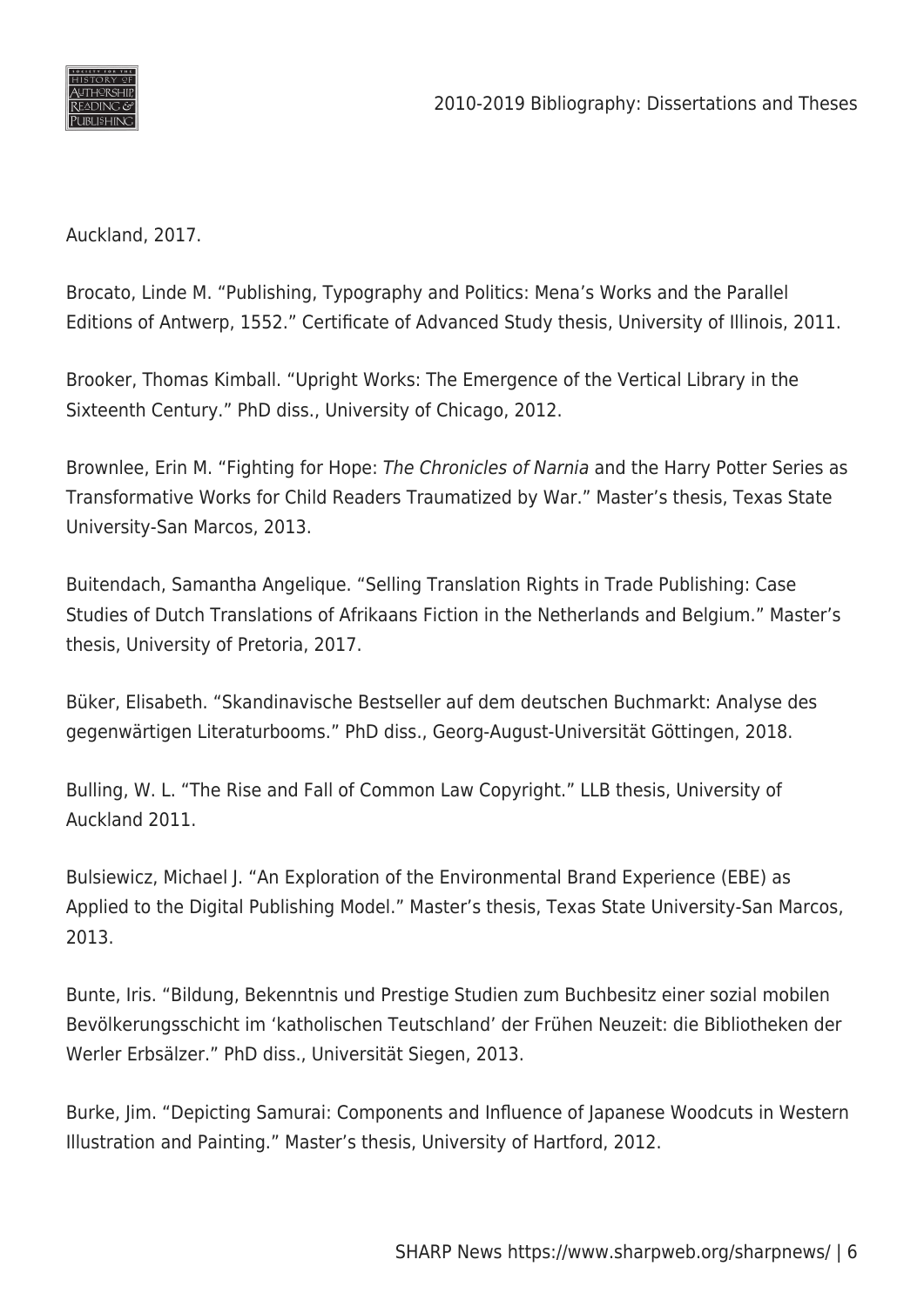

Burke, Michael. "Literary Reading, Cognition and Emotion: An Exploration of the Oceanic Mind." PhD diss., University of Amsterdam, 2011.

Buttigieg, Olga. "Recognising the Spirituality of the Golliwogg: An Analysis of Upton's Golliwogg Picture Books." PhD diss., Australian Catholic University 2014.

Caggiano, Nicole. "The Pros and Cons of Digital Textbook Publishing for Educators and Students." Master's thesis, Pace University, 2013.

Cai, Xiaoping. "Conservation of Three Vellum Bindings Over-Boards from Lambeth Palace Library." Master's thesis, Camberwell College of Arts, 2016.

Caillé, Alice, and Rose Adler. "Les reliures et embôtages de Rose Adler, 1922-1959." Master's thesis, École Pratique des Hautes Études, 2013.

Calandra, Anthony. "An Exploration of Children's Book Illustration." Master's thesis, University of Hartford, 2013.

Campagnolo, Alberto. "Transforming Structured Descriptions to Visual Representations: An Automated Visualization of Historical Bookbinding Structures." PhD diss., University of the Arts, 2015.

Campbell, Joseph. "The Order and the Other: Power and Subjectivity in Young Adult Science Fiction and Dystopian Literature for Adolescents." PhD diss., Illinois State University, 2010.

Cantatore, Francina Carolina. "Negotiating a Changing Landscape: Authors, Copyright and the Digital Revolution." PhD diss., Bond University, 2011.

Carrigy, Daniel. "Gender, Gentry, Petticoats, and Propriety: Addison and Steele's Construction of the Implied Female Reader in The Spectator." Master's thesis, Macquarie University, 2016.

Carter, Janice. "Branding as an Effective Selling Technique for Educational Publishers in This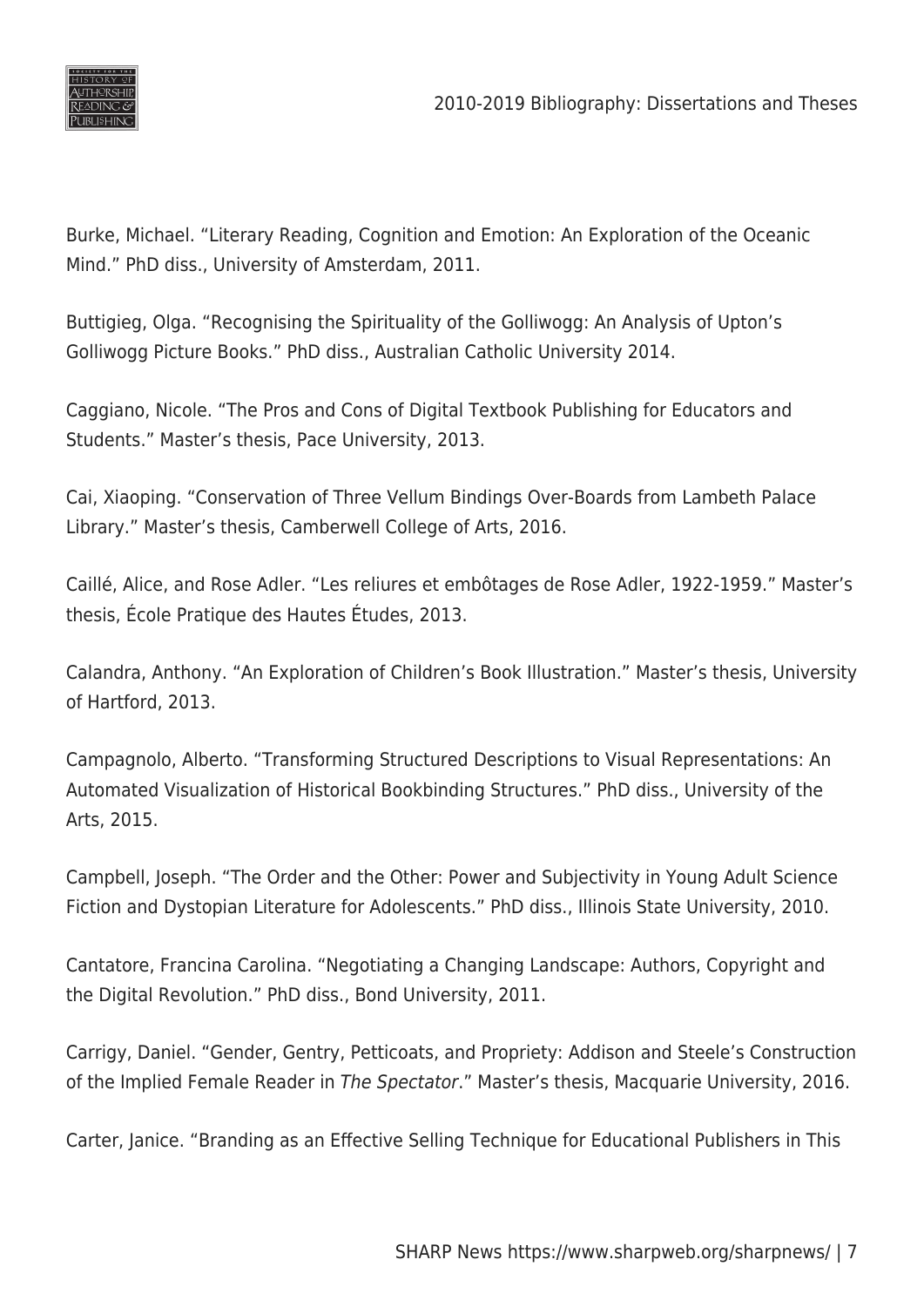

Digital Age." Master's thesis, Pace University, 2016.

Cashman, Victoria. "Let's Get Social: An Analysis of the Social Media Presences of Neil Gaiman, Debbie Macomber, and James Patterson." Master's thesis, Pace University, 2016.

Castillo, Angela Michelle. "Public Library Services in Sunland-Tujunga: Establishment, Evolution, and Early Leaders, 1913-1952." Master's thesis, University of California, Los Angeles, 2011.

Castner, Jonathan. "Digital Lifeline: How Magazines Must Embrace the Digital Transition." Master's thesis, Pace University, 2011.

Chambers, Helen Margaret. "Books Are an Integral Part of One's Life: An Evidence-Based Investigation of Joseph Conrad's Reading." PhD diss., Open University, 2014.

Chan, David Shiu Siu. "Tian dao 'tu shu guan' de min zu zhi yan jiu : nian yi shi ji dian zi shi dai shi feng de ge an. [An ethnography of the elibrary of Tien Dao: a case study of contemporary digital ministry in the 21st century]. PhD. diss., Logos Evangelical Seminary, 2015.

Chan, Eleanor. "'The Eye of Man Hath Not Heard, the Ear of Man Hath Not Seen, Man's Hand Is Not Able to Taste, His Tongue to Conceive, nor His Heart to Report What My Dream Was': Florentius Schuyl and Illustrating Descartes' Treatise on Man." Master's thesis, University of London (Courtauld Institute of Art), 2013.

Chan, Wing Yan. "Building a Brand Portfolio: An Analysis on Brand Extensions by the Tribute Entertainment Media Group." Master's thesis, Simon Fraser University, 2011.

Chandler, Timothy. "Reading Atmospheres: Ecological Aesthetics and Virgil's Eclogues." Master's thesis, Monash University, 2010.

Chang, Junpeng. "Impact of Advertising Personalization in Tablet Versions of Magazines."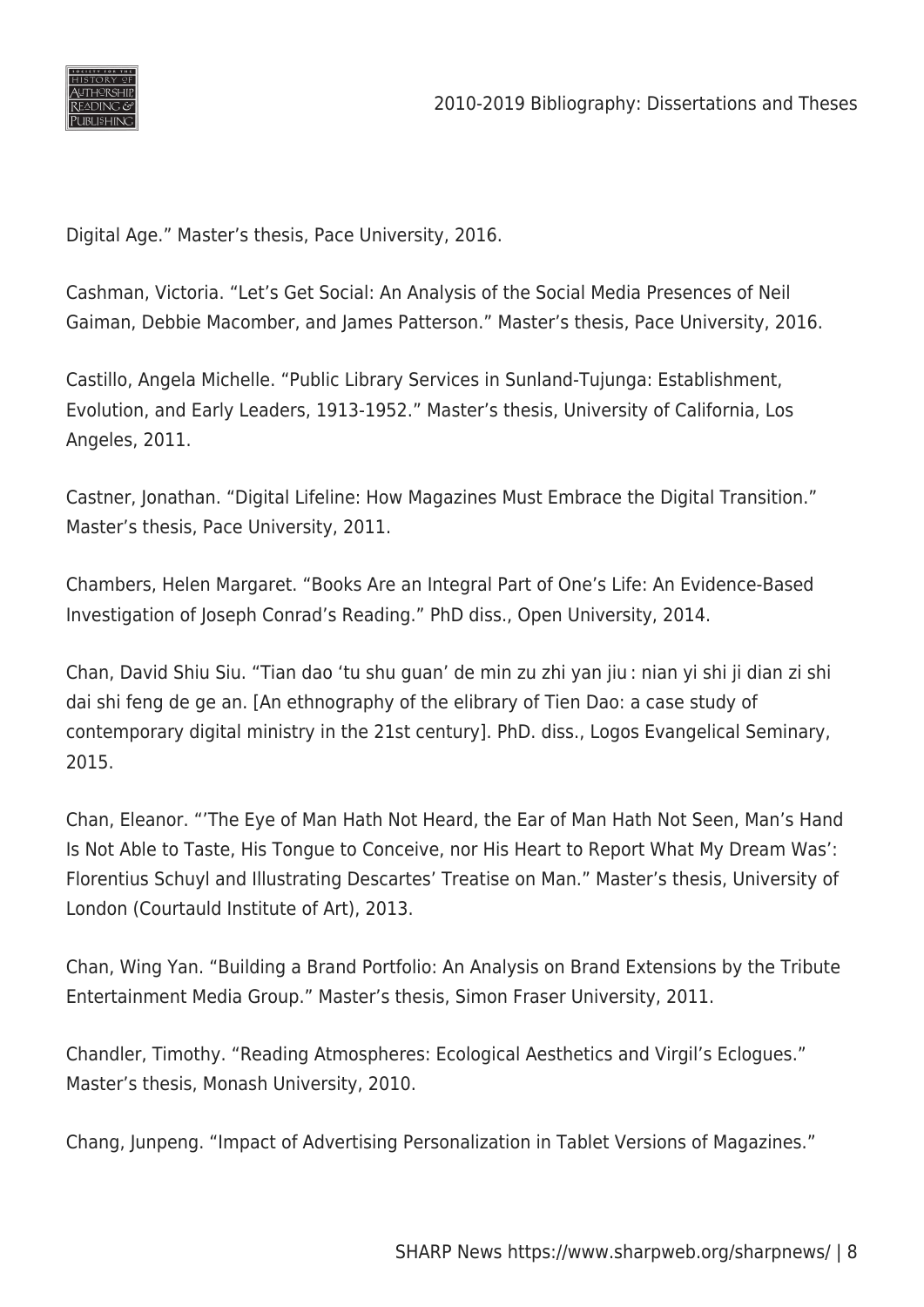

Master's thesis, Rochester Institute of Technology, 2014.

Chanza, Jasmine C. "Ebooks vs Print Books: Which Format Best Fulfills Reader's Needs?" Master's thesis, Pace University, 2015.

Chiu, Cinyee. "The Stone of Youth." Master's thesis, Maryland Institute College of Art–Baltimore, 2016.

Choi, Min Suk. "The Influence of Japonisme on European & American Illustrations." Master's thesis, Fashion Institute of Technology, 2012.

Chung, Philip Tiet Hue. "Overcoming Technical Challenges in Developing a Global Free-Access Legal Information System for Research: The WorldLII Experience." Master's thesis, University of New South Wales, 2013.

Citarella, Robin M. Mako. "Reconciling Female Conflict: The Portrayal of Women Readers in Victorian England from 1850-1890." PhD diss., Drew University, 2011.

Clark, Shaniqua. "In the Ring: Self-Published Authors and Traditional Publishers." Master's thesis, Pace University, 2014.

Clausen, Katherine. "Illustration As Delusion: Michael Camille's Simulacral Art History and Aubrey Beardsley's Salome Compositions." Master's thesis, University of Oxford 2013.

Clotter, Maria Milagros. "Big Data in Digital Media Buying: Programmatic Advertising Sales – Transforming the Publishers' Eco-System." Master's thesis, Pace University, 2015.

Cochefski, Shayna. "Exploring Personalities." Master's thesis, University of Hartford, 2014.

Cole, Jonathan. "The Effects of E-Books on Book Retailers and Publishers." Master's thesis, Pace University, 2014.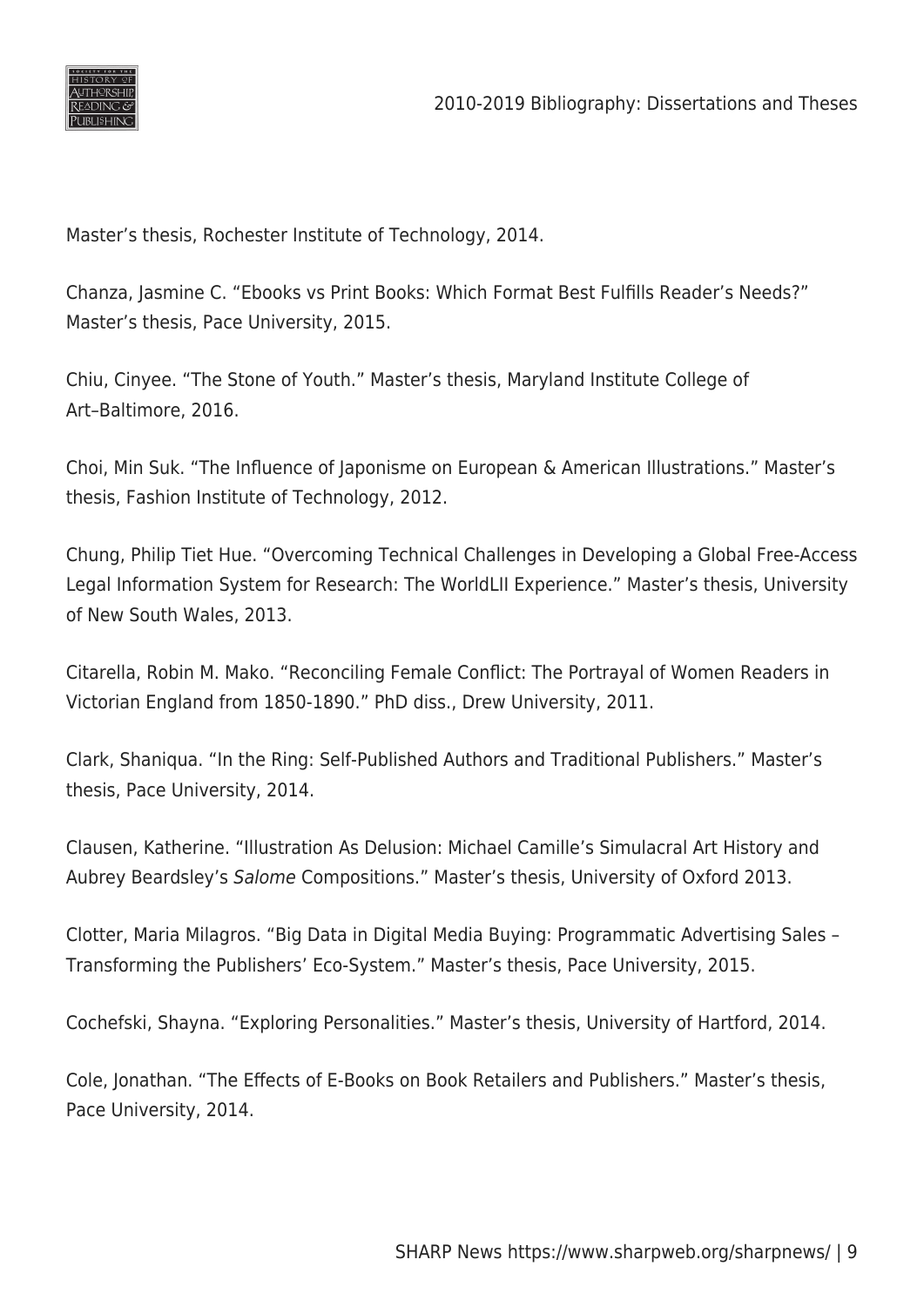

Concepción Moreda, Nayda Ivette. "El uso de la lectoescritura como instrumento de trabajo en el salón de clase para la enseñanza de leer, comprender y redactar en el nivel elemental tercero a sexto grado." Master's thesis, Universidad Interamericana de Puerto Rico, 2010.

Cortés Ortiz, Angélica. "Lectura en papel y lectura digital: un estudio sobre comprensión, hábitos, preferencias y prácticas de lectura en estudiantes graduados de educación." Master's thesis, Universidad de Puerto Rico, 2018.

Craig, Michelle. "The Distribution of the Classics in the Incunabula Period." Master's thesis, University of Glasgow, 2017.

Crouch, Dorothy. "Threats to Magazine Ethics Grow with Advancements in Digital Media." Master's thesis, Pace University, 2011.

Crowton, Melissa. "In(Process)." Master's thesis. Maryland Institute College of Art–Baltimore, 2016.

Cruz Rodríguez, Astrid H. "La publicación de autor de ficción en la era digital: análisis de cuatro plataformas de publicación de libros en la web y su transformación de la publicación de libros tradicional." Master's thesis, Universidad de Puerto Rico, 2017.

D'Ambrosio, Rebecca. "Bogey Beasts: Conservation of an Early 20th Century Sketchbook." Master's thesis, Camberwell College of Arts, 2016.

D'Oro, Miri. "Multimedia in Multimedia: The Fusion of Technology and Traditional Methods in Collage Illustration." Master's thesis, Fashion Institute of Technology, 2013.

Dad, Aisha. "Farid Ud-Din Attar's and John Milton's Poetic Expression of the Sublime through the Creation of the Reader's Presence in The Conference of the Birds and Paradise Lost. Honors thesis, Wellesley College, 2011.

Dann, Claire. "Fiction with Pictures: India Illustrated for Children at the Turn of the Twentieth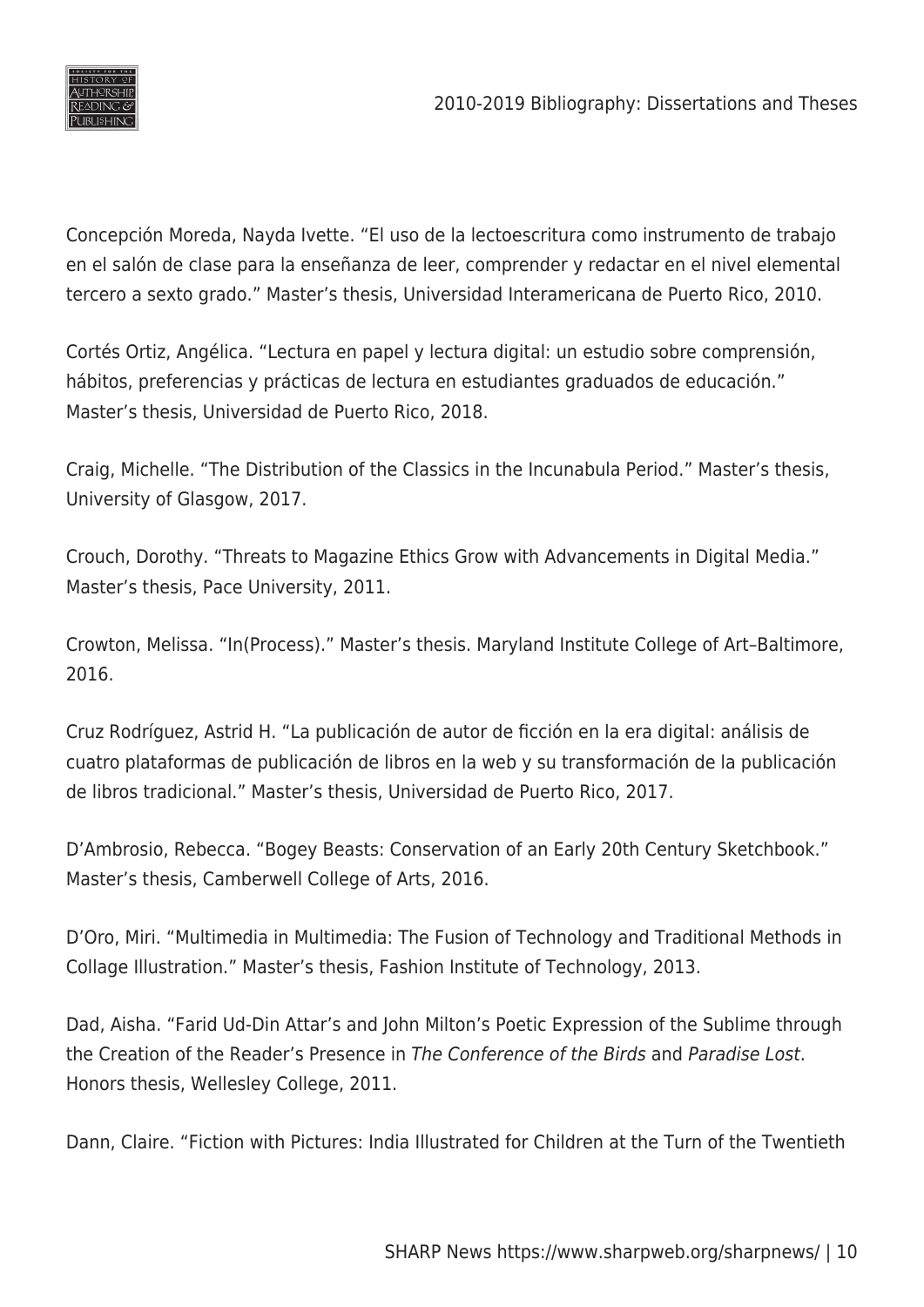

Century." Master's thesis, University of Oxford, 2014.

Dannecker, Wiebke. "Literarische Texte reflektieren und bewerten: zwischen theoretischer Modellierung und empirischer Rekonstruktion am Beispiel einer empirischen Untersuchung mit Schülerinnen und Schülern der Sekundarstufe II." Ph.D. diss., Universität Hannover, 2010.

Davenport, Kay. "The Bar Books Manuscripts Illuminated for Renaud de Bar, Bishop of Metz (1303-1316)." PhD diss., Courtauld Institute, London University, 2017.

Davis, David Jonathan. "Seeing Faith, Printing Pictures: Religious Identity during the English Reformation." PhD diss., University of Exeter, 2012.

De Klerk, Danie. "Magic as Moral Education: J. K. Rowling's Revival of Reading and Its Role in Adolescent Personal Development." Master's thesis, University of the Free State, 2011.

Dean, Barb A. "Before and after: Spirit in the Act of Reading: An Exploration of John Green's Looking for Alaska." Master's thesis, University of Northern British Columbia, 2012.

Della Rocca de Candal, Geri. "Bibliographia Historica Byzantina : A Historical and Bibliographical Description of the Early Editions of the Corpus Historiæ Byzantinæ (1556-1645)." PhD diss., University of Oxford, 2016.

Dezelak, Anja. "Oblikovanje in izdelava osebnega rokovnika." Master's thesis, University of Ljubljani, 2018.

Dhillon, Jasdip Singh. "Minimal Alteration: Conservation of a Late 16th Century Indo-Persian Manuscript." Master's thesis, Camberwell College of Arts, 2016.

Diaz, Jacqueline. "The Digitization of Academic Publishing and the Rise of Textbook Online Retailers." Master's thesis, Pace University, 2017.

Dupin, Meije. "Le phénomène Harry Potter en librairie: les éventuelles conséquences sur les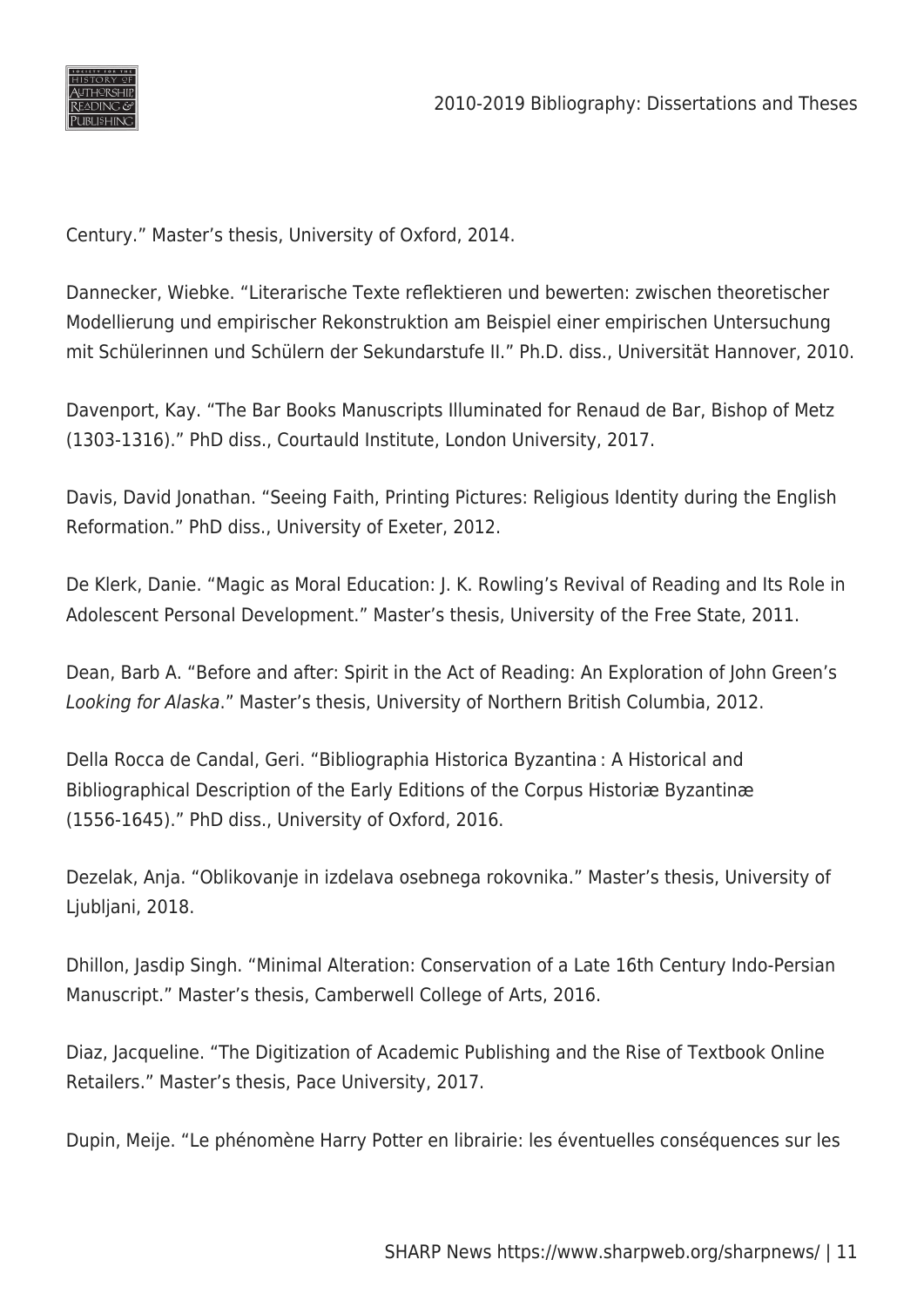

ventes d'un tel phénomène." Master's thesis, Université de Lorraine, 2018.

Dvira (Rozenbaum), Rivka. "L'éthique du discours dans Wikipédia: la question de la neutralité dans une encyclopédie participative." Master's thesis, Bar-Ilan University, 2014.

Dykes, John S. "An Artistic Exploration: New Work for an Editorial Illustration Portfolio." Master's thesis, University of Hartford, 2013.

Ebersole Pasquanelle, Kenya. "Digital Publishing: Education Will Never Be the Same." Master's thesis, Pace University, 2011.

Edge, Katelin D. "Author-Fan Interactions: Community Participation in Creative Works." Master's thesis, University of Louisiana at Lafayette, 2013.

Edsall, Victoria. "Trade Book Publishing: An Industry in Transition." Master's thesis, Pace University, 2013.

Ehrenreich, Tanja. "Seattle Public Library: Speicherraume des Wissens. Zeitgenossischer Bibliotheksbau." Master's thesis, Universität Wien, 2015.

Eifler, Matthias. "Die Bibliothek des Erfurter Petersklosters im späten Mittelalter: Buchkultur und Literaturrezeption im Kontext der Bursfelder Klosterreform." PhD diss. Universität, Jena, 2014.

Elie-Pierre, Amber. "Book Marketing and Social Media: An Analysis of How Trade Publishers Are Using Social Media and Networking Platforms to Market Books." Master's thesis, Pace University, 2017.

Ellis, Cavine Sudean. "Preserving a Country's Heritage through Legal Deposit: A Case Study of the Practices and Issues of the National Library of Jamaica." Master's thesis, University of the West Indies, 2013.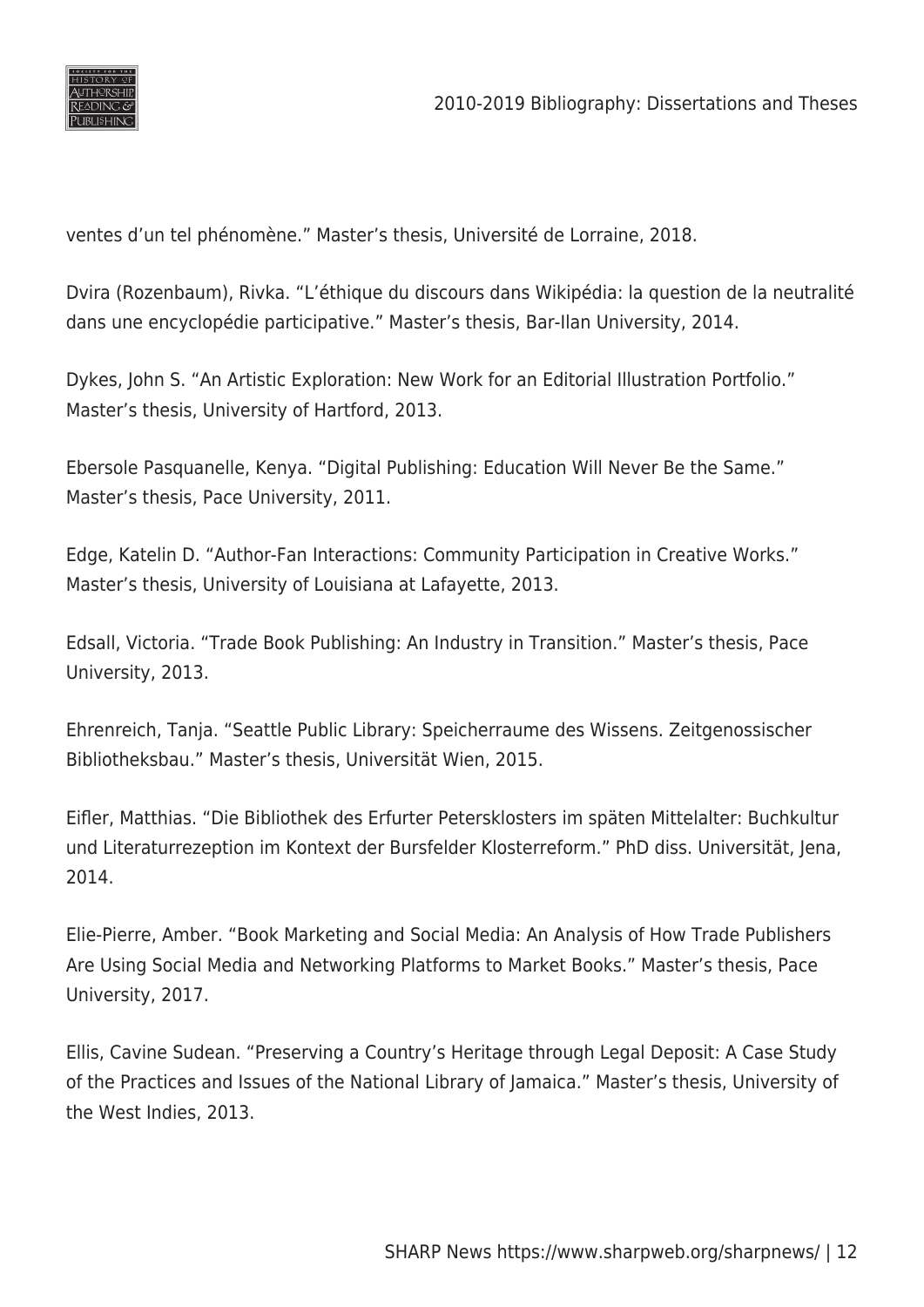

Ellis, Jordan. "A Comparative Study of the Magazine Industry: The Impact Digital Publishing Has Had and Is Having on the Industry." Master's thesis, Pace University, 2011.

England, Hannah Marie. "Random Connections : Making Art by Building Bridges." Bachelor's thesis, James Madison University, 2012.

Epstein, Lourdes. "La lectura de ficción como experiencia de capital social." PhD diss., Tecnológico de Monterrey, Campus Ciudad de México, 2013.

Estrada Valadez, Tania. "Conservation of an 18th Century Print Book Containing Flap Plates." Master's thesis, Camberwell College of Arts, 2016.

Fahy, Courtney. "The Technological Age of Self-Publishing and Its Effect on Traditional Publishing." Master's thesis, Pace University, 2015.

Feria Wirba Singeh. "The Application of UTAUT Model to Understand Malaysian Authors Readiness to Self-Archive in Open Access Repositories." Master's thesis, Universiti Malaya, 2011.

Finch, Mary Lee. "Pulped Shakespeare: The Be(Ginn)Ing of Paperback Shakespeare in America." Master's thesis, Mary Baldwin University, 2017.

Fischer, Chaya. "Word-clerks or Word Artists?: The Production and (Self- )destruction of Compulsive Autotelic Characters." Master's thesis, Hebrew University of Jerusalem, 2012.

Fitzgerald, Britney. "The IPad: Savior or Destroyer of Magazines?" Master's thesis, Pace University, 2011.

Fjellanger, Stuart M. "Tradigitial: Merging Old and New." Master's thesis, University of Hartford, 2012.

Flores Hernández, Yohana Yessica. "Estudio, catalogación y digitalización de las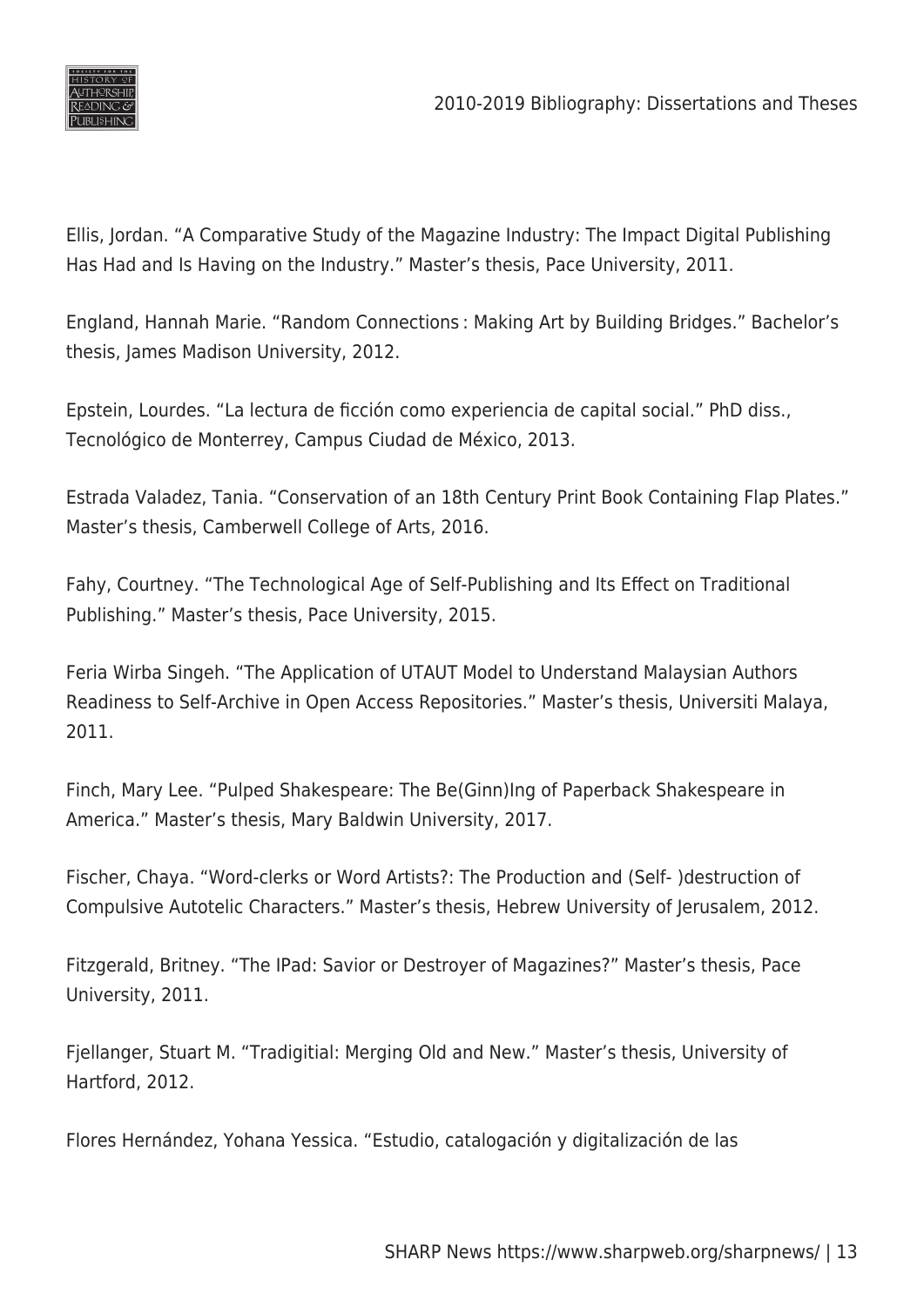

encuadernaciones artísticas de la Real Academia de Bellas Artes de San Fernando." Master's thesis, Universidad Complutense de Madrid, 2016.

Foley, Samuel. "Conservation of The Academy of Armory: An Incomplete Printed Text in a Late Seventeenth Century Full Leather Binding." Master's thesis, Camberwell College of Arts, 2016.

Fong, Simon. "The Future of Magazines in the Digital Age." Master's thesis, Pace University, 2011.

Fontana, Emanuele. "Frati, libri e insegnamento nella provincia minoritica di S. Antonio, secoli XIII-XIV." PhD diss., Padova, Università degli studi, Centro Studi Antoniani, 2012.

Forney, Jordan. "How Trade Book Marketing Is Evolving in the Digital Age." Master's thesis, Pace University,2016.

Fraire, Gabrielle A. "The Littlest Longhorn." Master's thesis, University of Houston-Clear Lake, 2015.

Fraser, Kathleen Claire Lund. "The Digital Scriptorium: Agile Methodologies and the Small Trade Publisher." Master's thesis, Simon Fraser University, 2011.

Gabrielsson, Sheri. "Illustrating the Implied Narrative: The Individuation of Orientalism in H. C. Anderson's Nattergalen." Master's thesis, California State Polytechnic University, Pomona, 2011.

Gagliardi, Magge. "The Amazing Imaginary Adventures of Skippy & Lou." Master's thesis, University of Hartford, 2012.

Gaigher, Susan. "Digital Publishing in the South African Trade Sub-Sector: Lessons to Learn from Disruptive Technology." Master's thesis, University of Pretoria, 2012.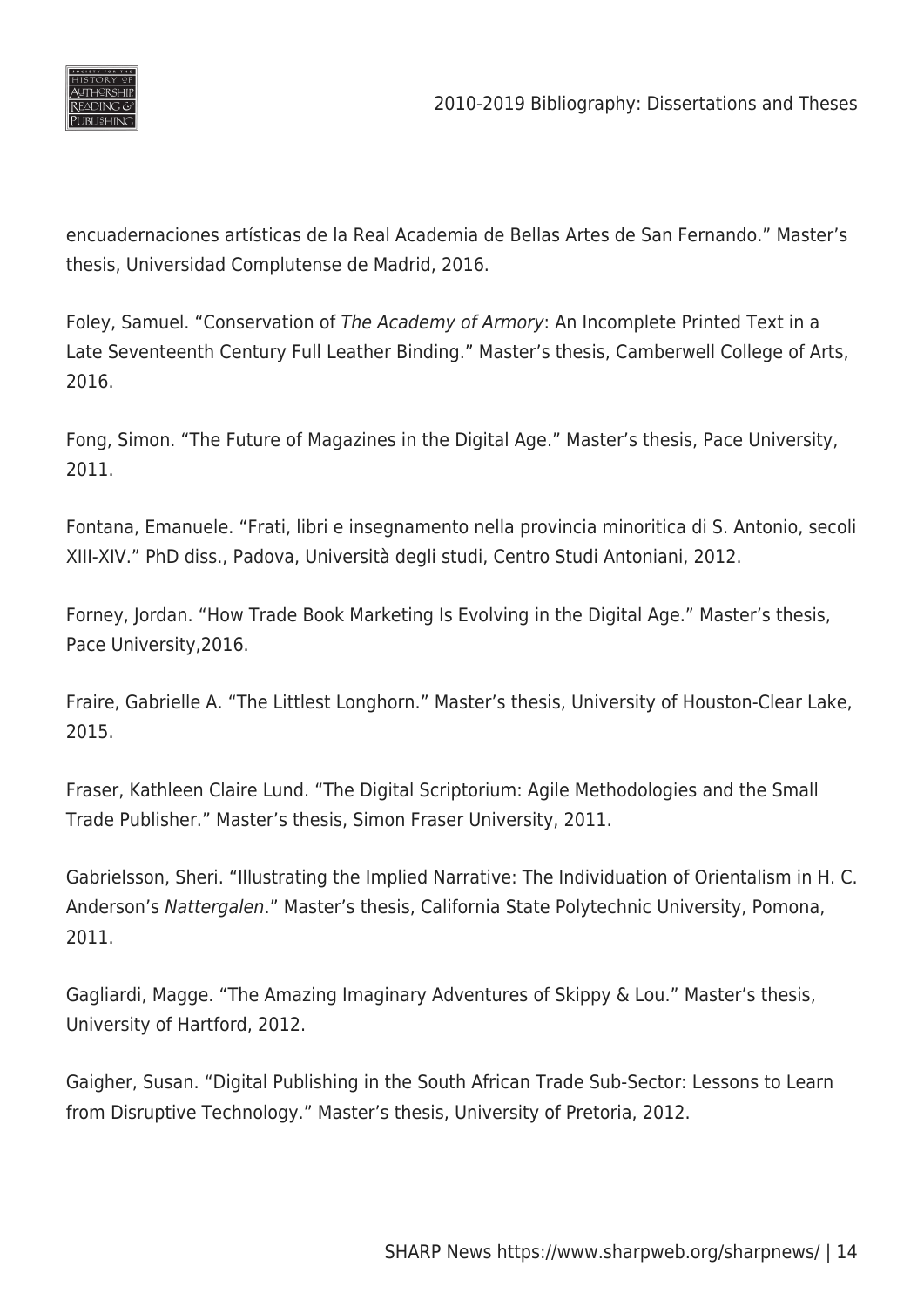

Gallagher, Daniel Patrick. "The Look of Fiction: A Visual Analysis of the Front Covers of the New York Times Fiction Bestsellers." Master's thesis, Rochester Institute of Technology, 2015.

Gavin, Michael. "Print and the Cultures of Criticism." PhD diss., Rutgers University, 2010.

Gehrmann, Daniel. "Generation Offprint?: was 20- bis 29-Jährige (nicht) lesen: eine Readerscan-Studie anhand von drei Regionalzeitungstiteln 2009." Master's thesis, TU Dortmund, 2012.

Gerhart, Suzy. "Spot's Soup." Master's thesis, University of Hartford, 2012.

Ghassemlou, Max H. "Electronic Books (E-Books) Relating to Globalization and Technological Trends." Master's thesis, National University, San Diego, 2013.

Gibbons, Rebecca Carey." The Limits of the Body in Victorian Illustration : Arthur Hughes and Frederick Sandys." PhD diss., University of London (Courtauld Institute of Art), 2016.

Giulianotti, Chiara. "The Book Should Be Wind: Arienti, Pujol, Epaminonda and Cramer and the Issue of the Library." Bachelor's thesis, School of the Art Institute of Chicago, 2014.

Gleim, Quintin. "Finding Tetra." Master's thesis, Columbus College of Art & Design, 2019.

Goldschmidt, Michal. "'Matter of Fact and Thorough': Victorian Scientific Ideals in Beatrix Potter's Children's Book Illustrations." Master's thesis, University of London (Courtauld Institute of Art), 2014.

González Hernández, Jessica S. "Tabú y censura en la literatura infantil: una mirada a los temas controversibles." Master's thesis, Universidad de Puerto Rico, 2010.

Gonzalez Marinas, Maria Elena. "'Crises' in Scholarly Communications: Insights from Forty Years of the Journal of Library History, 1966-2005." PhD diss., 2014.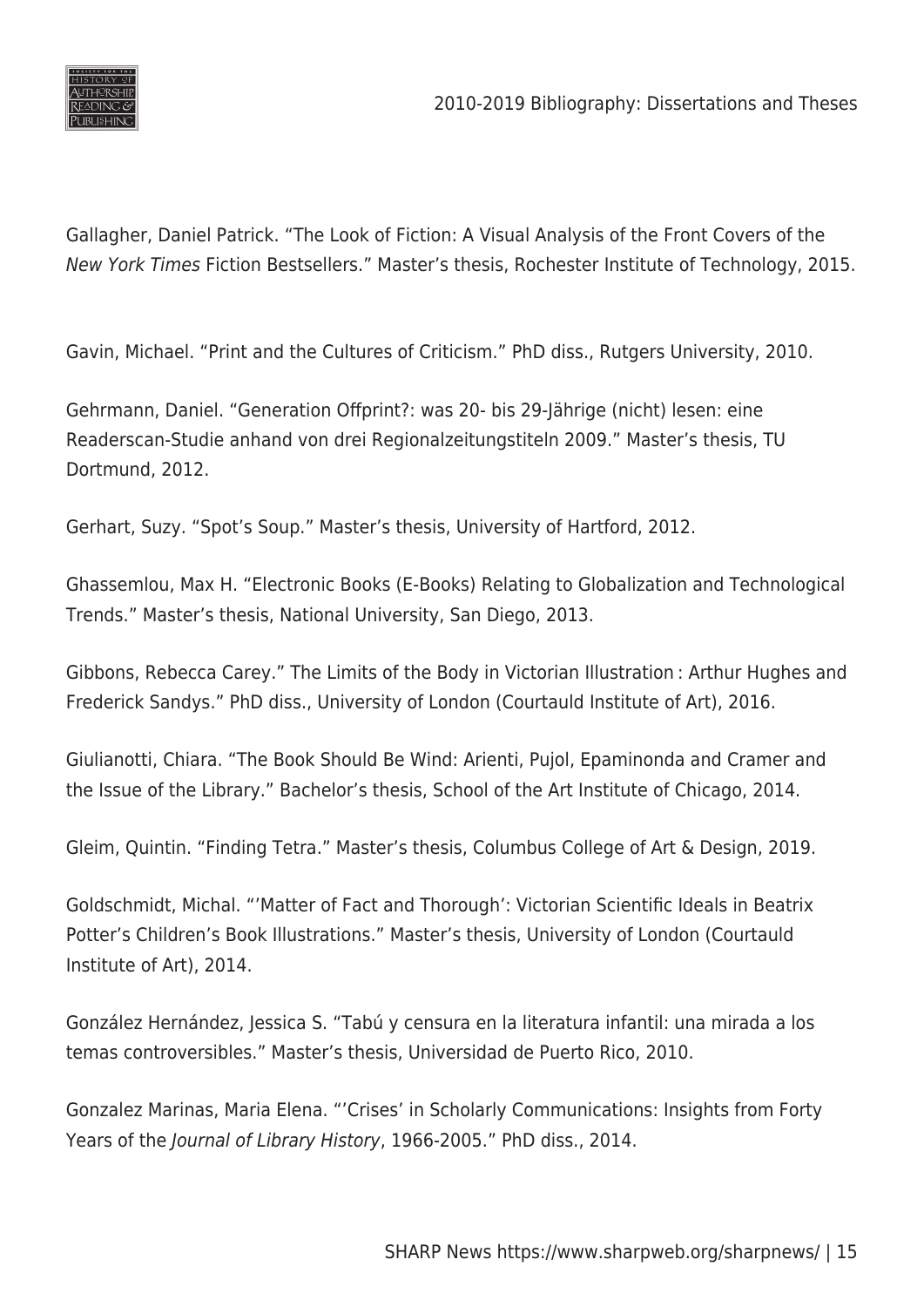

Goodvin, Renée. "Reading Libraries: The Impact of Eighteenth-Century Bibliomania on Jane Austen's Writings." PhD diss., Sul Ross State University, 2011.

Gordon, Adam Saul. "Cultures of Criticism in Antebellum America." PhD diss., University of California, Los Angeles, 2011.

Götselius, Thomas. "Själens medium: skrift och subjekt i Nordeuropa omkring 1500." PhD diss., Stockholm Univ., 2010.

Gottardo, Ketty. "The Barberini and Their Use of the Printed Image." PhD diss., University of London (Courtauld Institute of Art), 2012.

Graheli, Shanti. "The Circulation and Collection of Italian Printed Books in Sixteenth-Century France." PhD diss., University of St Andrews, 2015.

Granuzzo, Elena. "I libri di Tommaso Temanza cultura di un architetto veneziano del Settecento." PhD diss., Università di Padova, 2012.

Greenblatt, Jordana M. "Words like That: Reading, Writing, and Sadomasochism." PhD diss., York University 2010.

Greene, Ree Nae. "The Influence of Reading Fiction on Adolescent Females." Master's thesis, University of Wisconsin–La Crosse, 2010.

Grist, Hailey Siobhan. "Child Mothers in Children's Literature: Victorian Gender Negotiations in Burnett's Girlhood Fiction." Master's thesis, Boise State University, 2010.

Grominsky, Tamara Ann. "Content Re-Creation: Repurposing Magazine Content for the Web." Master's thesis, Simon Fraser University, 2011.

Grover, Alex. "E-Books as Non-Interactive Textual Compositions: An Argument for Simplicity over Complexity in Future E-Books Formats." Master's thesis, Pace University, 2015.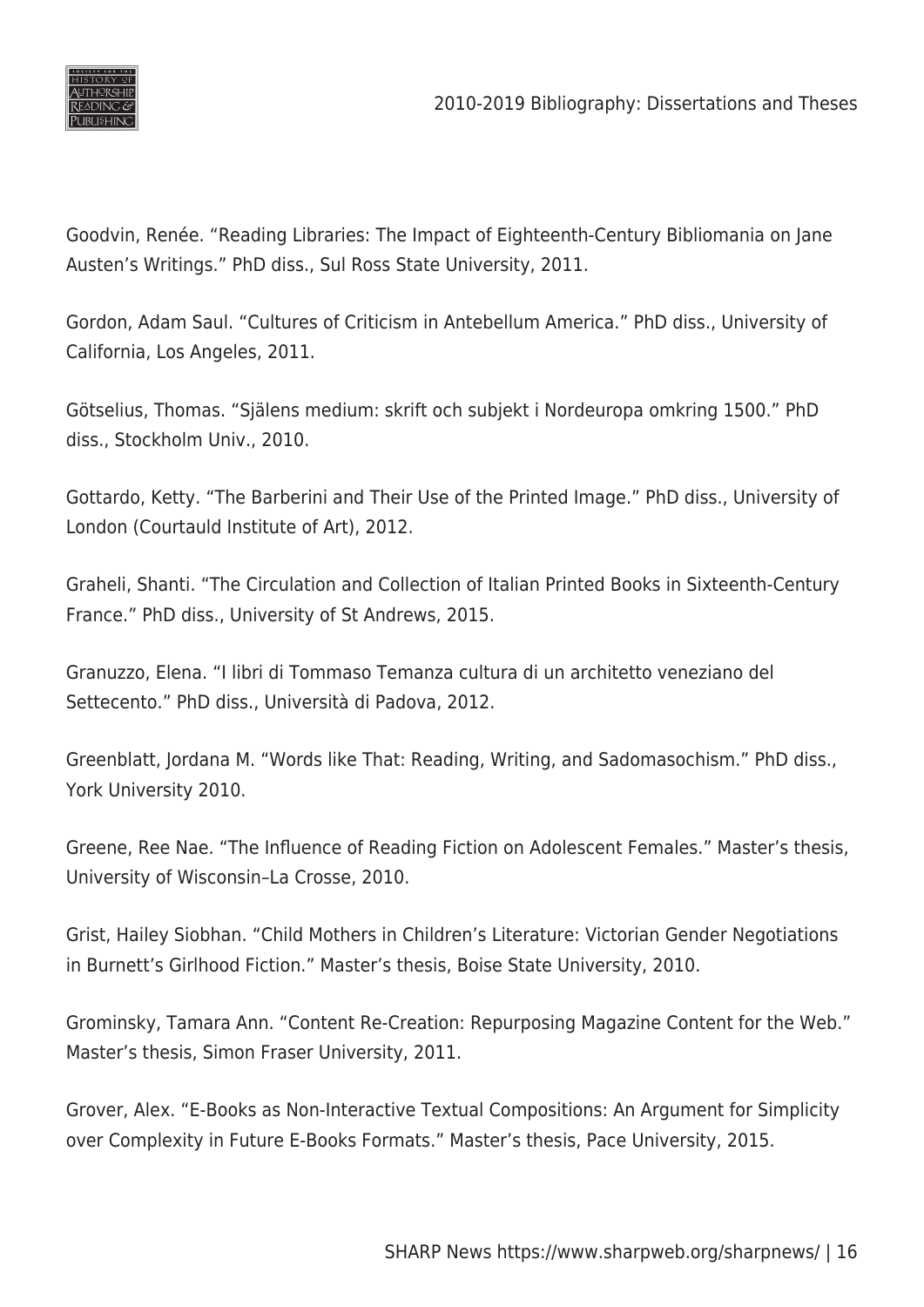

Hagström Molin, Emma. "Krigsbytets biografi : byten i Riksarkivet, Uppsala universitetsbibliotek och Skoklosters slott under 1600-talet." PhD diss., Stockholms Universitet, 2015.

Halpape, Jan Hendrik. "Finding Friends for the Tyee: A Plan for a Reader-Supported Journalism Program." Master's thesis, Simon Fraser University, 2011.

Hand, Shane. "Transmitting Whiteness: Librarians, Children, and Race, 1900-1930s." Master's thesis, University of Southern Mississippi, 2011.

Hanjian, Cassandra. "A Comparative Study of the Niche Theory and the Blockbuster Theory: Case Studies of Large Publishing Houses and Independent Presses to Observe Acquisition Trends in Trade Book Publishing." Master's thesis, Pace University 2011.

Hansson, John-Erik. "To Teach Every Principle of the Infidels and Republicans?: William Godwin through His Children's Books." PhD diss., European University Institute, 2018.

Hartigan, Caitlin Carol. "Image, Manuscript, Print: Le Roman de La Rose, ca. 1481-1538." PhD diss., University of Oxford, 2013.

Harwood, Leslie. "William Morris' Earthly Paradise: Precursor to the Private Press Movement." Master's thesis, University of Wisconsin–Milwaukee, 2012.

Hauck, Tiffany. "The I's Have It: The Success and Failure of First-Person Narration in Young Adult Literature and Film Adaptation." Honor's thesis, University of Texas at Arlington, 2010.

Hausmann, Jutta. "Liricografia: Werkillustration in der 'generacion del 27.'" PhD diss., Rheinisch-Westfälische Technische Hochschule, 2017.

Hayes, Colette. "'The Building Simply Bodies Forth a Thought': American Women Poets and Libraries." Master's thesis, San Francisco State University 2011.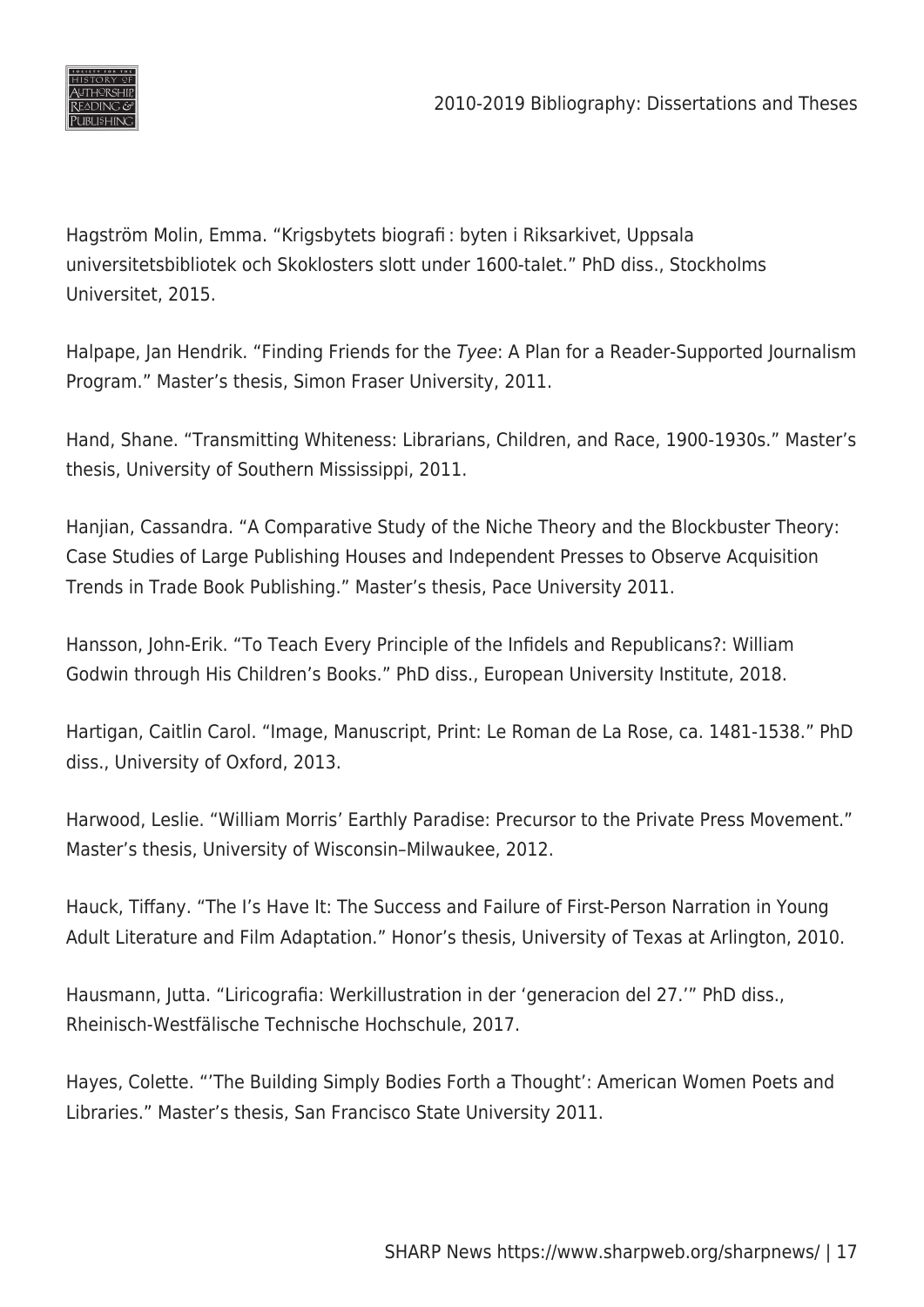

Hazell, Samantha A. "Romance Novels in the Digital Age." Master's thesis, Pace University, 2011.

Hedley, Susan. "Early Emergent Reader Book Series." Master's thesis, University of Hartford, 2012.

Henrich, Sarah. "Branding vs. Profit: How Digital Strategies Earn a Living in Today's Magazine Publishing Industry." Master's thesis, Pace University, 2011.

Henss, Christina. "Fremde Räume, Religionen und Rituale in Mandevilles Reisen: Wahrnehmung und Darstellung religiöser und kultureller Alterität in den deutschsprachigen Übersetzungen. PhD diss., Universität Zürich, 2014.

Herath, Channa. "How Do We Read Online: The Effect of the Internet on Reading Behaviour." Master's thesis, Victoria University of Wellington, 2010.

Herzog, Erin M. "When Words Fail." Master's thesis, University of Hartford, 2012.

Hicks, Carrie Rosson. "The Young Adult Addiction Novel: A Modern Tragedy." Master's thesis, Longwood University, 2010.

Higgins, Benjamin David Robert. "We Have a Constant Will to Publish: The Publishers of Shakespeare's First Folio." PhD diss., University of Oxford 2015.

Hildebrandt, Lowell Isaac. "I Am Not a Genius." Master's thesis, University of Hartford, 2015.

Hilderman, Kristen. "Life after Print: Revising the Digital Editorial Strategy in Magazine Publishing." Master's thesis, Simon Fraser University, 2011.

Hiller, Simon. "Buchhandelsstrategien im digitalen Markt Reaktionen der grossen Buchhandelsketten auf technologische Neuerungen." PhD diss., Friedrich-Alexander-Universität Erlangen-Nürnberg, 2015.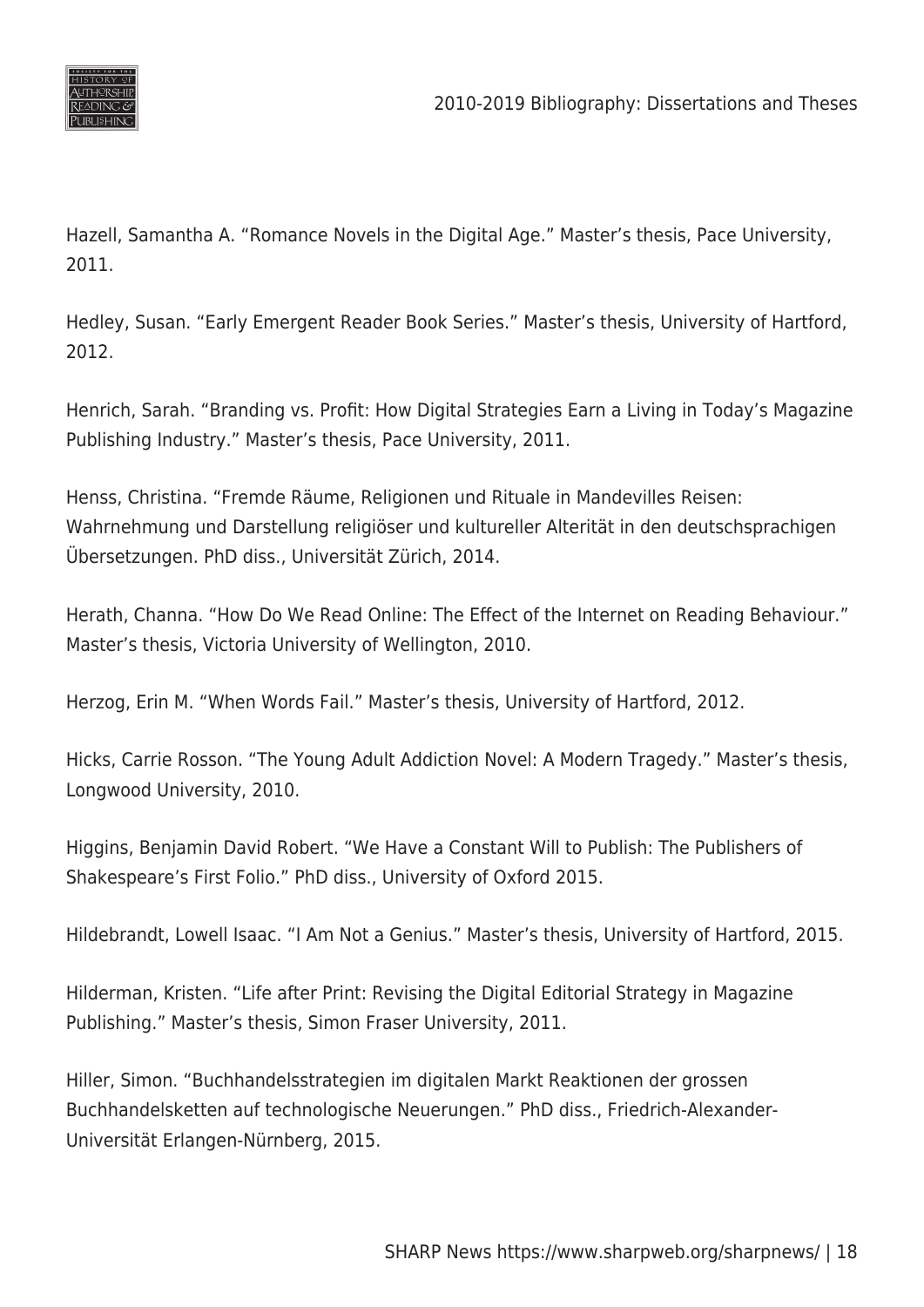

Hjaltalín, Torfi K. Stefánsson. "'Elska guõ og biõja': guræknibókmenntir á Íslandi á lærdómsõld. PhD diss., University of Iceland, 2016.

Ho, Catherine. "Bloom: A Process Book." Master's thesis, Maryland Institute College of Art–Baltimore, 2015.

Hodes, Nathaniel. "The Muses' Method: Logic and the Moral Function of English Renaissance Poetry." PhD diss., Brandeis University, 2014.

Hodges, Amy Michelle. "Performing Literacy: How Women Read the World in the Late Eighteenth-Century British Novel." PhD diss., University of Arkansas, 2012.

Hogan, Kelsey. "Technology in the History of Book Publishing: How It Has Been Helpful and Harmful." Master's thesis, Pace University, 2019.

Holland, Myla. "Gabby the Bulldog." Master's thesis, University of Houston-Clear Lake, 2014.

Holton, Danielle. "The Progressive Industry: The Publishing Industry's Effort to Being Environmentally Sustainable." Master's thesis, Pace University, 2011.

Hooper, Kathleen R. "Designing Democracy Re-Education and the America Houses (1945 – 1961): The American Information Centers and Their Involvement in Democratic Re-Education in Western Germany and West Berlin from 1945 to 1961." PhD diss., Bergische Universität Wuppertal, 2013.

Horton, Audrey Annalisa. "Aldus Manutius in the History of Printing: An Undervalued yet Enduring Market." Master's thesis, Sotheby's Institute of Art, New York, 2013.

Howard, Michael Harrison. "Digital Publishing: An inside Look at InsideHook." Master's thesis, Pace University, 2013.

Hubert, Nicolas. "Éditeurs et éditions pendant la guerre d'Alégrie, 1954-1962." PhD diss.,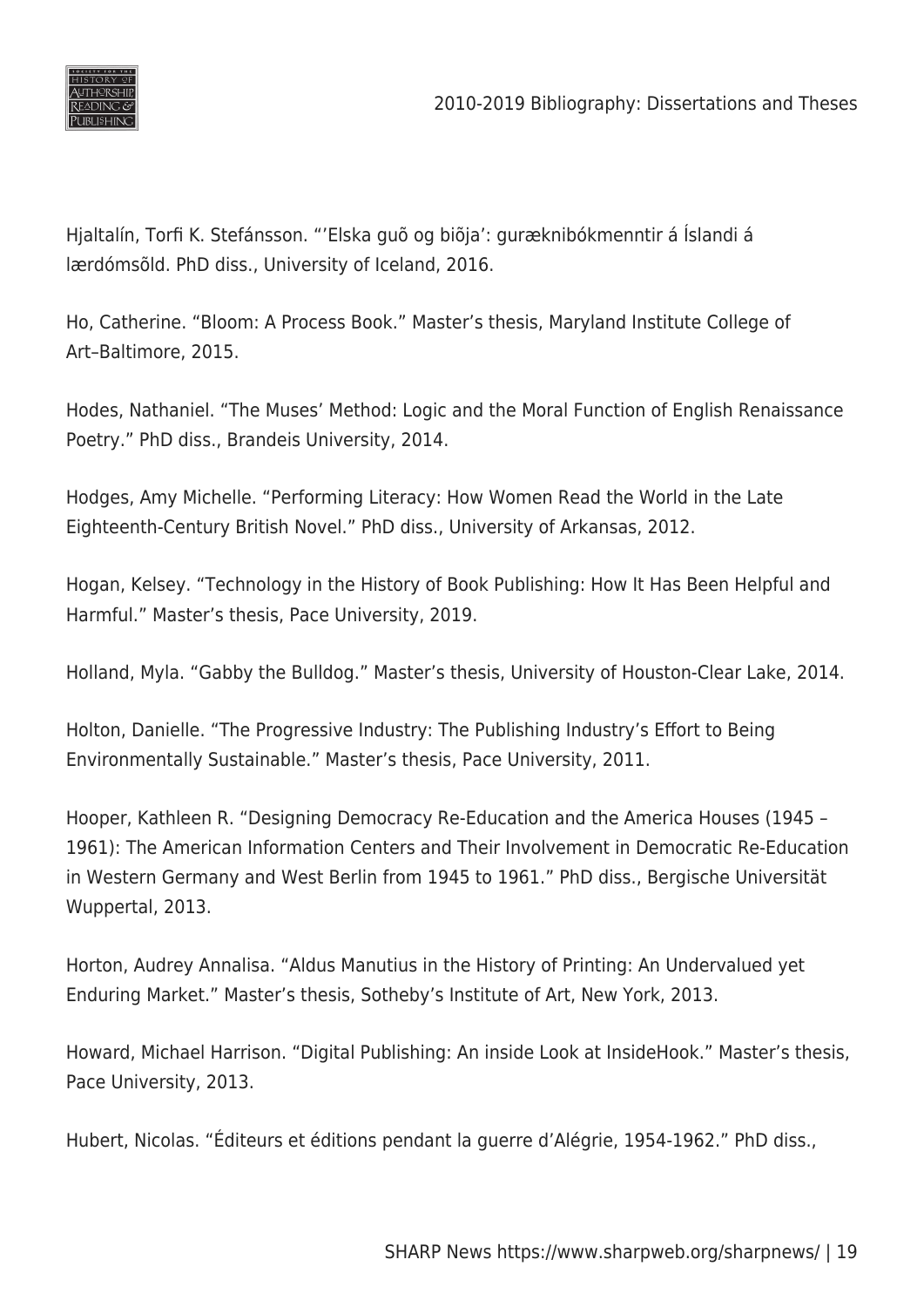

Université de Versailles Saint-Quentin-en-Yvelines, 2012.

Humble, Linnet Mary. "Unconverted: Outsourcing Ebook Production at a University Press." Master's thesis, Simon Fraser University, 2012.

Hung, Margaret. "English Public Libraries, 1919-1975: Vocation and Popularisation." PhD diss., Leeds Beckett University, 2015.

Hunt, Kathryn K. "The Ghost in the Machine: The Embodiment and Disassembly of James Joyce in the Arion Press 'Ulysses.'" Master's thesis, University of London (Courtauld Institute of Art), 2012.

Hutchinson, Sarah Sobczak. "Contemporary Historical Fiction: Supplemental Texts, Narrative Strategies, and Readers' Expectations." Master's thesis, [State University of New York at](https://www.worldcat.org/search?q=au%3AState+University+of+New+York+at+Albany.+Department+of+English.&qt=hot_author) [Albany,](https://www.worldcat.org/search?q=au%3AState+University+of+New+York+at+Albany.+Department+of+English.&qt=hot_author) 2011.

Illenberger, Rolf Ph. "Erfolgsfaktoren printmarkenbasierter Online-Angebote." PhD diss., Johannes Gutenberg-Universität Mainz, 2012.

Ing, Heidi Renee. "Subscription in South Australian Libraries." Master's thesis, University of South Australia, 2010.

Inglesby, Roisin. "'A Monumental Pillar Wherein You Will See Your Ancestors': The Rhetoric of Word and Image in Sir William Dugdale's The Antiquities of Warwickshire Illustrated." Master's thesis, Bard Graduate Center, 2011.

Irawan, Tri Agif. "Investigating Continuance Intention of Using E-Book among Higher Education Students." Master's thesis, Universiti Malaya, 2014.

Jahjah, Marc. "Les marginalia de lecture dans les 'réseaux sociaux' du livre (2008-2014): mutations, formes, imaginaires." PhD diss., École des hautes études en sciences sociales, 2014.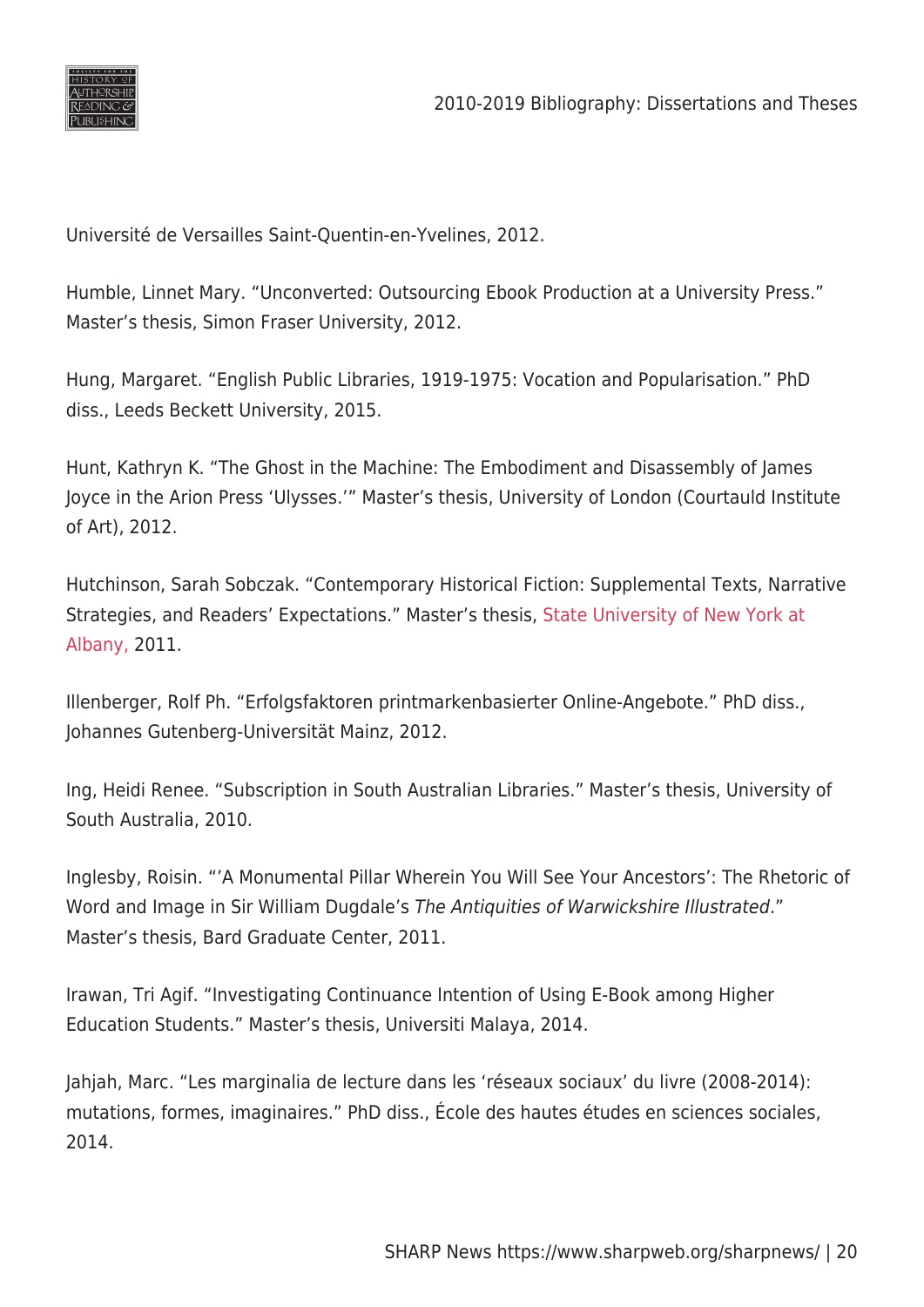

Jeannot, Delphine. "Le mécénat bibliophilique de Jean sans Peur et de Marguerite de Bavière: 1404-1424." PhD diss., [Université Charles de Gaulle,](https://www.worldcat.org/search?q=au%3AUniversite%CC%81+Charles+de+Gaulle+%28Lille+%2F+1971-2017%29.&qt=hot_author) 2012.

Jelagat, Cheruiyot Caroline. "Creating a Sustainable Publishing Future: A Case Study of AMECEA Gaba Publications, Eldoret-Kenya." Master's thesis, University of the Witwatersrand, 2016.

Jenkins, Brett. "Fiction and the Shivering Reader: An Existential Analysis of the Realist Novel and the Reader's Search for Answers to Questions of the Meaning of Life." PhD diss., Murdoch University, 2010.

Jensen, Helle Strandgaard. "Defining the (In)appropriate: Scandinavian Debates about the Role of Media in Children's Lives, 1950-1985." PhD diss., European University Institute, 2013.

Johnson, Lotte. "Polyphonic Punctuation: The Voices of Pierre Reverdy and Pablo Picasso in Dialogue in 'Le Chant Des Morts' (1948). Master's thesis, University of London (Courtauld Institute of Art), 2011.

Jones, Aimee Kristine. "Evaluation of Digitization Technologies for Natural History Collections: A Case Study on Herbarium Specimen Digitization." Master's thesis, University of Oklahoma, 2013.

Jones, Carolyn Jean. "'It Isn't Really about the Book': Exploring the Significance of Membership in Three South Australian Female-Only Book Discussion Groups." PhD diss., University of South Australia, 2012.

Jones, Megan. "The Book of Hairs: Documentation of the Thesis George and the Tiger." Master's thesis, Maryland Institute College of Art–Baltimore, 2015.

Jütte, Bernd Justin. "Reconstructing European Copyright Law for the Digital Single Market: Between Old Paradigms and Digital Challenges." PhD diss., University of Luxembourg, 2016.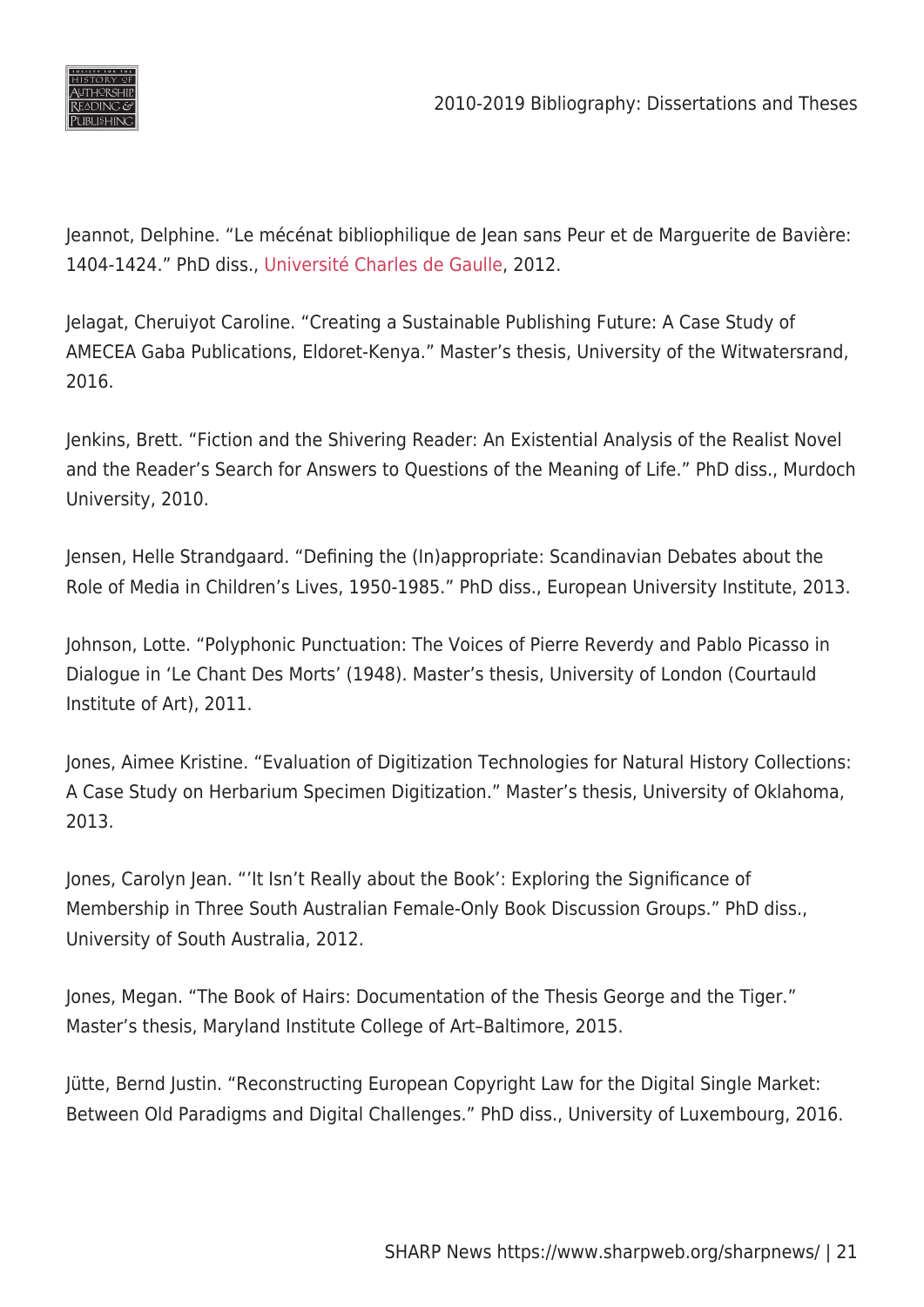

Kamhieh, Celine. "The Leisure Reading Habits of First-Year, Female Emirati University Students: An Investigation." PhD diss., Canterbury Christ Church University, 2012.

Kaua, Serena. "How Books Are Marketed, What a Packaged Publisher Is, and How They Affect the Market." Master's thesis, Pace University, 2018.

Kaufmann, Eva. "Die Lesekrise zu Beginn der Pubertät: Ursachen der Lesekrise und ihre Manifestationen bei Jugendlichen mit Deutsch als Zweitsprache." PhD diss., Universität, Graz, 2015.

Kavishe, George Firmin. "Management of Electronic Information Resources (EIRs) to Enhance Their Long-Term Links Preservation and Access in the University of KwaZulu-Natal (UKZN) Pietermaritzburg (PMB) and Howard College Campus Libraries." Master's thesis, University of KwaZulu-Natal, Pietermaritzburg, 2013.

Keeys, Mia R. "Imagination, Interrupted: The Black Child's Public Sphere & Critical Race (Literary) Spaces." Master's thesis, Vanderbilt University, 2015.

Kemp, Elizabeth Anne. "The Raincoast ECatalogue: The Creation of an Electronic Catalogue as a Supplemental Selling Tool for Sales Representatives." Master's thesis, Simon Fraser University, 2011.

Keuschnigg, Marc. "Das Bestseller-Phänomen: die Entstehung von Nachfragekonzentration im Buchmarkt." PhD diss., Universität München, 2011.

Khalili, Leila. "An Investigation of Factors Influencing the Acceptance of Open Access Publishing among Medical Researchers in Iran." PhD diss., Universiti Malaya, 2012.

Khristova, Malvina Ally. "The Book Publishing Transformation in the Digital Age." Master's thesis, Pace University, 2013.

Kilgore, Rachel Lynn. "The Reader Co-Author: Jane Austen's Ethics of Reading." Master's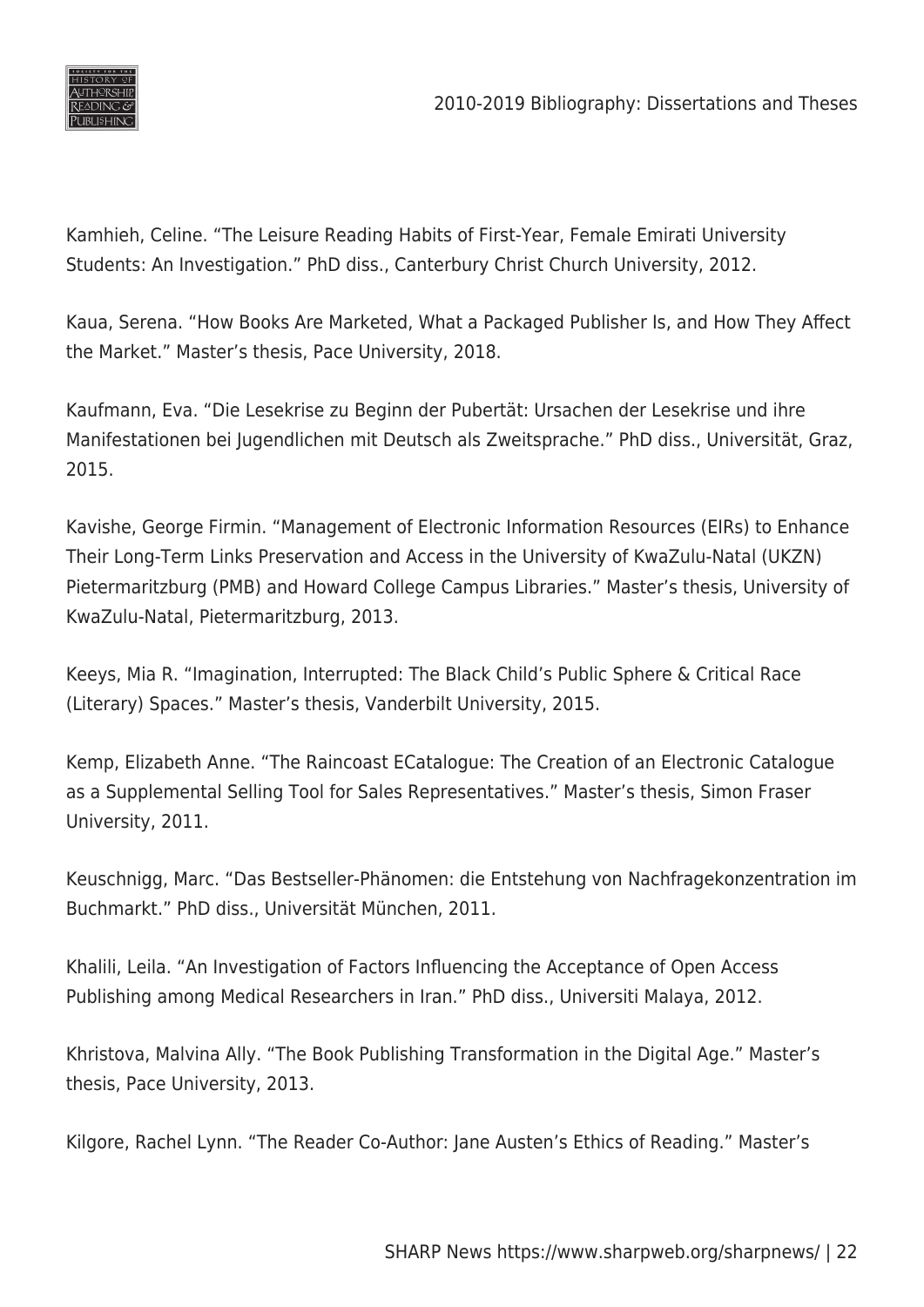

thesis, University of Dallas, 2011.

King, Sasha. "The New Tools of Publishing: Magazine Marketers Digital Media Strategy." Master's thesis, Pace University, 2011.

Kingery, Luke E. "Five People Like This: How Writers Perceive and Interact with Their Facebook Audience." Master's thesis, Eastern Illinois University, 2012.

Klassen-Dueck, Pam. "Books on the Border Land: A Mennonite Woman's Memoir of Reading and Remembering the Sacred." Master's thesis, Brock University, 2010.

Kloepfer, William Steven. "Steampunk Macbeth." Master's thesis, University of Hartford, 2013.

Knip-Häggqvist, Elizabet. "Den talande bokens poetik: en studie med fokus på olika unga vuxnas reception av tre fiktiva texter inlästa på band." PhD diss., Åbo Akademi, 2010.

Knopf, Heather Devlin. "Gladys." Master's thesis, University of Hartford, 2012.

Knowlton, Steven A. "Memphis Public Library Service to African Americans, 1903-1961: A History of Its Inauguration, Progress and Desegregation." Master's thesis, University of Memphis, 2015.

Kopp, Vanina. "Der König und die Bücher Sammlung, Nutzung und Funktion der königlichen Bibliothek am spätmittelalterlichen Hof in Frankreich." PhD diss., Universität Bielefeld und École des Hautes Études en Sciences Sociales, 2013.

Kopp, Vanina. "Der König und die Bücher: Sammlung, Nutzung und Funktion der königlichen Bibliothek am spätmittelalterlichen Hof in Frankreich." PhD diss., Universität Bielefeld, 2013.

Kornacki, Christine. "Finding Magic." Master's thesis, University of Hartford, 2016.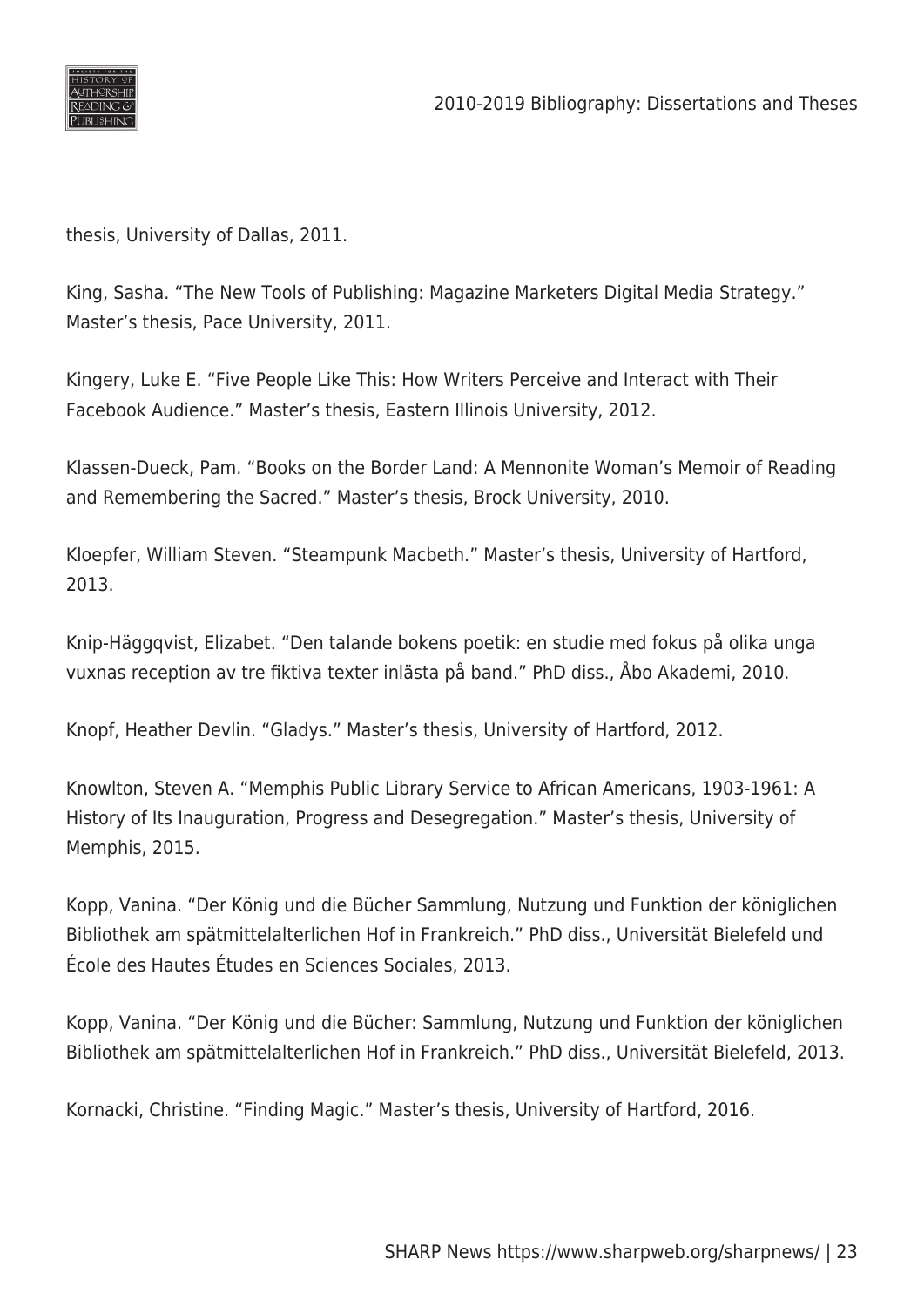

Kraus, Amber. "Reading through the Eyes of Latino High School Students: A Descriptive Study." Master's thesis, Concordia College (Moorhead, Minn.), 2012.

Kreutz, Jessica. "Die Buchbestände von Wöltingerode: ein Zisterzienserinnenkloster im Kontext der spätmittelalterlichen Reformbewegungen." PhD diss. Georg-August-Universität Göttingen, 2012.

Kurschus, Stephanie. "European Book Cultures: Diversity as a Challenge." PhD diss., Universität, Mainz, 2013.

Kwan, Kimberly. "Conservation of a Previously Rebacked 16th Century Binding." Master's thesis, Camberwell College of Arts, 2016.

Laaser, Tilly. "Mahlen und Illuminir Büchlein von Friedrich Brentel dem Älteren, 1642: eine kunsttechnische Quellenschrift des 17. Jahrhunderts im Vergleich mit Werken ihres Autors." PhD diss., Staatliche Akademie der Bildenden Künste Stuttgart, 2016.

Lange, Stefanie. "Enhanced E-Books: eine empirische Studie zum immersiven Erleben." PhD diss., Universitat Göttingen. 2019.

Lau, Megan May Kay. "Reciprocal Rewards: Bringing Reader's Digest Magazine Brands and Content to Canadian Web Portals." Master's thesis, Simon Fraser University, 2011.

Lautman, Sara. "Sara R. Lautman Memorial Library." Master's thesis, Maryland Institute College of Art–Baltimore, 2015.

Lawrence, Sarah E. "Investigating Digital Publishing Trends within the Consumer Magazine Industry." Master's thesis, Rochester Institute of Technology, 2014.

Lembrecht, Christina. Bücher für alle die UNESCO und die weltweite Förderung des Buches 1946 – 1982." PhD diss., Mainz, Universität. 2011.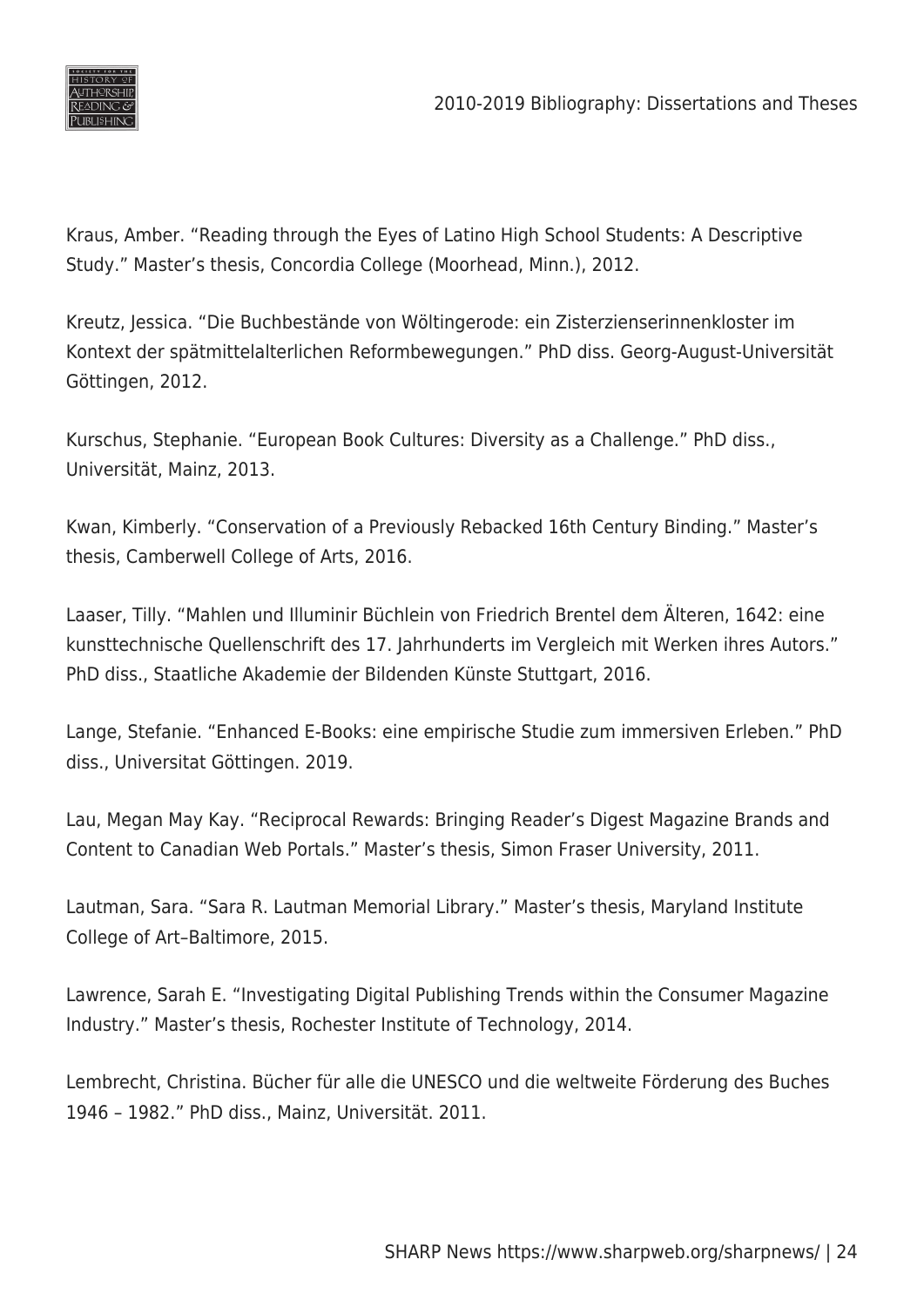

Lewis, Aaron D. "The Future of Printed Books in the United States and the Expansion of Digitization." Master's thesis, Pace University, 2011.

Li, Jingyi. "Developing Copyright Exceptions to Facilitate Access to Copyright Works for People with a Print Disability." PhD diss., Macquarie University, 2017.

Li, Ruiji. "Book Illustration: One Hundred Years of Solitude by Gabriel García Márquez. Master's thesis, Maryland Institute College of Art–Baltimore, 2015.

Li, Zhen. "Digital Magazine: Challenge and Opportunities." Master's thesis, Pace University, 2012.

Liebich, Susann. "Connected Readers: Reading Practices and Communities across the British Empire, c. 1890-1930."  PhD diss., Victoria University of Wellington, 2012.

Liebrenz, Boris. "Die Rifa`iya aus Damaskus eine Privatbibliothek im osmanischen Syrien und ihr kulturelles Umfeld." PhD diss., Universität Leipzig, 2013.

Lim, Peng Han. "An Analysis of Factors Affecting the Development of Malay Secondary Schools and Malay Secondary School Libraries within the Multilingual School System during Colonial and Post Colonial Rule in Singapore, 1819-1985." PhD diss., Loughborough University, 2011.

Lindsay, Christy. "Reading Associations in England and Scotland, c. 1760-1830." PhD diss., University of Oxford, 2016.

Linklater, Emma. "Equal Treatment as a Principle to Guide the Regulation of Intangibly Transferred Content: A Case Study on e-Books Using the Examples of Copyright Exhaustion, Reduced Rates of VAT and Fixed Book Pricing." PhD diss., European University Institute (LAW), 2015.

Liu, Shiyang. "New Digital Publishing Mode in China: An Overview of Mobile and Application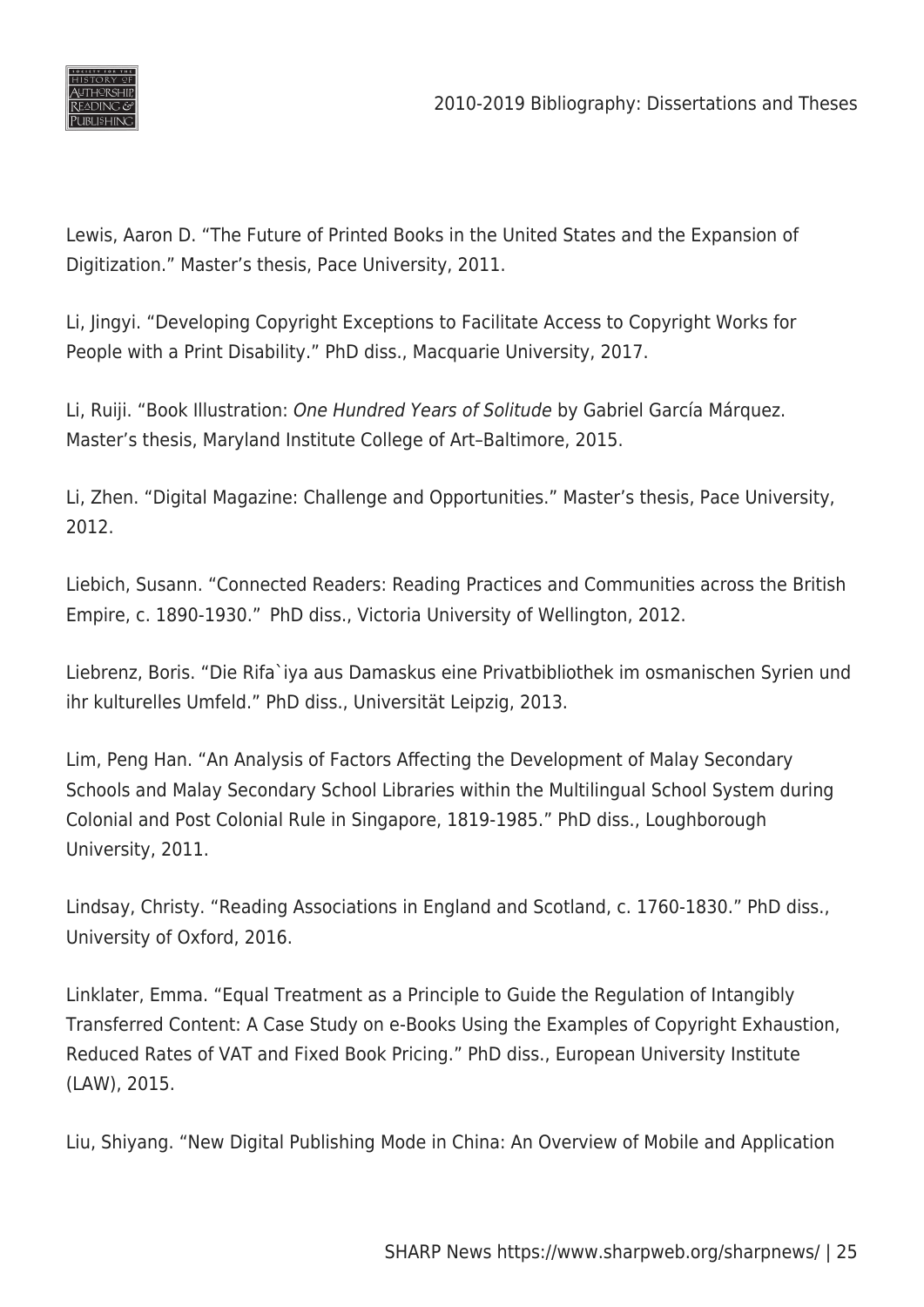

Publishing Operations." Master's thesis, Pace University, 2019.

Liu, Yumin. "19th Century Japanese Woodblock-Printed Illustrated Books : Central Saint Martins Art and Design Archive." Master's thesis, Camberwell College of Arts, 2016.

Lötscher, Christine. "Das Zauberbuch als Denkfigur: Lektüre, Medien und Wissen in zeitgenössischen Fantasy-Romanen für Jugendliche." PhD diss., Universität Zürich, 2014.

Lu, Ting. "Magazine: New World Order." Master's thesis, Pace University, 2013.

Luce, Genevieve. "The Importance of Curation in Publishing." Master's thesis, Pace University, 2019.

Luther, Amy Victoria. "Men Reading Fiction: A Study of the Relationship between Reader, (Con)Text, Consumption and Gender Identity." PhD diss., Cardiff University, 2010.

Lyles, Christopher. "An Arctic Journey: The Creation of a Wordless Picture Book." Master's thesis, 2014.

Lyons, Siobhan. "Literary Celebrity from Romanticism to the Twenty-First Century." PhD diss., Macquarie University, 2017.

MacDonald, Meaghan Breanne. "Revenue Generation for Thought-Leader Publications: Monetizing Quality Content in Integrated Advertising Sales." Master's thesis, Simon Fraser University, 2012.

Magnin, Lisa. "Manga per tablet [CV]: una guida per la progettazione." Bachelor's thesis, Scuola Universitaria Professionale della Svizzera Italiana, 2012.

Magudulela, Winile Mirriam Veronica. "What Is the Role of Publishing Industry in Supporting and Promoting IsiZulu Fiction?" Master's thesis, University of the Witwatersrand, 2014.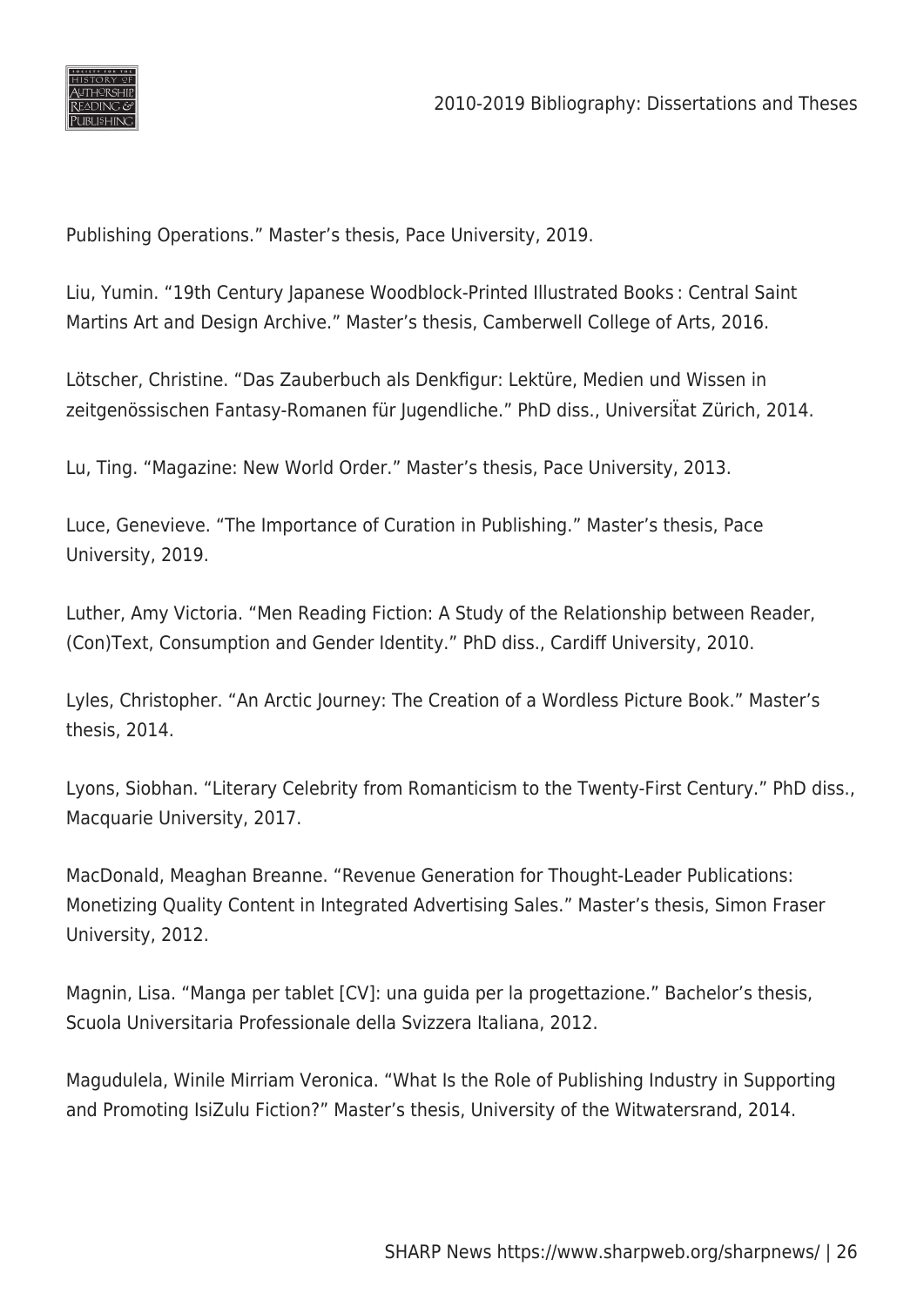

Maguire, Ryan Hughes. "Make a Difference — Make a Living — Make Illustrations." Master's thesis, University of Hartford, 2012.

Mahling, Marina. "Lesepraxis von Kindern und Jugendlichen die Bedeutung von Familie, Schule und Peers für die Beschaffung und Nutzung von Lesestoffen." PhD diss., Friedrich-Alexander-Universität Erlangen-Nürnberg, 2014.

Makarevich, Tatiana. "The In-Depth Analysis of Opportunities and Challenges of Lifestyle Magazines." Master's thesis, Pace University, 2013.

Malaspina, Matilde. "15th-Century Printed Italian Editions of Aesopian Texts: Catalogue and Analysis of the Textual and Iconographic Transmission within the 15cBOOKTRADE Project." PhD diss., University of Oxford, 2018.

Malfitano, Sonia E. "The Function of Adolescent Romance: An Analysis of Sweet Valley High." Master's thesis, York University, 2010.

Malhotra, Ashok. "Making British Indian Fictions 1772-1823." PhD diss., University of Edinburgh, 2010.

Malkin, Kathleen. "Reading through Touch: Conservation of Three Pieces of Embossed Literature for the Blind from the Royal National Institute of Blind People Archive." Master's thesis, Camberwell College of Arts, 2015.

Mandel, Jessica. "The Future of Book Publishing: Technology and the Potential to Thrive in a Changing Industry." Master's thesis, Pace University, 2014.

Mandhwani, Aakriti. "Everyday Reading: Commercial Magazines and Book Publishing in Post-Independence India." PhD diss., University of London, 2018.

Manganaro, Caroline. "The Commemoration of a Fleeting Spiritual Space: Civic Identity in the Fiestas de La S. Iglesia de Sevilla." Master's thesis, University of London (Courtauld Institute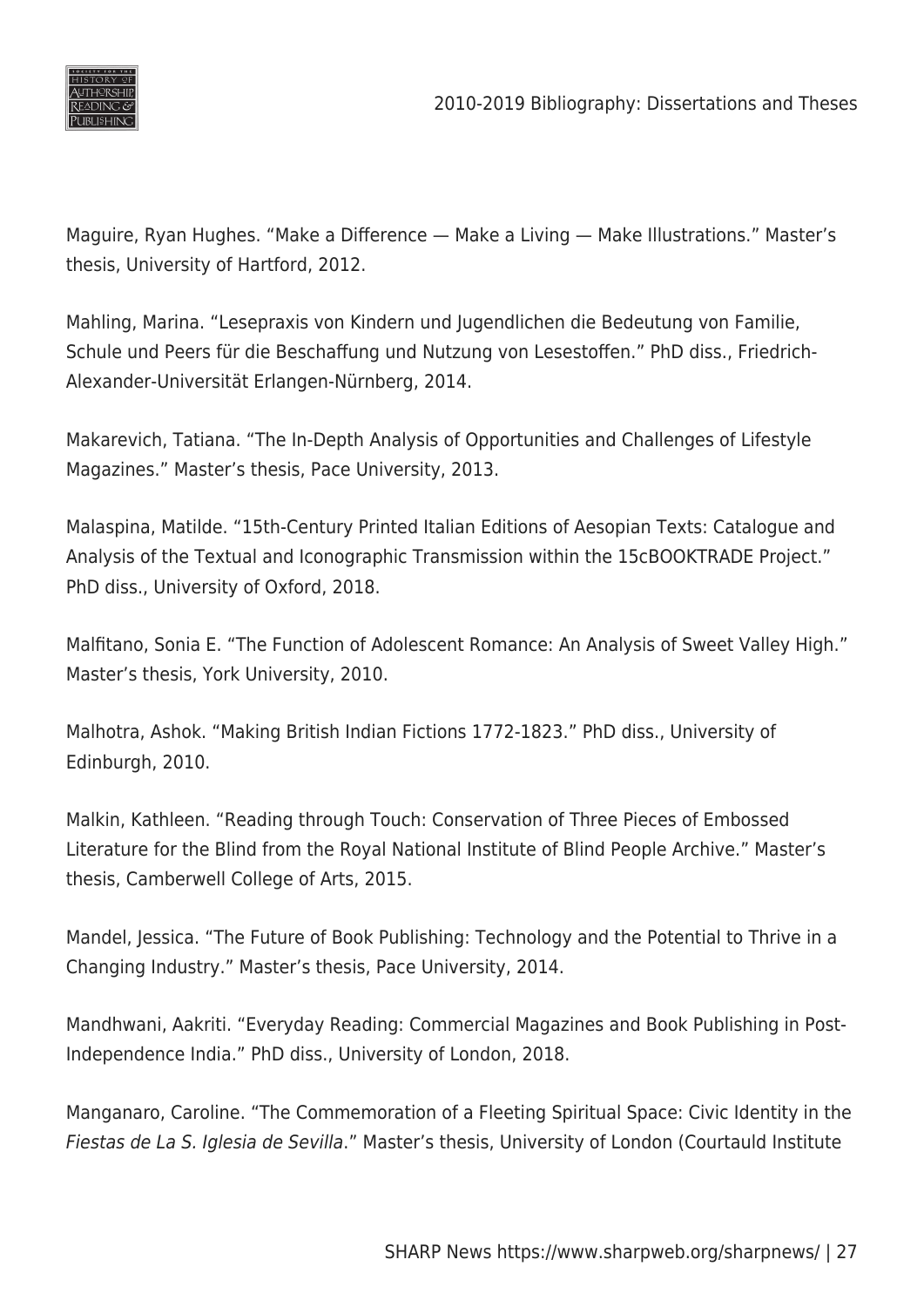

of Art), 2011.

Mann, Annika. "Reading Contagion: The Hazards of Reading in the Age of Print." PhD diss., Indiana University, 2011.

Mann, Ja'Mee. "A Business Plan for a Digital Book Publisher: Dalaughn Publishing." Master's thesis, Pace University, 2016.

Mann, Rachel. "Behn, Barker and the Virgin: Print and Manuscript Culture in Restoration England." Master's thesis, San Francisco State University, 2011.

Manoogian, Sylva N. "The Calouste Gulbenkian Library, Armenian Patriarchate of Jerusalem, 1925-1990: An Historical Portrait of a Monastic and Lay Community Intellectual Resource Center." PhD diss., University of California, Los Angeles, 2013.

Manrique Figueroa. "Cultural Trade between the Southern Netherlands and New Spain: A History of Transatlantic Book Circuits and Book Consumption in the Early Modern Age." PhD diss., University of Leuven, 2012.

Mansfield, Alexander Paul. "Visual Media Editing Using Scene Understanding." PhD diss., Eidgenössische Technische Hochschule ETH Zürich, 2014.

Mansfield, Jessica. "'A Pocket Cathedral': The Architectural Ornamentation of the Kelmscott Chaucer." Master's thesis, University of London (Courtauld Institute of Art), 2016.

Marron, Brianna. "Everybody Calm Down: An Analytical Look at Technology and the Book Publishing Industry's History, Current State, and Where It's Going in the Future." Master's thesis, Pace University 2011.

Martí, José. "Emplazamiento de producto en bestsellers literarios: efectos de la familiaridad con la marca, la repeticién y la congruencia sobre la memoria de los lectores." PhD diss., Universitat de València, 2015.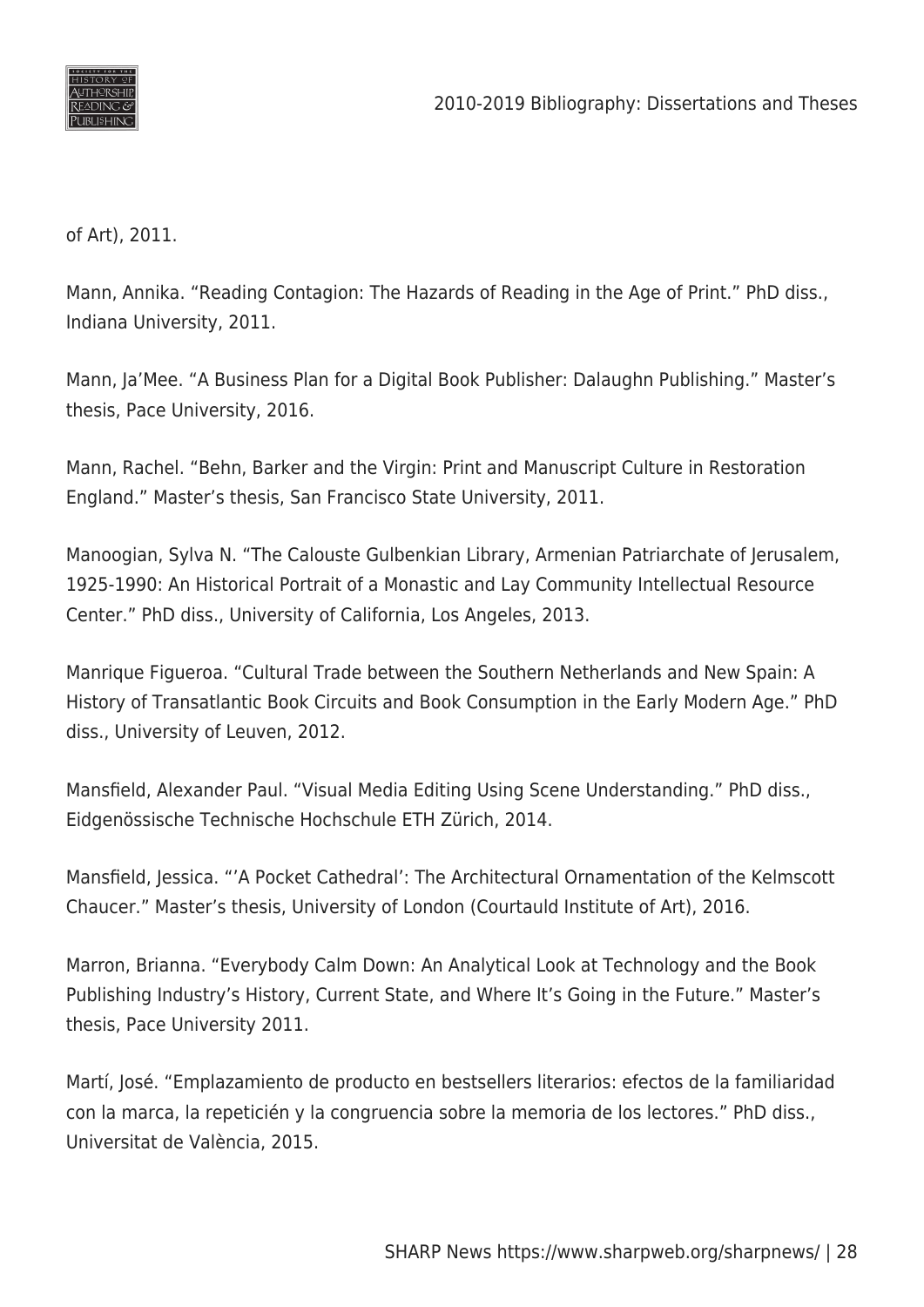

Martinenko, Alicia. "Publishing Solutions for American Higher Education." Master's thesis, Pace University, 2014.

Massá Valdés, Juan Batista. "Análisis documental de las encuadernaciones artísticas del siglo XIX de la Biblioteca de la Real Academia de la Historia." PhD diss., Universidad Complutense de Madrid, 2015.

Matteau, Rachel. "Real and Imagined Readers: Censorship, Publishing and Reading under Apartheid." PhD diss., University of the Witwatersrand, 2012.

Matthews, Anya. "Bibliotecture: The Design of the Seventeenth Century English Library." Master's thesis, University of London (Courtauld Institute of Art), 2011.

Maxwell, Timothy. "Survival and Progression: The Magazine Publishing Industry in the Age of Digital Media." Master's thesis, Pace University, 2012.

Maye-Hemmings, Cecille Inez. "Early Reading Books and Jamaican Identity: Re-Visiting a Postcolonial Perspective." Master's thesis, University of the West Indies, 2017.

Mayes, Troy. "A New Storytelling Era: Digital Work and Professional Identity in the North American Comic Book Industry." PhD diss., University of Adelaide, 2016.

Mazi, Maša. "Oblikovanje nekonvencionalne eksperimentalne knjige: diplomsko delo." PhD diss., Univ. v Ljubljani, 2017.

McDonough, Ryan. "Digital Age Buying: How Subscription Services Are Changing the Perception and Value of Books." Master's thesis, Pace University, 2015.

McGarrigle, Meghan. "Magazines: A Changing Time." Master's thesis, Pace University, 2011.

McGivern, Hannah. "A Deferred Dialogue: Giorgio de Chirico's 'illumination' of Guillaume Apollinaire's 'Calligrammes' (1930). Master's thesis, University of London (Courtauld Institute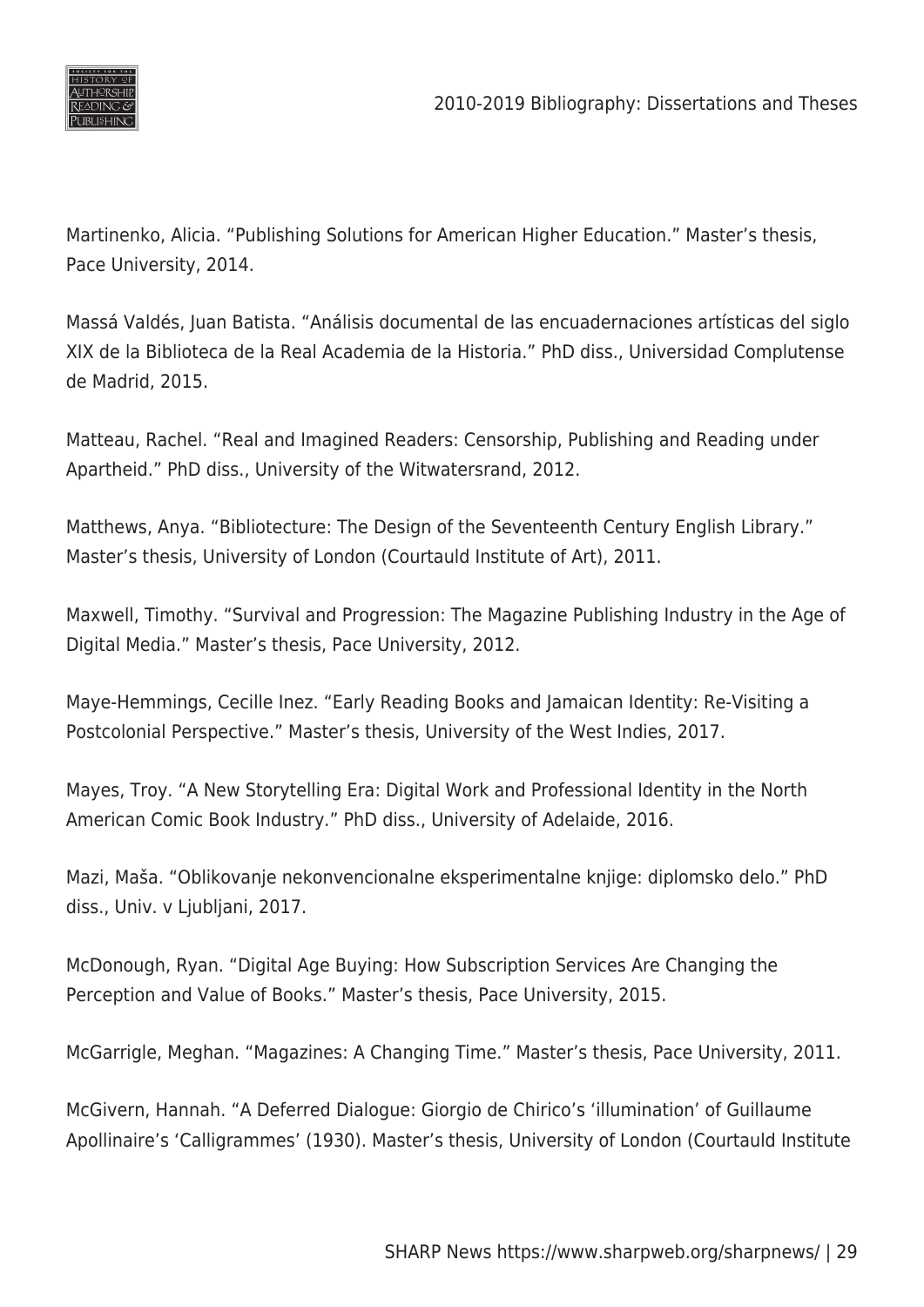

of Art), 2012.

McGlade, Clare. "Children's e-Books and Apps in 2011: How HarperCollins Children's Books Is Publishing in the New Digital Era." Master's thesis, Pace University, 2011.

McKenzie, John. "Will Direct-to-Consumer Sales Be a New Revenue Channel and Marketing Opportunity for Trade Publishers?" Master's thesis, Pace University, 2014.

McNulty, Eileen M. "Evolution and Future of Intellectual Property and the Artist in the Digital Economy." Master's thesis, University of Baltimore, 2011.

Md. Zaki Md. Ghazali. "Minat membaca dalam kalangan guru pelatih tahun dua Fakulti Pendidikan UTM Skudai." Master's thesis, Universiti Teknologi Malaysia, 2010.

Medina, Silvio. "Fanfiction: A Social and Literary Phenomenon That Redefines the Landscape of Online Publishing and Fiction." Master's thesis, Pace University, 2017.

Megahan, John. "An Exploration of Lighting and Color: Its Use in Creating Atmosphere and Emotion." Master's thesis, University of Hartford, 2015.

Mejia, Mayra. "The Next Trend in Digital Publishing: Shorter Books for Mobile Phone." Master's thesis, Pace University, 2016.

Méndez Márquez, Luis E. "Conferencias caribeñas: repositorio digital de las conferencias del Instituto de Estudios del Caribe, Universidad de Puerto Rico. Master's thesis, Universidad de Puerto Rico, 2011.

Menegol Cáceres, Alejandra. "Jacques Lacan Read through the Looking Glass: Reflections of Subjects, Self and Desire in Lewis Carroll's Alice." Master's thesis, Universidad de Puerto Rico, 2010.

Menold, Alyssa. "Starting Points." Master's thesis, University of Hartford, 2016.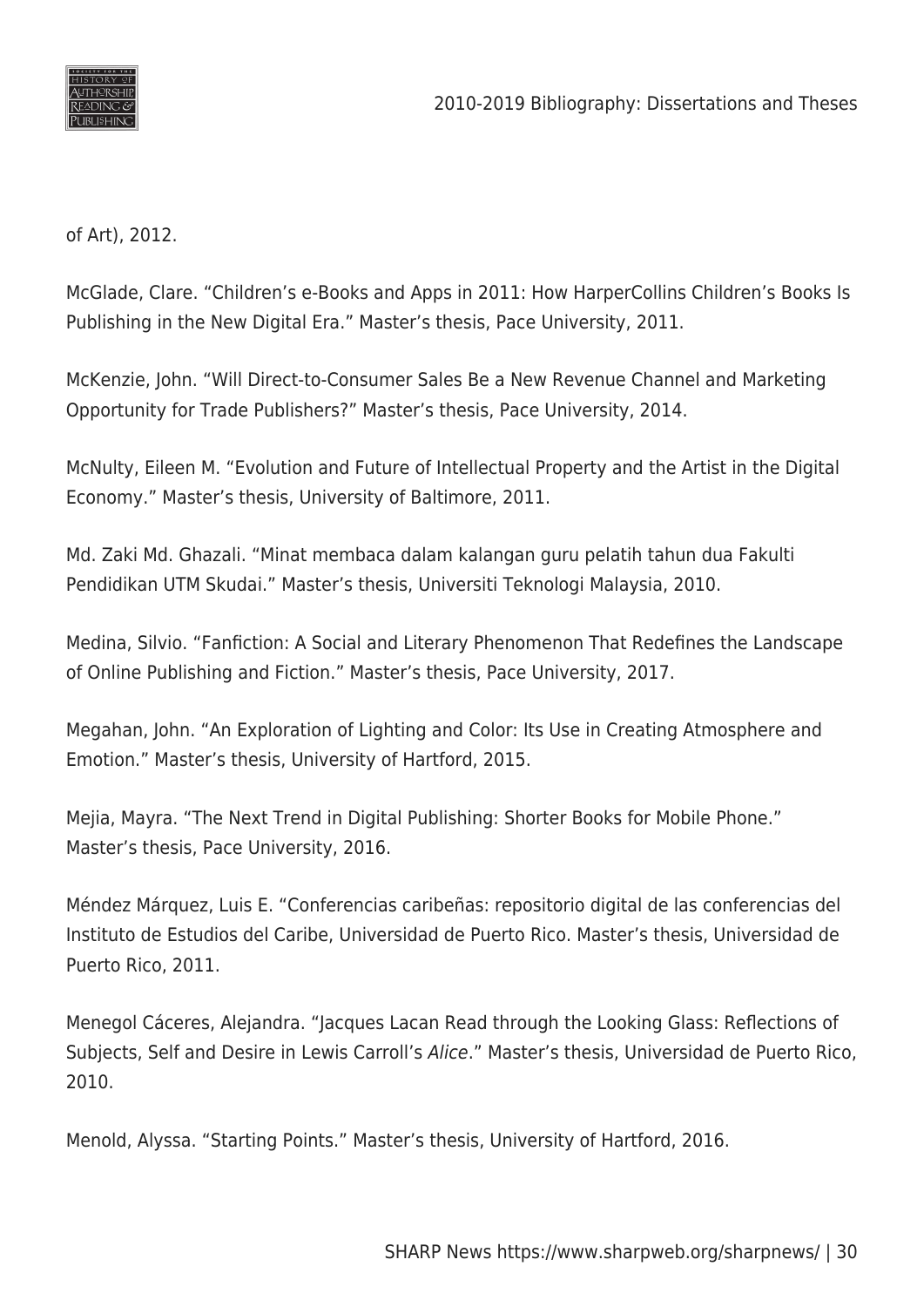

Menth, Rachel. "Digital Textbooks: Meeting Professors and Students' Needs." Master's thesis, Pace University, 2012.

Mercurio, Jeremiah Romano. "Fantasy as a Mode in British and Irish Literary Decadence, 1885-1925." PhD diss., University of St Andrews, 2011.

Merz, Jennifer J. "The Art of Collage in Children's Book Illustration." Master's thesis, Fashion Institute of Technology, 2013.

Mhlana, Siphe. "Development of IsiXhosa Text-to-Speech Modules to Support e-Services in Marginalized Rural Areas." Master's thesis, University of Fort Hare, 2011.

Middleton, Charlotte. "Institutions and Anthropodermic Bibliopegy: Considering How Libraries, Archives and Museums Deal with Books Which Are Bound in Human Skin." Master's thesis, University College London, 2014.

Miller Brown, Kimberly. "Digital Piracy: Struggles and Solutions for Book Publishers." Master's thesis, Pace University, 2012.

Mlondo, Zanele Witnes. "Ucwaningo lokuhlola ukufundiswa kokufunda okubhaliwe ebangeni leshumi esiZulwini ulimi lokuqala lokwengeza esikoleni esisesifundeni sase Pinetown." Master's thesis, University of KwaZulu-Natal, 2015.

Mojica Tirado, Evelynsiri. "El Maratón Puertorriqueño de Lectura y sus implicaciones en la promoción de la lectura en Puerto Rico." Master's thesis, Universidad de Puerto Rico, 2017.

Montgomery, [John Warwick](https://www.worldcat.org/search?q=au%3AMontgomery%2C+John+Warwick%2C&qt=hot_author). "The Libraries of France at the Ascendancy of Mazarin: Louis Jacob's Traicte Des plus Belles Bibliotheques: Part Two in English Translation, with Introduction and Notes." PhD diss., University of Chicago, 2015.

Morgan, Tara. "Inventing the Biblioverse: A Thesis in English." Master's thesis, State University College at Buffalo, 2011.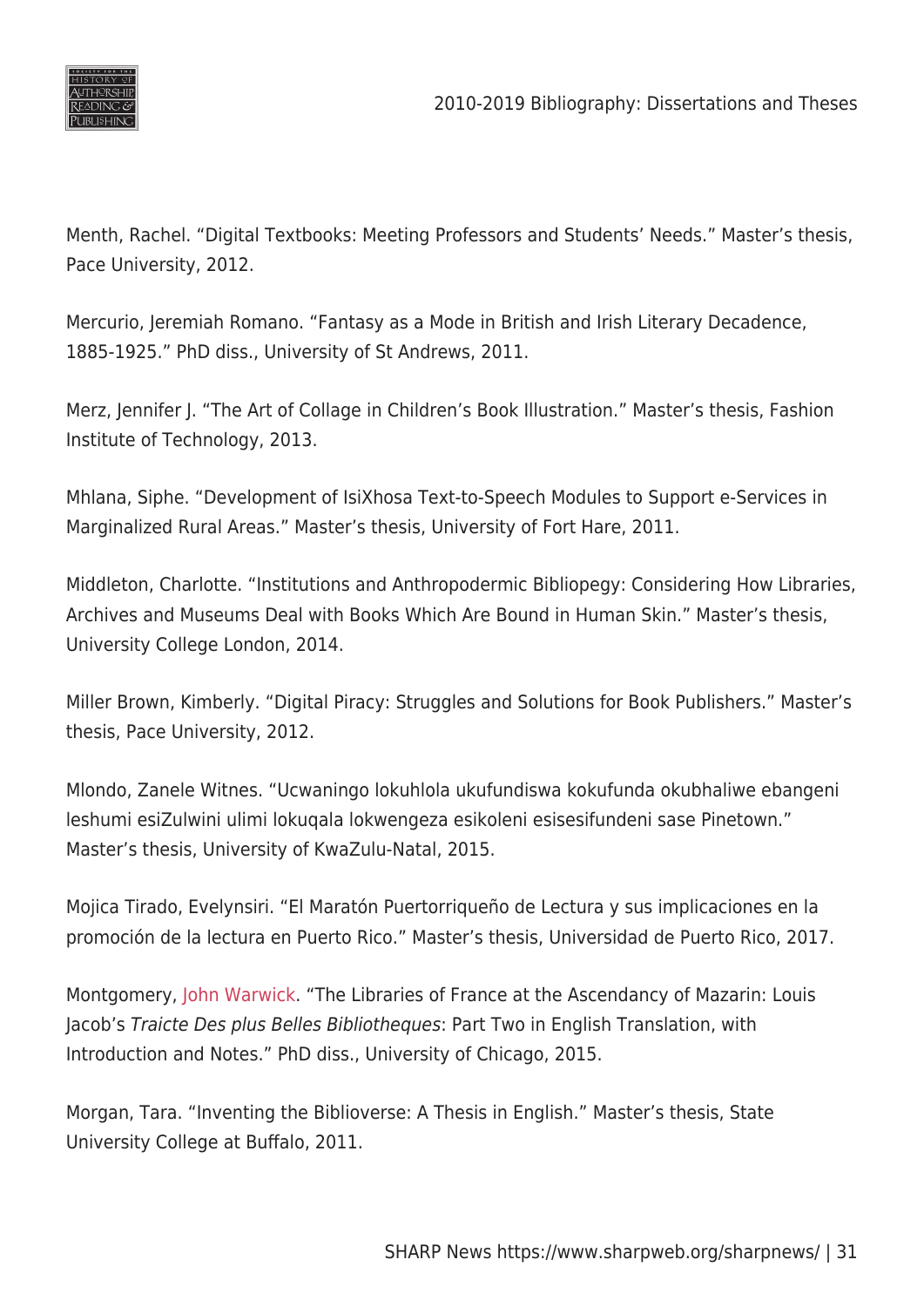

Morrow, Caitlin. "Operation Middleman: The Literary Agent's Challenge to Evolve and Remain Significant in the Digital Age." Master's thesis, Pace University 2015.

Moynihan, Dan. "'What If …?': Exploring New Worlds through Illustrated Stories." Master's thesis, University of Hartford, 2015.

Mroziewicz, Karolina Anna. "Imprinting Identities" Illustrated Latin-Language Histories of St. Stephen's Kingdom (1488-1700)." PhD diss., University of Warsaw, 2014.

Mu, Fengchun. "Isolated Island." Master's thesis, Maryland Institute College of Art–Baltimore, 2015.

Müller, Jan Patrick. "Literaturmarkt, Schreiben und Publizieren im Prosawerk Karl Herlossohns (1802-1849)." PhD diss., Freie Universität Berlin, 2014.

Müller, Sonja. "Kindgemáss und literarisch wertvoll Untersuchungen zur Theorie des guten Jugendbuchs: Anna Krüger, Richard Bamberger, Karl Ernst Maier." PhD diss., Frankfurt (Main), Universität., Diss., 2012.

Munikwa, Chiedza Pamela. "Awareness and Use of Open Access Resources by Researchers of the University of Zululand." Master's thesis, University of Zululand, 2018.

Muñiz Enríquez, Francisco. "Identity Construction among Avid Puerto Rican Readers of Fiction in English: Its Implications for Education." Ed diss., Universidad de Puerto Rico, 2018.

Murgo, Lisa. "The Heros' [sic] Quest Illustrated." Master's thesis, Fashion Institute of Technology, 2011.

Murphy, Scott. "Depicting Adventure: The Tales of Fafhrd and the Gray Mouser and 'Badru and the Beanstalk.'" Master's thesis, University of Hartford, 2014.

Murray, Erin V. "Transformational Volvelles: Preserving Damaged Elements of The Surprise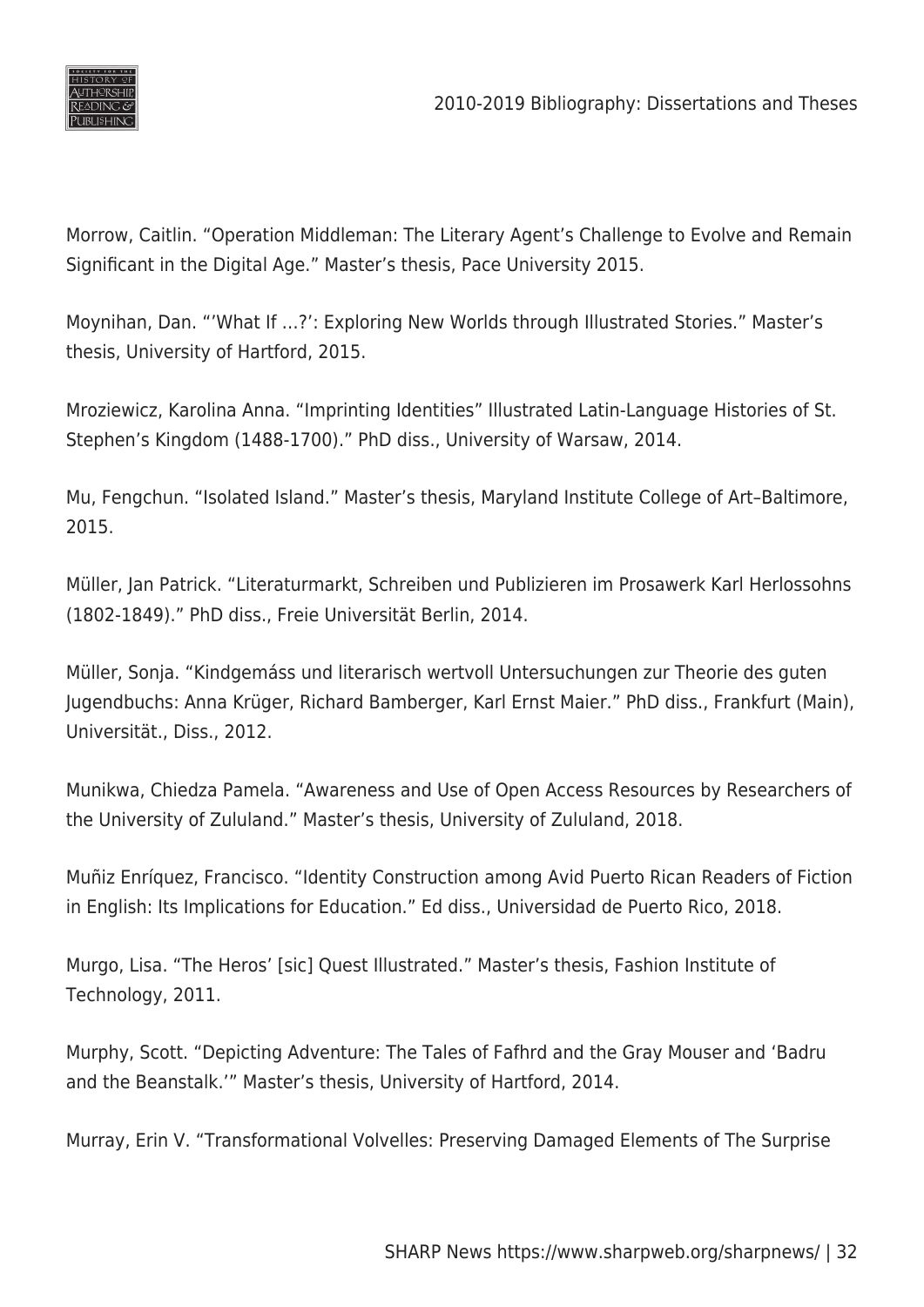

Picture Book." Master's thesis, Camberwell College of Arts, 2016.

Murray, Jennifer. "Manuscript-Waste Fragments: Identifying the Bindings from Which They Were Removed." PhD diss., University of the Arts London, 2019.

Muszynski, Julie. "The Designer-Illustrator: The 1950s Hybrid." Master's thesis, Fashion Institute of Technology, 2013.

Na, Il Sung. "Make New Moves." Master's thesis, Maryland Institute College of Art–Baltimore, 2015.

Napast, Aisa. "Ikonografski motiv urobora v renesansi–knjižne ilustracije, emblemi, hieroglifi: diplomsko delo." PhD diss., Univ. v Ljubljan, 2018.

Nappi, Melissa E. "The Future of the Literary Agent in an Increasingly Digital Age." Master's thesis, Pace University, 2016.

Nashwalder, Karen. "The Role of Public Libraries in Delivering Local Studies Services, with a Case Study of Wiltshire." Master's thesis, Aberystwyth University, 2013.

Neff, Carrie. "Cause and Effect: The History and Results of Controversy in 19th and 20th Century Children's Fiction." Master's thesis, Pace University, 2010.

Neumann, Jessica.. "The Emergence of Digital Course Materials in Higher Education and Their Effectiveness in Teaching and Engaging Students." Master's thesis, Pace University, 2018.

Nguyen, Christine. "Magazine: How Magazines Are Powered by Print and Enhanced by Digital." Master's thesis, Pace University, 2016.

Nic an Bhaird, Máire. "Cleachtadh na cinsireachta, próiseas na heagarthóireachta agus lucht létheoireachta na Gaeilge á 1922 go 1972." PhD diss., University College Dublin, 2012.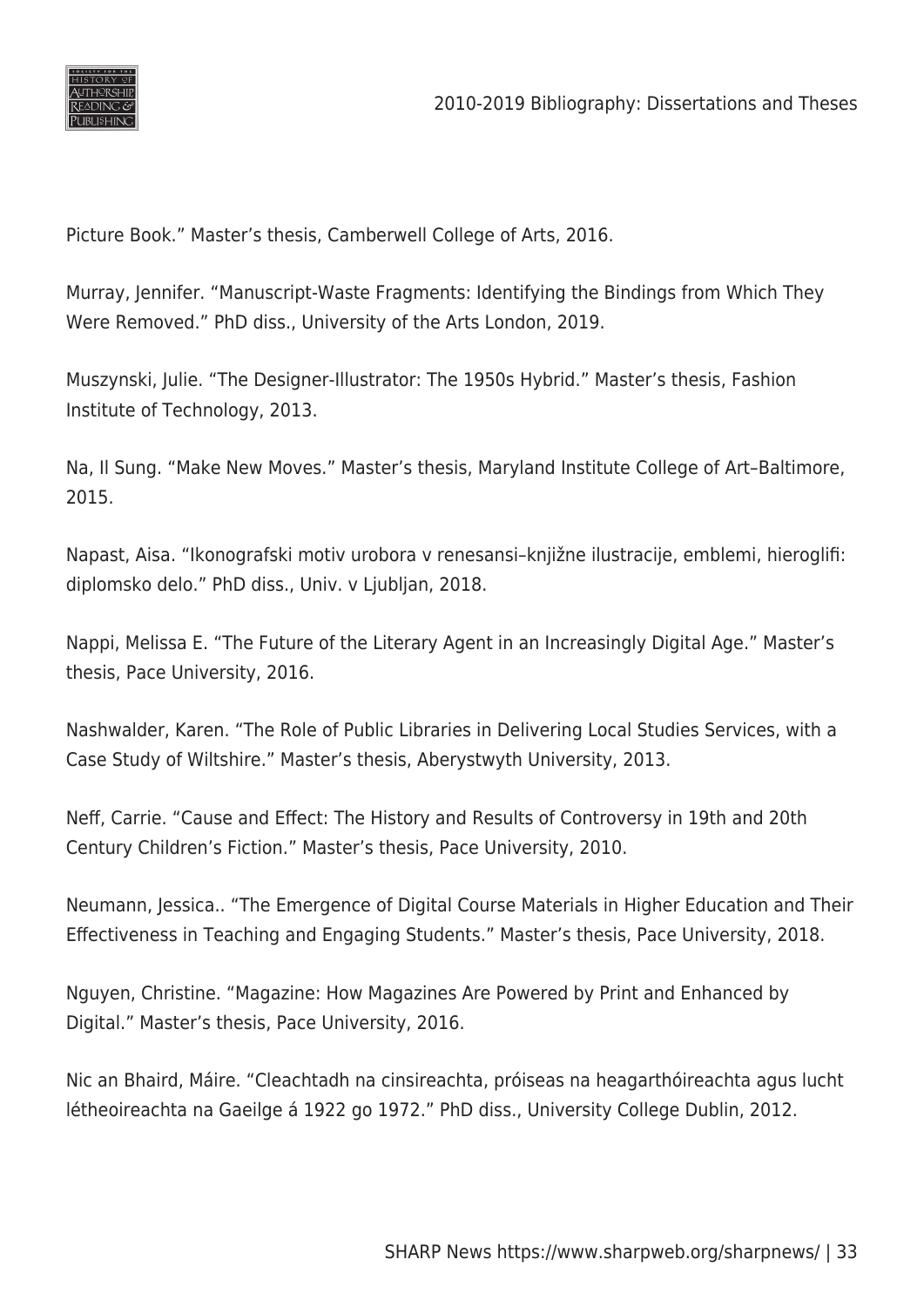

Nichols, Matthew. "The Urban Messenger: The Growth of the St. Louis Public Library, 1870-1930." Master's thesis, Southern Illinois University Carbondale, 2014.

Nilsen, Andrew J. "DJ Squatch Lets the Beat Drop." Master's thesis, University of Hartford, 2014.

Ninkov, Anton. "A Multivariate Analysis of the Human Factors and Preferences toward Digital Publishing Platforms for the IPad." Master's thesis, Rochester Institute of Technology, 2014.

Noury, Christine. "Business-to-Business Publishing: Impending Trends in Digital and Print." Master's thesis, Pace University, 2014.

Nunez, Ricardo. "Species, Clement Von Burden Chronicles." Master's thesis, Maryland Institute College of Art–Baltimore, 2016.

Nur Amira Pang Abdullah. "Language Use and Gender Representation in Children's Picture Books by Malaysian Authors." Master's thesis, Universiti Malaya, 2015.

Nurhafiza Hamzah. "Penerimaan E-Buku Agama Sebagai Medium Dakwah Dalam Kalangan Pelajar Dan Pensyarah Universiti Tun Hussein." Master's thesis, Universiti Tun Hussein Onn Malaysia, 2016.

O'Bannion, Colette Marie. "Naughty or Not?: Exploring Controversial Content and Core Universal Themes in Contemporary Young Adult Literature." PhD diss., Chapman University, 2010.

O'Brien, Maureen. "Children's Picture Book Based on a Song: 'Leapin' Lizards' Written by Lu Ann Fenton (1964)." Master's thesis, University of Hartford, 2012.

O'Brien, Patrick D. "Ethereal: A True Comic about Timeless Love in the Modern Era." Master's thesis, University of Hartford, 2016.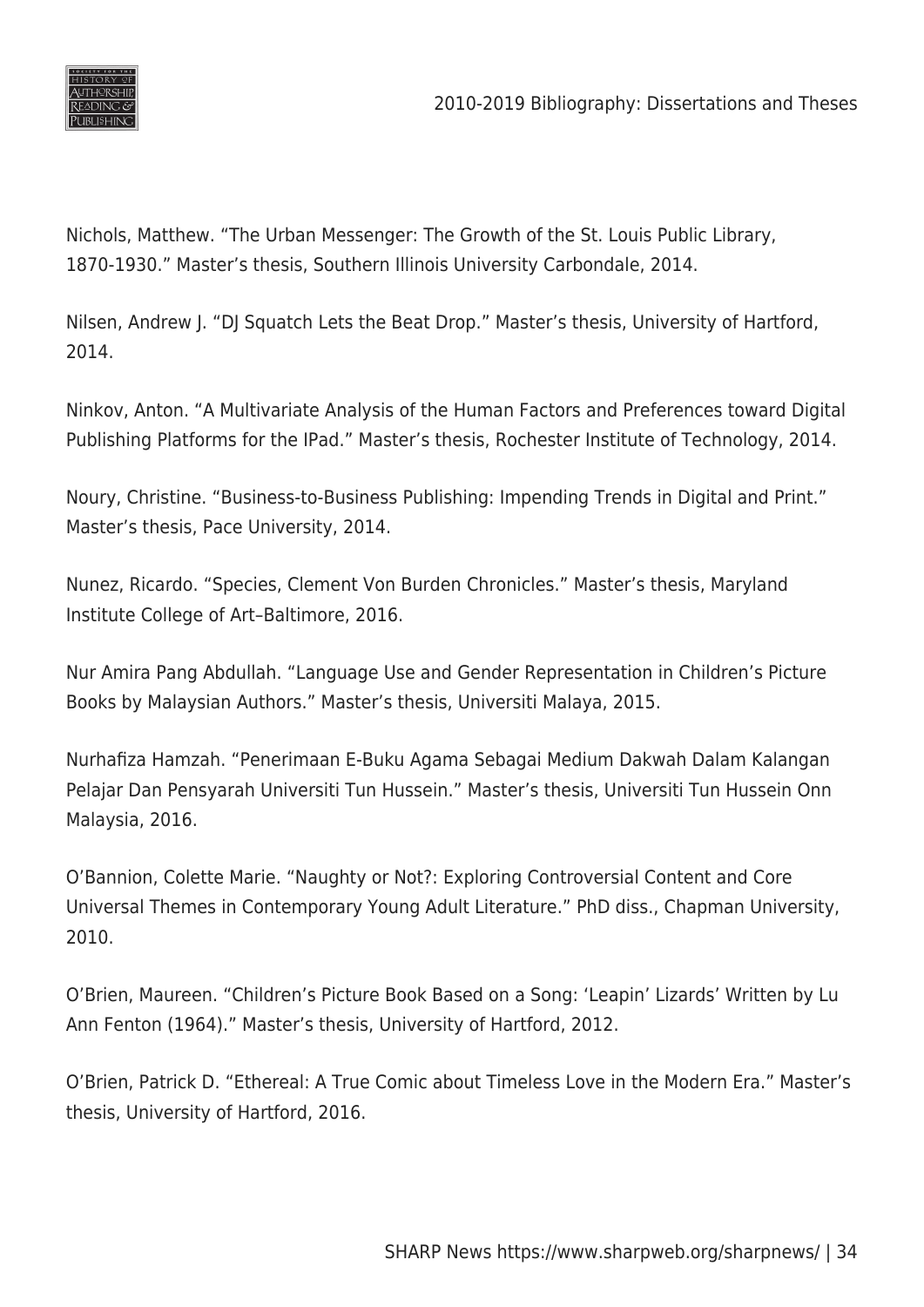

O'Connell, Matthew. "Disposable Books: The Decline of the Mass Market Industry." Master's thesis, Pace University, 2011.

O'Rourke, Ryan. "Project 1: Bella's Day Out; Project 2: The Tale of Captain Alfred Bulltop Stormalong." Master's thesis, University of Hartford, 2012.

Orehek, Anja. "Eco o Ecu: diplomsko delo." PhD diss., Univ. v Ljubljani, 2016.

Orgelmann, Lutz. "Die rechtlichen Grenzen der Nutzung von E-Books eine vergleichende Untersuchung aus Sicht des Verbrauchers unter Berücksichtigung der Besonderheiten des Kulturguts Buch." PhD diss., Universität Bremen, 2016.

Orr, Dallin. "Fritz Haber: A Promethean Tragedy." Master's thesis, University of Hartford, 2019.

Ortiz, Kathleen. "Agent 4.0: Literary Agent in a Digital World." Master's thesis, Pace University, 2011.

Ottermann, Annelen. "Die Mainzer Karmelitenbibliothek: Spurensuche – Spurensicherung – Spurendeutung." PhD diss., Humboldt Universität zu Berlin, 2016.

Ottowitz, Taciana Valio. "Bilderbuchillustration in den 60er und 70er Jahren in der Bundesrepublik und Parallelen zur Kunstszene." PhD diss., Ludwig-Maximilians-Universität München, 2015.

Pagano, Nicole. "How Book Publicity Has Developed in the Digital Age with the Use of Technology and Social Media." Master's thesis, Pace University. 2017.

Pak, Jiyeon. "The Story of My Stories." Master's thesis, Maryland Institute College of Art–Baltimore, 2015.

Palmiste, Clara. "L' organisation du commerce du livre à Séville au XVIIIe siècle (1680-1755):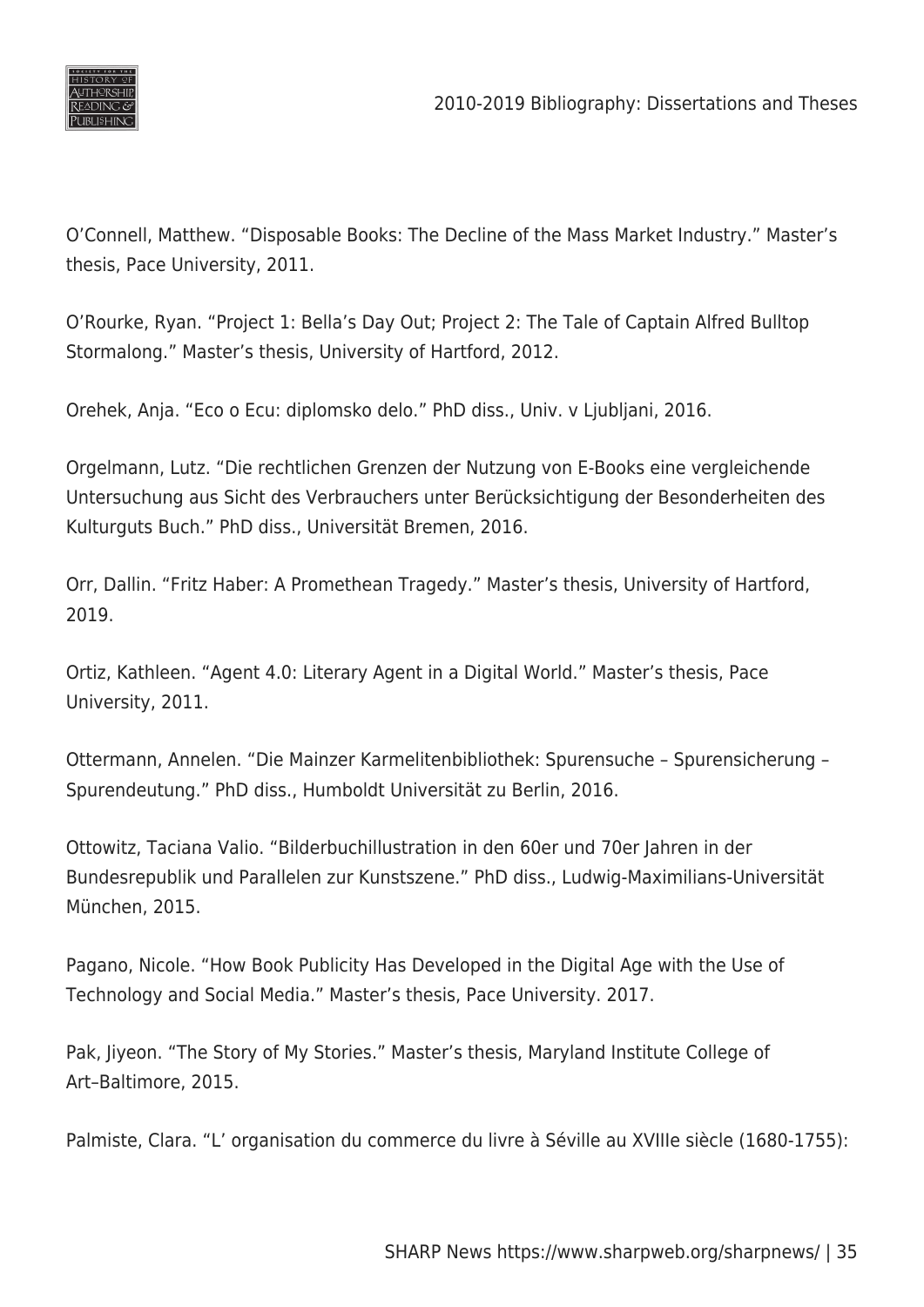

imprimeurs, libraires et marchands de livres espagnols et ètrangers à Séville." PhD diss., Inst. Universite Européen, 2012.

Pampliega Pedreira, Víctor. "Las redes de la censura: el Consejo de Castilla y la censura libraria en el siglo XVIII. PhD diss., Universidad Complutense de Madrid, 2013.

Paredes, Diego Fernando Otero. "Being the Most Something: The Mindset of a Successful Illustrator." Master's thesis, University of Hartford, 2016.

Park, HyeJeong. "Symbolism in Illustration." Master's thesis, Fashion Institute of Technology, 2012.

Pascoe, Stephen. "Illustration in a Culture of Vulnerability." Master's thesis, Monash University, 2012.

Paterson, Alexandra. "Keats as a Reader."  Master's thesis, Victoria University of Wellington, 2010.

Pazar, Emily C. "The Progress of the Art: Paper Marbling in the United States, 1880-1950." Master's thesis, University of Delaware, 2016.

Perge, Annamaria. "The Exploration of Characters with Style." Master's thesis, University of Hartford, 2018.

Perna, Marissa. "Exploring Lewis Carroll's Alice's Adventures in Wonderland: A Series of Illustrations." Senior Art Project, Jacksonville University, 2011.

Perruzza, Lauren. "If You Build It, They Will Come: Creating a Digital Reading Community at Random House of Canada." Master's thesis, Simon Fraser University, 2013.

Peters, Judith Freda Josephine. "Status of the Author and the Generation of Meaning." PhD diss., University of South Africa, 2015.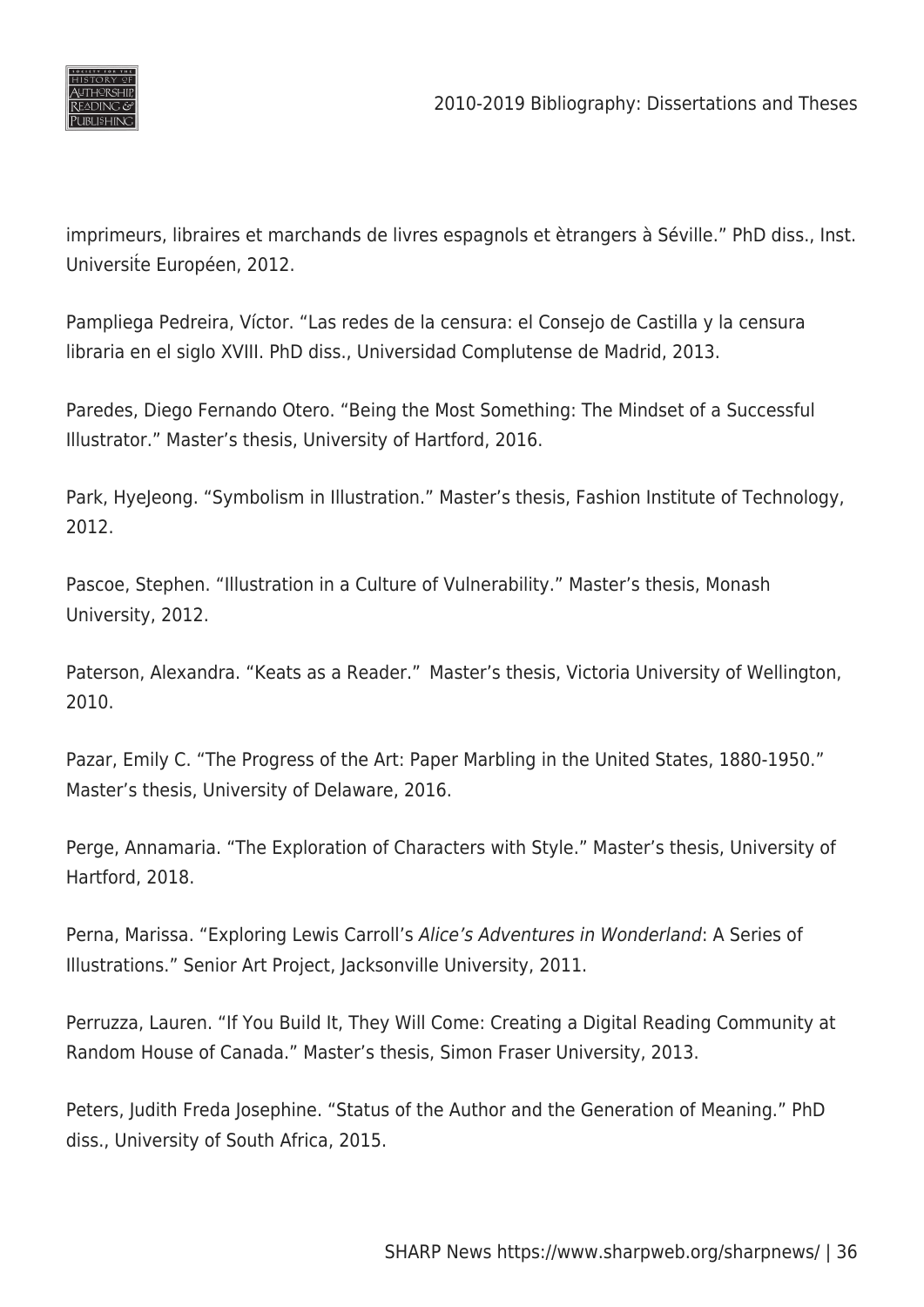

Phillips, Amy Criniti. "Private Reader, Public Redactor: Narrative Strategies of the Nineteenth-Century Female Revisionist." PhD diss., Duquesne University, 2011.

Philpot, Margaret Elizabeth. "Don Quixote and His God: Replacing the Divine in the Modern World." Master's thesis, University of Dallas, 2011.

Piernik, Miquel. "The Young Adult Attraction to Dystopian Literature: A Thesis in English." Master's thesis, State University College at Buffalo, 2011.

Pinhas, Aida. "The Meeting Point of Illustration and Graphic Design." Master's thesis, Fashion Institute of Technology, 2013.

Pink, Gillian. "Voltaire à l'ouvrage: une étude de ses traces de lecture et de ses notes marginales." PhD diss., University of Oxford, 2014.

Plant, Jocelyn. "Ornament in the Service of God: The Precious Covers of the Lindau Gospels." Master's thesis, University of British Columbia, 2014.

Plantey, Damien. "Les bibliothèques des princesses de Navarre au XVIe siècle: livres, objets, mobilier, décor, espaces et usages." PhD diss., Université Bordeaux Montaigne, 2011.

Plunkett, Steven. "Turning the Key: Keys, Supplemental Glossing, and the Range of Literary Interpretation in the First Half of the Eighteenth Century." PhD diss., Brandeis University, 2015.

Podesva, James. "Exporting America: The U.S. Information Centers and German Reconstruction." PhD diss., Southern Illinois University Carbondale, 2018.

Pohlman, Jamie. "Publishing in the Digital Age: Why Small Independent Publishers Are Poised to Succeed." Master's thesis, Pace University, 2011.

Politis, Evangeline. "Cculture." Master's thesis, School of the Art Institute of Chicago, 2013.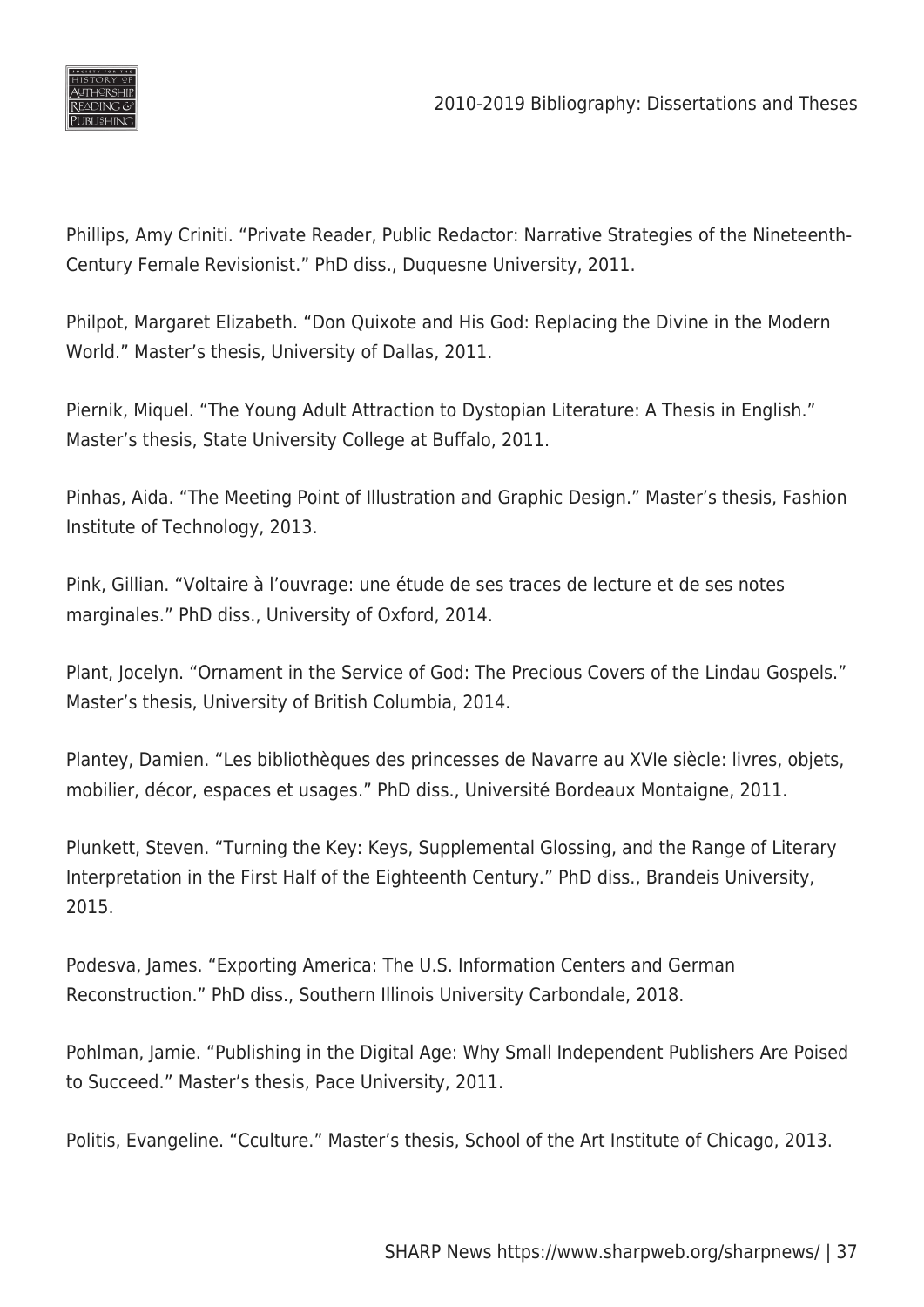

Pontika, Athanasia. "The Influence of the National Institutes of Health Public-Access Policy on the Publishing Habits of Principal Investigators." PhD diss., Simmons College, 2011.

Poppe, Sarah. "Judging an E-Book by Its Cover: The Future of Book Covers in the Digital Age." Master's thesis, Pace University, 2015.

Posselt, Bernd. "Konzeption und Kompilation der Schedelschen Weltchronik. PhD diss., Ludwig-Maximilians-Universität München, 2012/2013.

Potts, Bryan. "Armed Services Editions and the E-Book: Lessons for the e-Book from Publishing's Efforts in WWII." Master's thesis, Pace University, 2018.

Pozzi, Ellen Marie. "The Public Library in an Immigrant Neighborhood: Italian Immigrants' Information Ecologies in Newark, New Jersey, 1889-1919." PhD diss., Rutgers University, 2013.

Pozzo, Annette. "Membra disiecta: Inhalt und Wirkung der Bibliothek des Göttinger Professors Lüder Kulenkamp (1724-1794)." PhD diss., Humboldt Universität zu Berlin, 2014.

Prema Krishnan. "Perkembangan penerbitan elektronik di Malaysia." Master's thesis, Universiti Malaya, 2014.

Prizeman, Oriel. "Philanthropy and Light: Carnegie Libraries and the Advent of Transatlantic Standards for Public Space." PhD diss., University of Cambridge, 2010.

Qhairunnisa Aziz. "Ilustrasi dalam buku teks Bahasa Malaysia tahun dua sepanjang tahun 1974-1984." Master's thesis, Universiti Sains Malaysia, 2015.

Quiles, Leonardo. "Block Party: Graphic Novel." Master's thesis, University of Hartford, 2018.

Raethel, Brydie. "Robin White: Painter, Printmaker and Recorder of the Reality of the Situation, Works 1969-1981." Bachelor's honours thesis, University of Otago, Dunedin. 2013.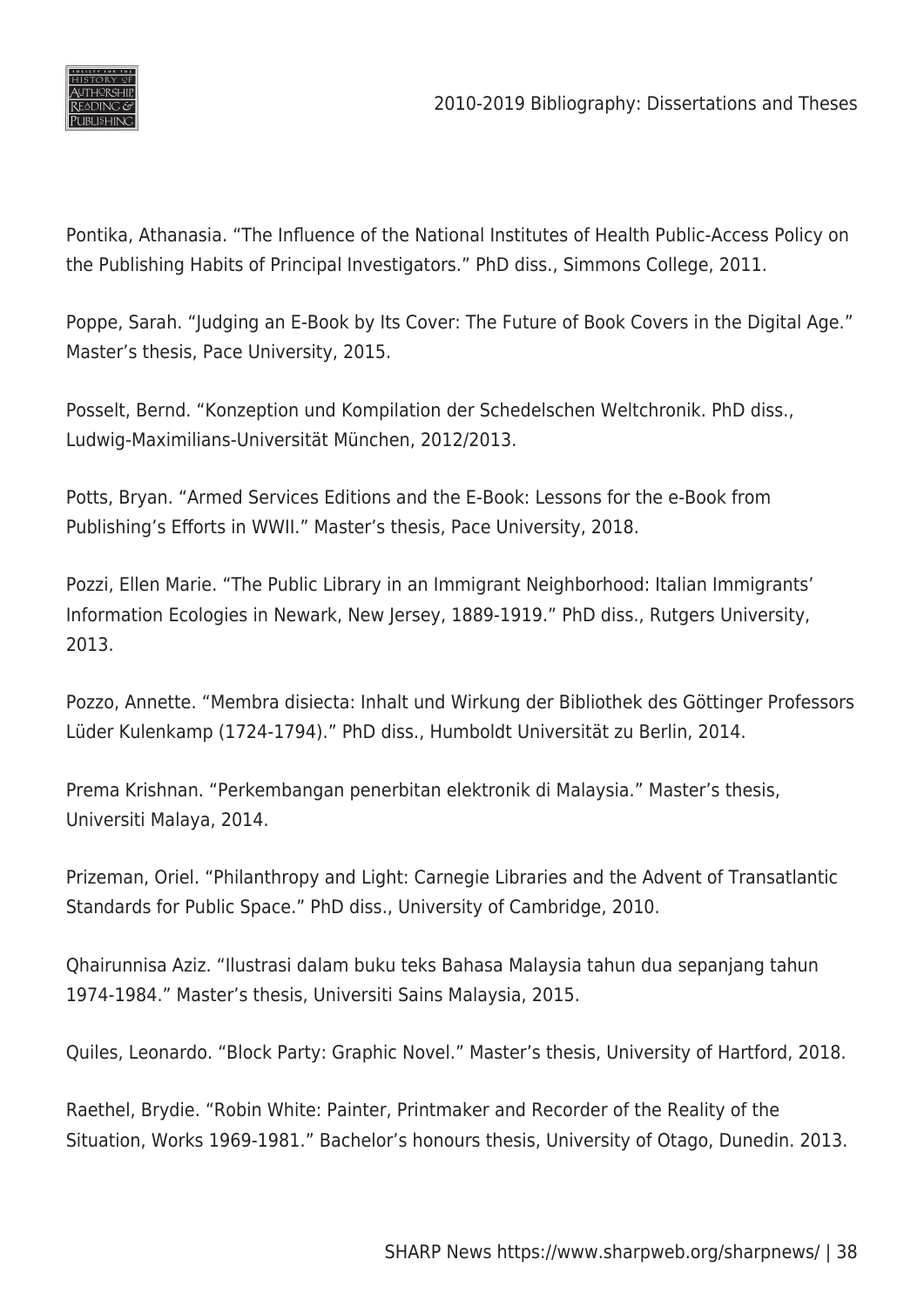

Rafferty, Erin. "The Trouble with Technology: Higher Education Publishers Must Do More than Publish." Master's thesis, Pace University, 2015.

Raimondi, Rachel. "Pricing the Digital Age: The Worth of an e-Book." Master's thesis, Pace University, 2011.

Rappl, Stephanie. "Text und Bild in der Elsässischen 'Legenda aurea': der Cgm 6 (Bayerische Staatsbibliothek München) und der Cpg 144 (Universitätsbibliothek Heidelberg)." PhD diss., Universität Regensburg, 2012.

Raymond, Joanne. "Inside Start Publishing: Cleis Press & V!Va Editions. Master's thesis, Pace University, 2015.

Réach-Ngô, Anne. "L'écriture éditoriale à la Renaissance genèse et promotion du récit sentimental français, 1530-1560." PhD diss., Universite Paris-Sorbonne, 2013.

Reinisch, Jutta. "Poesie der Poesie: die Randzeichnung des 19. Jahrhunderts seit Runge und Neureuther zwischen Arabeske und Groteske." PhD diss., Universität Stuttgart, 2011.

Retief, Anje Danielle. "A Literary Relationship between South Africa and Germany: Adapting Marketing Strategies to Different Cultures." Master's thesis, University of the Witwatersrand, 2017.

Reynolds, Thomas W. "Wiki Readers, Wiki Writers." PhD diss., University of Louisiana at Lafayette, 2011.

Richards, Kimberly. "E-Books: The Beginning of a New Era." Master's thesis, Pace University 2014.

Richardson, Kimberly. "Self-Publishing and Its Effects on the Role of Literary Agent and the Traditional Publishing House Contract." Master's thesis, Pace University, 2015.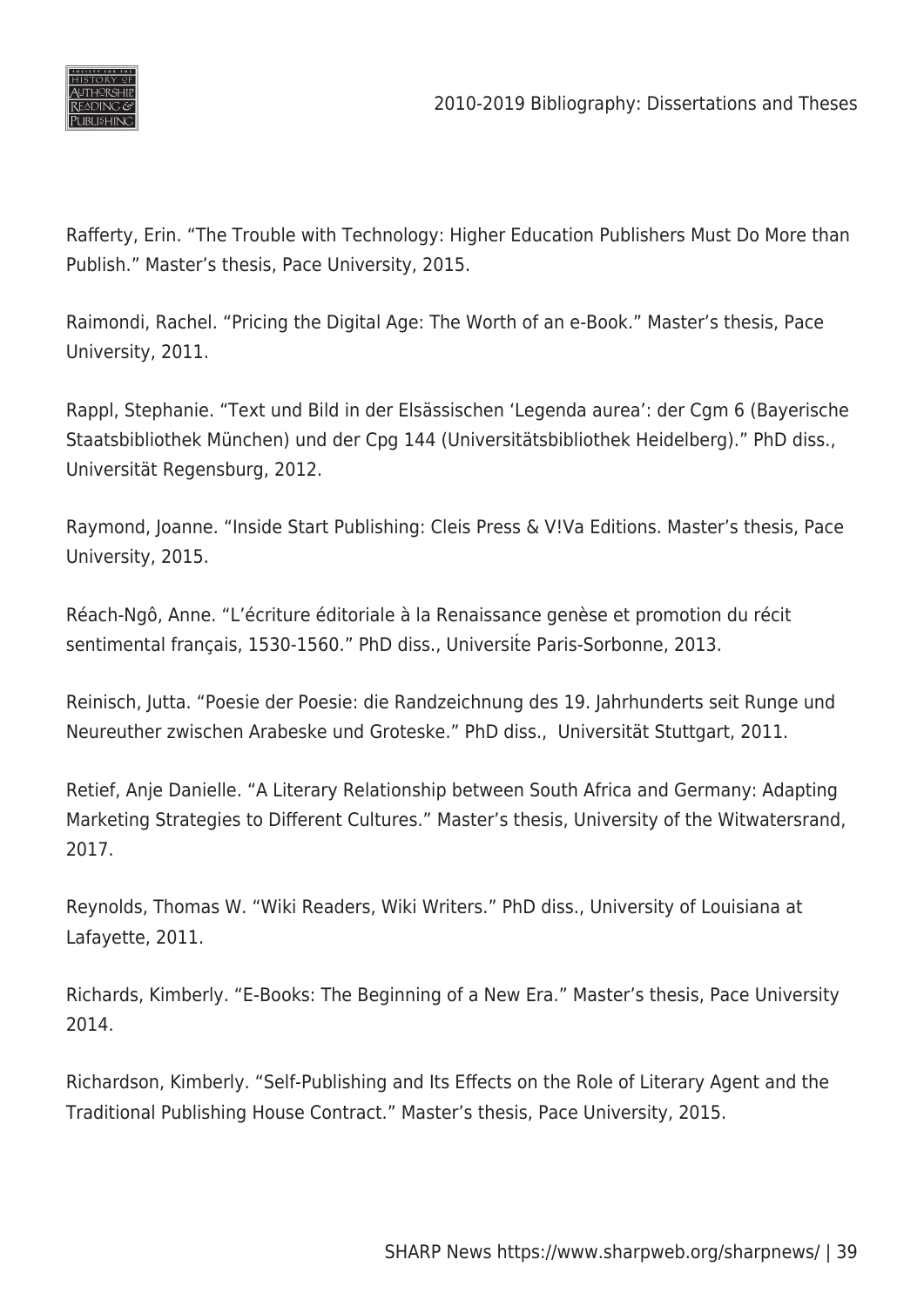

Rippee, Emma. "A Curious Cabinet at the Bibliothèque Sainte Geneviève." Master's thesis, Southern Methodist University, 2011.

Robinson, Sharonda R. "Access, Authenticity, Accuracy, and Relevance: A Content Analysis of Award-Winning Children's Books about African Americans, 2001-2017." PhD diss., Cardinal Stritch University, Milwaukee, 2018.

Robley, William A. "A Preference for Printing? Colour-Printing in Botanical Books." PhD diss., Aberystwyth University, 2017.

Romaguera, Gabriel E. "To Start, Continue, and Conclude: Foregrounding Narrative Production in Serial Fiction Publishing." PhD diss., University of Rhode Island, 2017.

Roman, Maira Feltrin. "Sealing the Deal: How Outside Factors Can Contribute to an American Book's Success in the Foreign Market." Master's thesis, Pace University, 2015.

Rotem Nir, Shiri. "Le-katleg `im ha-satan ha-gadol." PhD diss., Universiṭat Bar-Ilan, 2012.

Rouzbehani, Mihan. "Das Oeuvre der amerikanischen Künstlerin Gwen Frostic: der Nachlass, die Linolkunst und die Prosa unter dem Aspekt der Übersetzung." PhD diss., Universität Heidelberg, 2012.

Rozelle, Elyse. "Around the World in Eighty Clicks: Creating Better Travel Guides for the Digital Age." Master's thesis, Pace University. 2012.

Rozilah Katan. "Kesediaan E-penerbitan dalam kalangan penerbit di Malaysia." Master's thesis, Universiti Malaya, 2014.

Russell, James Charles. "'Many Other Things Worthy of Knowledge and Memory': The Hypnerotomachia Poliphili and Its Annotators, 1499-1700." PhD diss., University of Durham. 2014.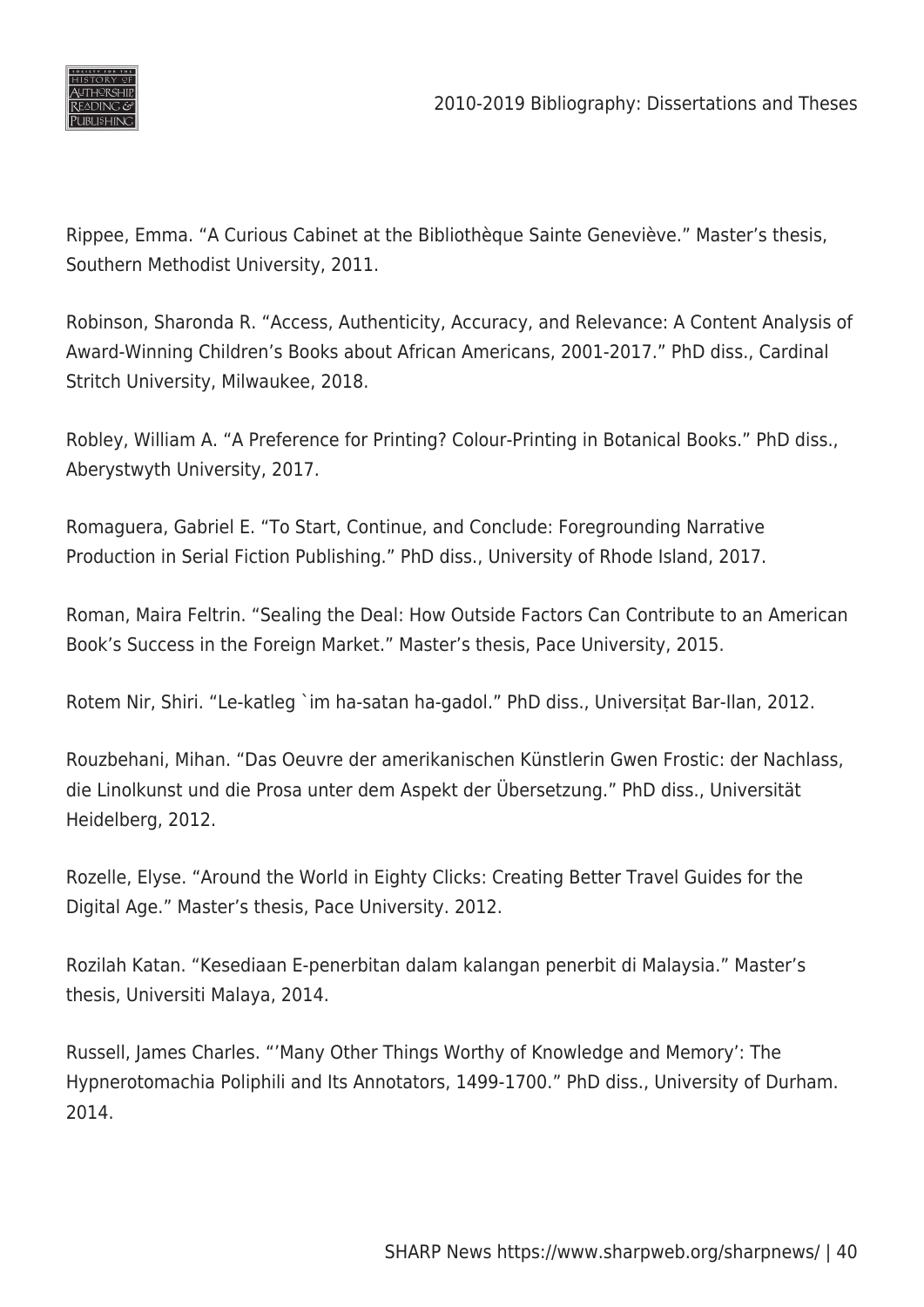

Sáizar, Consuelo. "The Mexican Publishing Industry in the Digital Era: The Case of Fondo de Cultura Económica." Master's thesis, University of Cambridge, 2015.

Salehuddin Zakaria. "Keterbacaan ilustrasi buku teks Science : kajian tentang persepsi pelajar SK dan SMK di Negeri Selangor." Master's thesis, Universiti Malaya, 2011.

Samrgandi, Najwa H. "Factors Influencing Dissertation Author's Decisions to Publish in Open Access." PhD diss., Robert Morris University, 2013.

Sanni, Shamsudeen Ademola. "Adoption of E-Publishing amongst Malaysian Journal Publishers." PhD diss., Universiti Malaya, 2014.

Saracco, Benjamin H. "Increasing Awareness, Usage, and Knowledge of Digital, Local History Materials in Urban Public New Jersey Libraries with LibraryBoxen." Master's thesis, Stockton University, 2016.

Saraceni, Claudia. "Readings: An Investigation of the Role of Aesthetic Response in the Reading of Narrative Literary Texts." PhD diss., Leeds Metropolitan University, 2010.

Sauerwein, Mary. "Medieval Enshrinement or the Medieval Enshrined: A Current Appraisal of the Lindau Gospels." Master's thesis, Bard Graduate Center, 2016.

Saulus, Nokuphila Rene. "Usability of the Institutional Repository by Faculty and Postgraduate Students at the University of Swaziland." PhD diss., University of KwaZulu-Natal, 2017.

Saviello, Alberto. "Imaginationen des Islam: bildliche Darstellungen des Propheten Mohammed im westeuropäischen Buchdruck bis ins 19. Jahrhundert." PhD diss., München, Univ., 2011.

Schäffer, Christina. "The Brownies' Book: Inspiring Racial Pride in African-American Children." PhD diss., Universität, Mainz, 2012.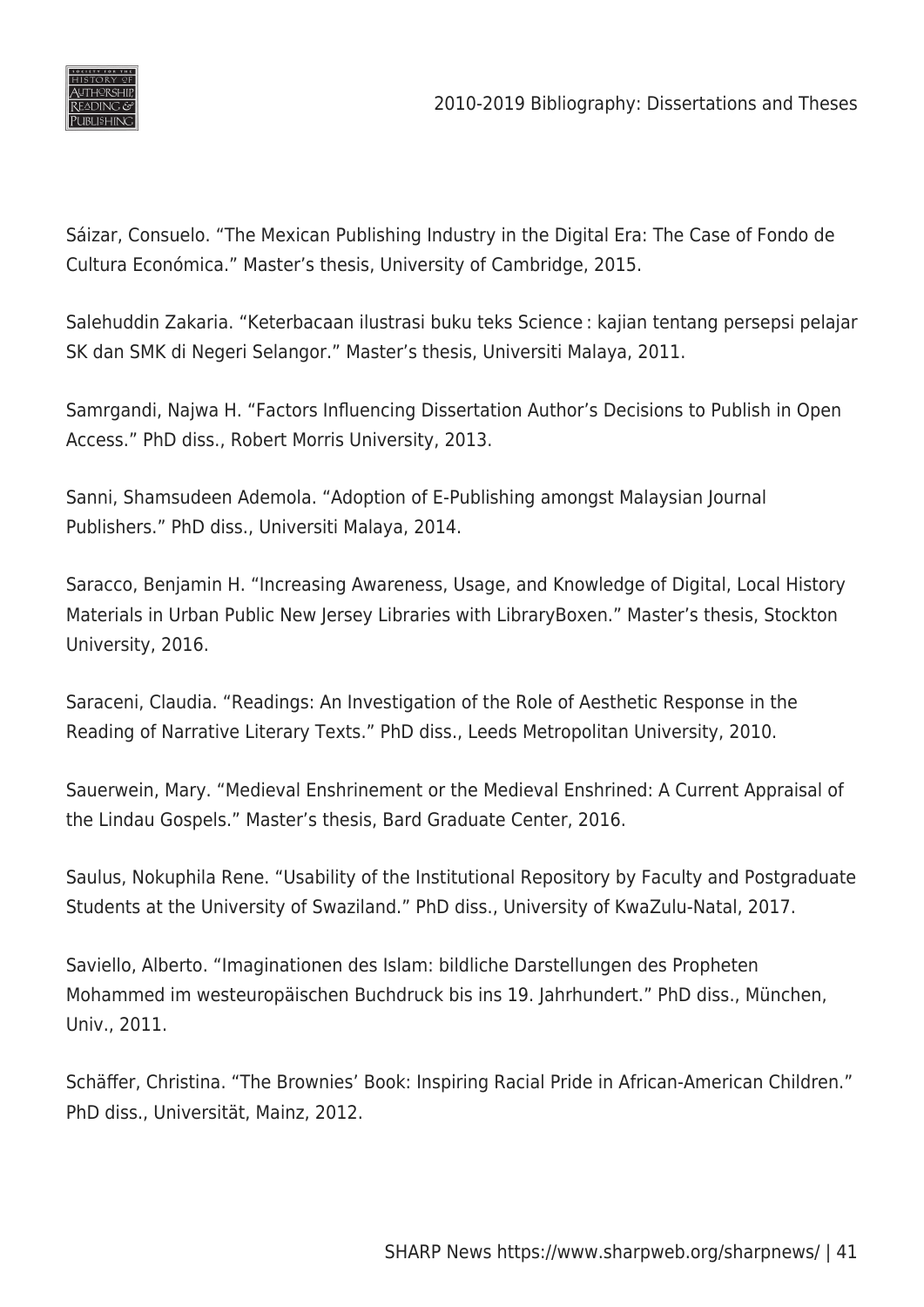

Scheper, Karin. "The Islamic Bookbinding Tradition: A Book Archaeological Study." PhD diss., Leiden University, 2014.

Schevel, Jochen. "Bibliothek und Buchbestände des Augustiner-Chorherrenstifts Georgenberg bei Goslar: ein Überblick über die Entwicklung im Mittelalter bis zur Zerstörung 1527." PhD diss., Universität Göttingen, 2013.

Schmeer, Veronika. "Inszenierung des Unheimlichen: Prag als Topos – Buchillustrationen der deutschsprachigen Prager Moderne (1914-1925)." PhD diss., Universität Regensburg, 2013.

Schmidt, Carina. Bücher für den Widerstand Untergrundliteratur in den besetzten Niederlanden 1940-1945." PhD diss., Universität Mainz, 2016.

Schmidt, Donald F. "Print Books: Surviving and Thriving during the Electronic Revolution." Master's thesis, Pace University. 2012.

Schmidt, Mike. "IPad Editorial Design: Emerging Trends and Observations." Master's thesis, North Carolina State University, 2012.

Schnabel, Kerstin. "'Liber sanctae Mariae virginis in Bordesholm …': Geschichte einer holsteinischen Stiftsbibliothek." PhD diss., Christian-Albrechts-Universität Kiel, 2014.

Schröer, Dorthe. "Die Governess als Leserin: Lesebiografien von Hauslehrerinnen im viktorianischen England." PhD diss., Westfälische Wilhelms-Universität Münster, 2014.

Schultchen-Holl, Lydia. "Morde und andere Geheimnisse in der Bibliothek: über Buch-Räume in der Kriminalliteratur." PhD diss., Universität Duisburg-Essen, 2017.

Schumaker, Sherry. "Amazon: Their Past, Present, and Future and How They Are Changing Traditional Publishing." Master's thesis, Pace University, 2016.

Schütz, Anna Christina. "Charakterbilder und Projektionsfiguren: Chodowieckis Kupfer,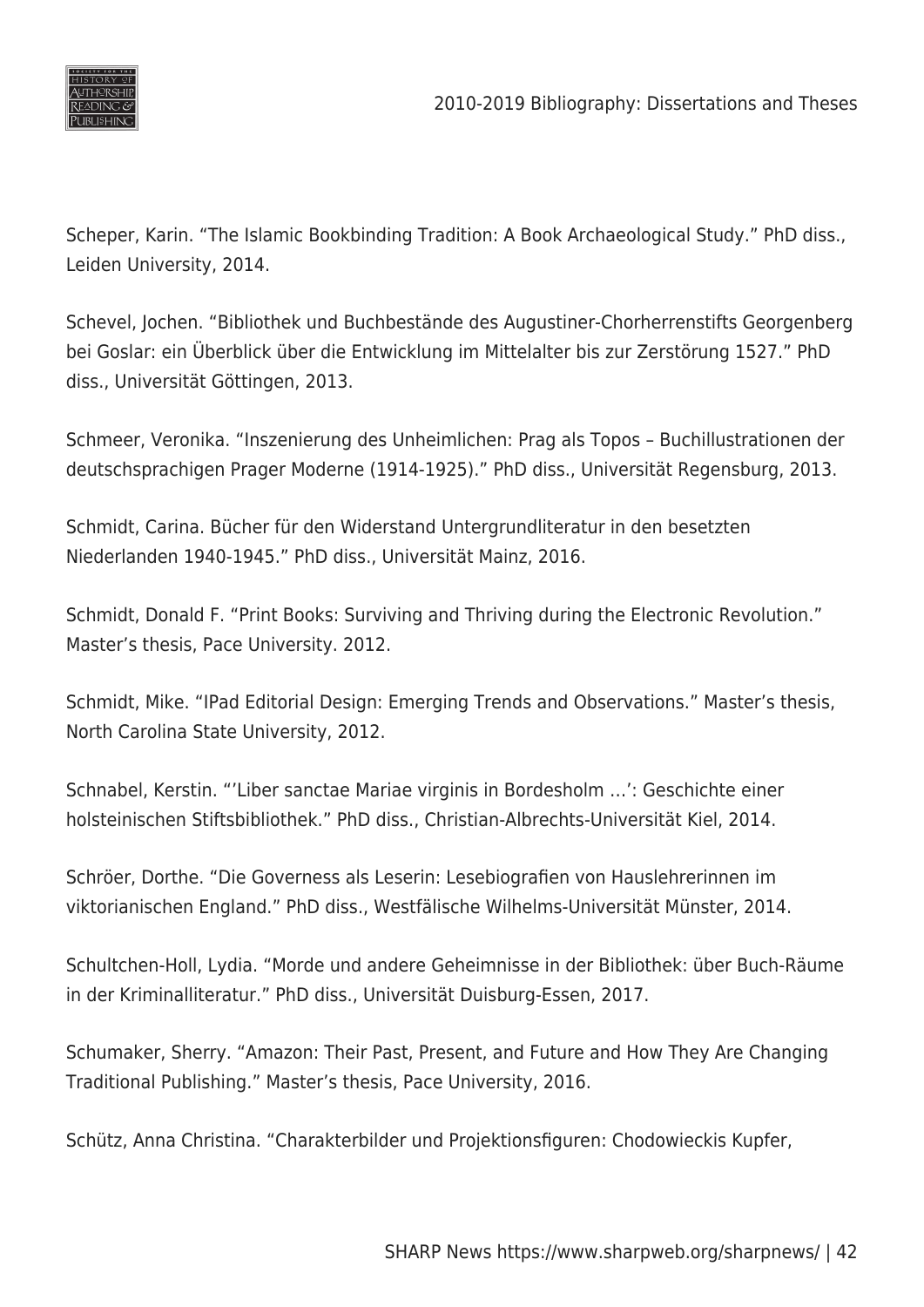

Goethes 'Werther' und die Darstellungstheorie in der Aufklärung." PhD diss., Leuphana Universität Lüneburg, 2017.

Schwartz, Carol. "Looking for Lizard." Master's thesis, University of Hartford, 2014.

Schwebel, Sara L. "Child-Sized History: Fictions of the Past in U.S. Classrooms." PhD diss., Vanderbilt University Press, 2011.

Seckman, John. "Portraits: Songsmiths." Master's thesis, University of Hartford, 2013.

Shaikh, Ruba. "Digital Publishing to IPad." Master's thesis, University of Houston-Clear Lake, 2013.

Shapiro, Jules. "The Digital Transition: How Trade Publishing Houses Are Determining Strategies for e-Books and Marketing the through Social Media." Master's thesis, Pace University, 2011.

Shen, Yifei. "Information Park: Towards a New Auckland Central Library." Master's thesis, University of Auckland, 2015.

Shrontz, Jason Matthew. "'You Will Hold This Book in Your Hands': The Novel and Corporeality in the New Media Ecology." PhD diss., University of Rhode Island, 2017.

Shu, Zhongyang. "Copyright Law Needs to Be Redefined to Adapt with the Ongoing Business of Massive-Online Sale of Digital Books Both in China and U.S.A." Master's thesis, University of Washington, 2011.

Sickmann Han. "Continual Reading: Modern Adaptations and Victorian Reading Practices." PhD diss., Indiana University, 2015.

Siebeck, Anne. "Translated Children's Fiction in New Zealand: History, Conditions of Production, Case Studies." PhD diss., Victoria University of Wellington, 2013.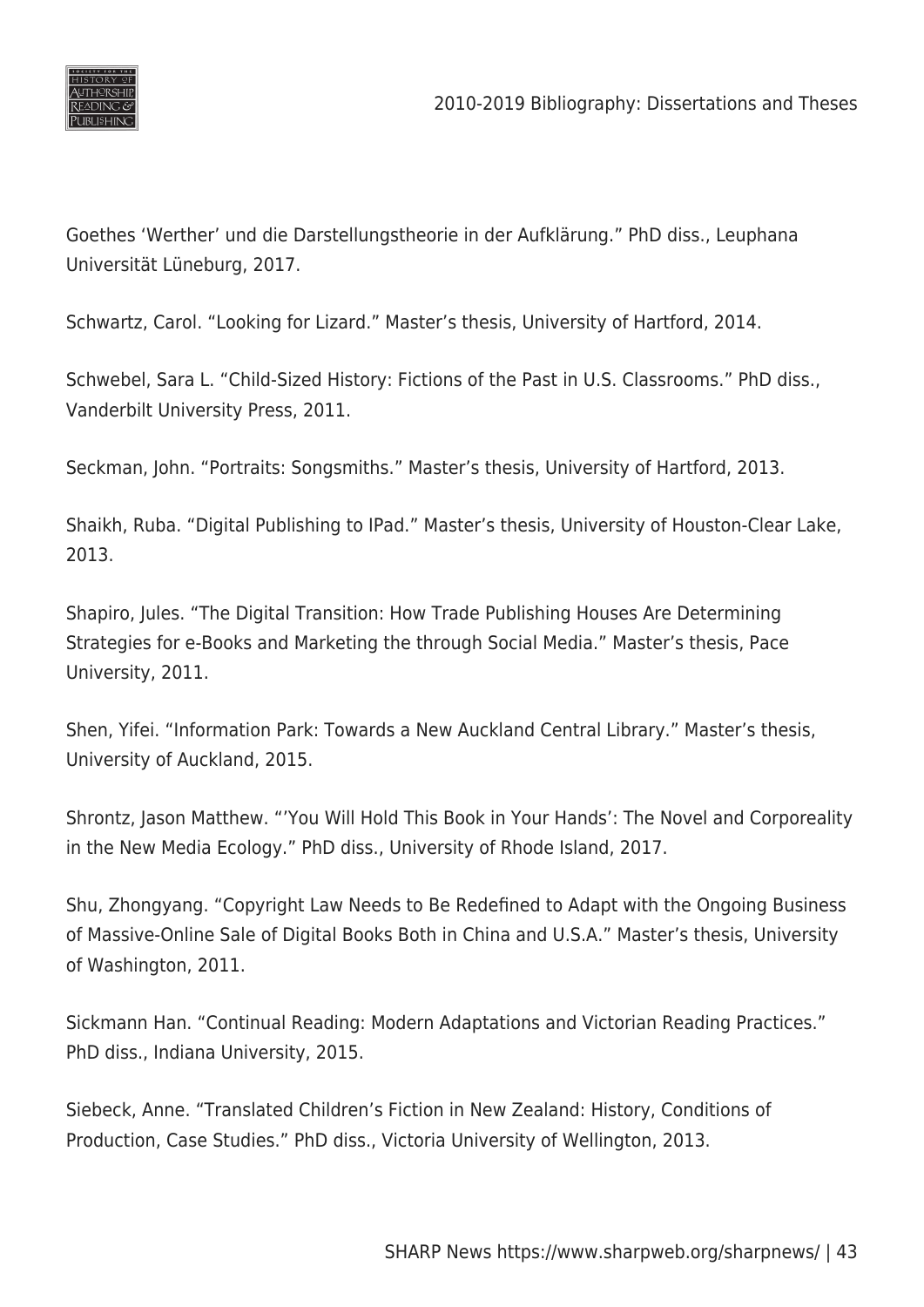

Silva, Cortney. "Establishing a Place in the Majority: Expanding the Market Reach of Native Hawaiian Children's Book Publisher Kamehameha Publishing." Master's thesis, Pace University, 2010.

Silverio Peña, Rut N. "Literatura infantil para todos : conozcamos la cultura de ni $\tilde{A}$ ±as y niños dominicanos." Master's thesis, Universidad de Puerto Rico, 2010.

Simmons, Virginia. "Common Characteristics in Award-Winning Early Childhood International Literature." Bachelor's honors thesis, University of Utah, 2010.

Siti Shukhaila Shaharuddin. "The Psychological Design Concept of Communication: A Study of Perception Attributes on Reading Materials." PhD diss., Dongseo University, 2014.

Smart, Shannon Constance. "Off-Line and on-Demand: The Tyee's First Endeavour in Print Publishing." Master's thesis, Simon Fraser University, 2011.

Smith, Abbott. "Remodeling My Artistic Voice: Narrative Illustration Using Digital Aquatint." Master's thesis, University of Hartford, 2019.

Smith, Kara Michele. "Enculturing Gender: Examining Bestselling Children's Picture Books." Master's thesis, North Dakota State University, 2010.

Soos, Carlin N. "'I Will Not Buy Anything Printed on Food': Challenges in the Care and Preservation of Artists' Books." Master's thesis, Bard Graduate Center, 2016.

Sosnowski, Danuta. "Rewards Programmes: An Exploratory Study of a South African Book Store's Rewards Programme." Master's thesis, University of the Witwatersrand, 2015.

Spear, Rashelle. "Book Production in the Medieval West Midlands: The Case for Organized Bookmaking." Master's thesis, Eastern Illinois University, 2012.

Stender, Alexandra. "Die Entwicklung der Buchherstellung in der Bundesrepublik Deutschland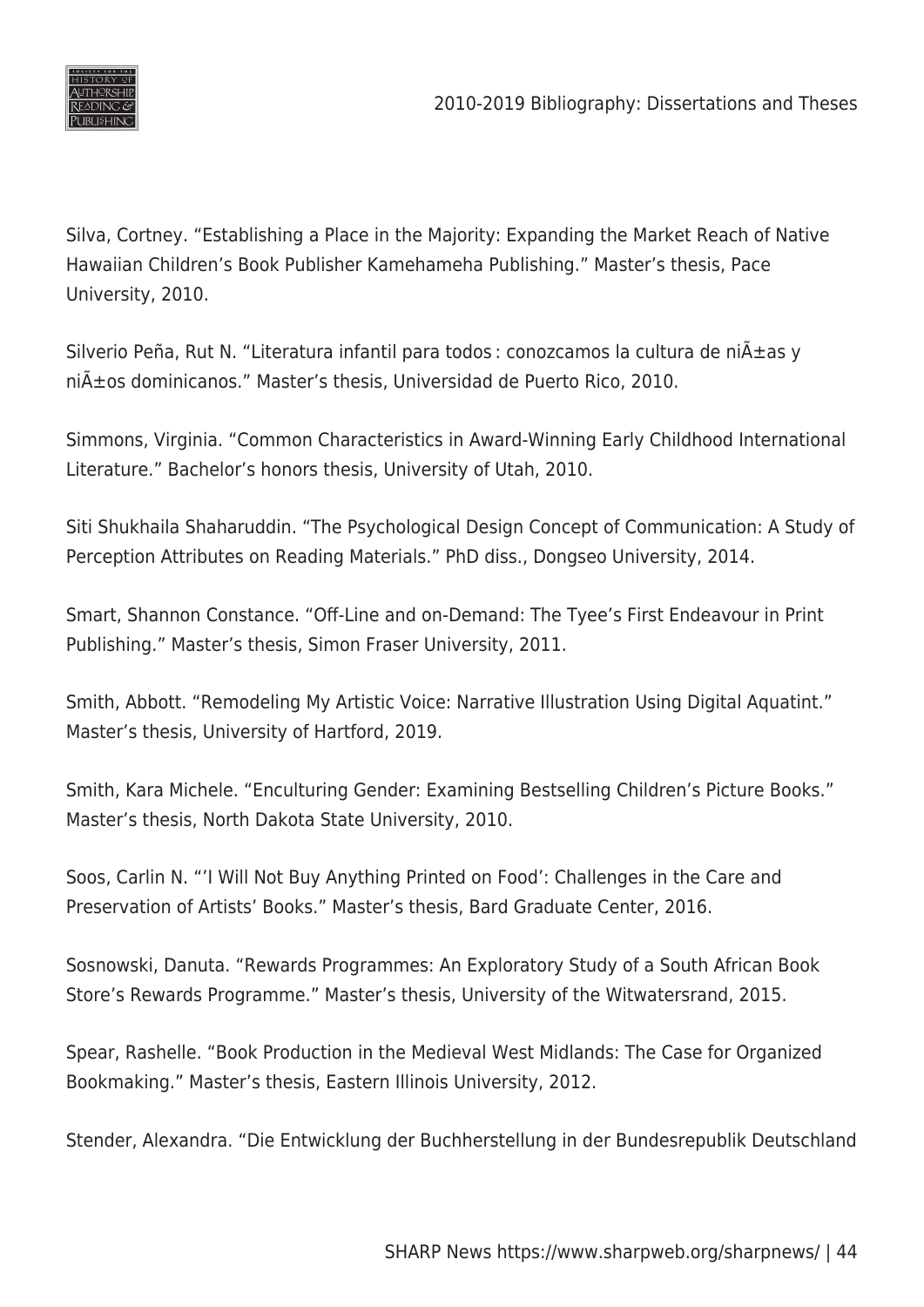

am Beispiel der prämierten Bücher der Stiftung Buchkunst." PhD diss., Humboldt-Universität Berlin, 2015.

Str $\tilde{A}$ ¶mquist, Helena. "'Med coleurt omslag': färgade, dekorerade och tryckta pappersomslag på svensk bokmarknad 1787-1846: en bokhistoria. PhD diss., Lunds Universitet, 2010.

Strautmane, Tereze. "The Red Thread." Master's thesis, University of Hartford, 2016.

Strobel, Abigail. "The Textbook Publishing Industry's Shift to Digital Products in Response to Student Financial Need and Preference." Master's thesis, Pace University, 2019.

Strobel, Rebecca. "EBook Subscription Models." Master's thesis, Pace University, 2015.

Suderman, Frances Marie. "Rewriting Christians: A Rhetoric Analysis of Emergent Church Texts." Master's thesis, California State University, San Bernardino, 2010.

Sukran, Muhamad. "Peranan perpustakaan sekolah di dalam mempengaruhi minat membaca: kajian kes persepsi guru dan ibu bapa di Sumatera Utara, Indonesia." Master's thesis, Universiti Malaya, 2011.

Swadish, Michelle M. "Taming the West: Women Librarians and the Pasadena Public Library, 1880-1920." Master's thesis, San José State University, 2011.

Sweeney, Sandra. "Crown Him King of Letters: The New Methodists and Baptists and the Quest for an American Literary Aesthetic 1830-1870." Master's thesis, University of Wisconsin–Milwaukee, 2010.

Takahashi, Rumi. "Self-Effacement of the 'Author' to Circulate Texts: Strategies to Construct Authorship in Antebellum America." Master's thesis, University at Albany, 2014.

Taldone, Angela. "E-Cookbooks, Apps, and Blogs: A Perfect Recipe for the Future of the Cookbook Genre." Master's thesis, Pace University. 2016.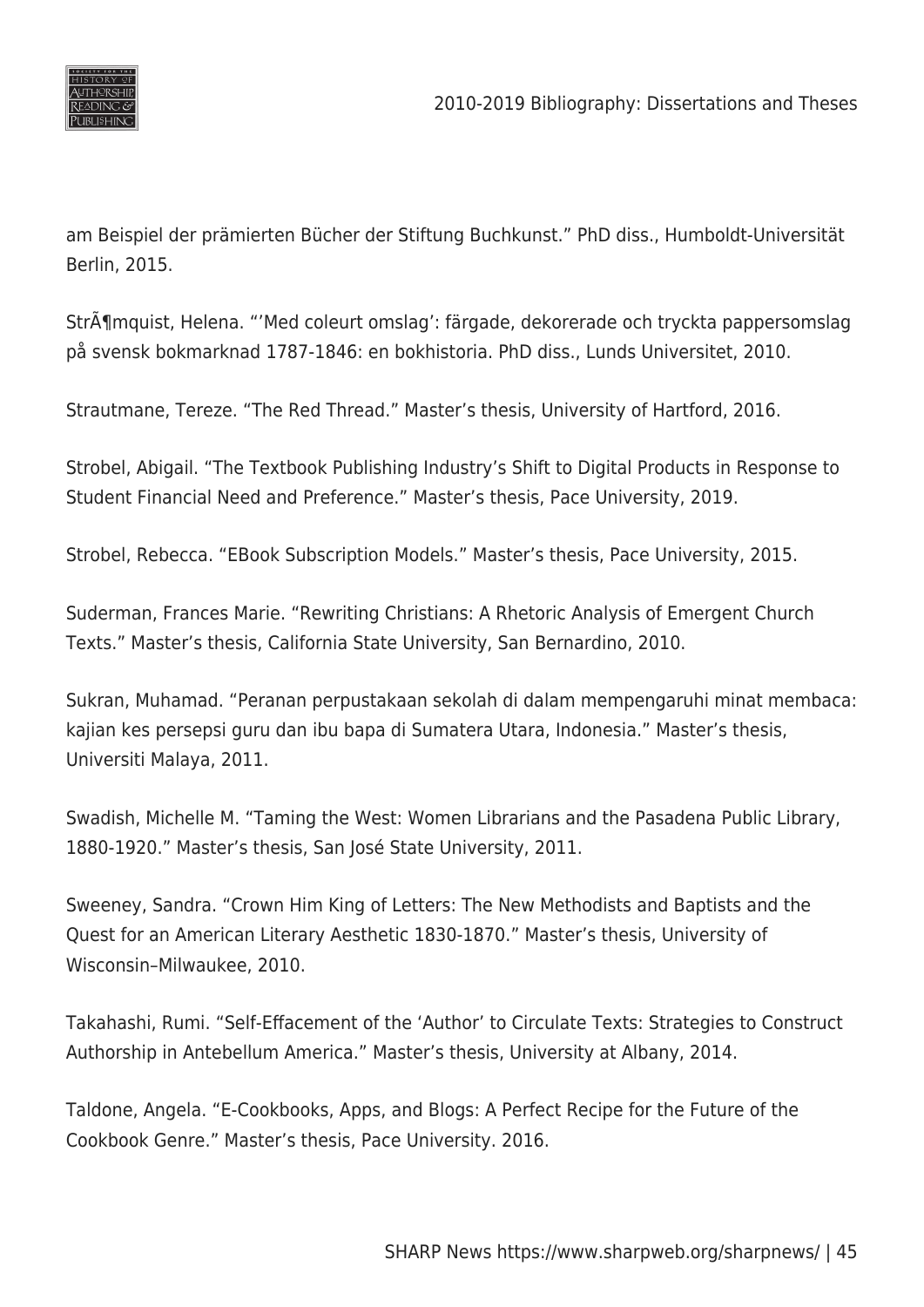

Tan, Chui Kian. "Chinese Book Trade in Malaysia: A Case Study on the Marketing Strategies of Popular Book Company (M) Sdn. Bhd." Master's thesis, Universiti Malaya, 2011.

Tapfuma, Mass Masona. "Utilisation of Open Access Institutional Repositories in Zimbabwe's Public Universities." PhD diss., University of KwaZulu-Natal, Pietermaritzburg, 2016.

Tapper, Christina M. "Revamping African American Magazine Brands in the Age of Digital Innovation." Master's thesis, Pace University, 2011.

Tavcar, Sabina. "Vidik objavljanja znanstvenih in strokovnih monografij v odprtem dostopu: diplomsko delo." PhD diss., University of Ljubljani, 2015.

Tedeschi, Anthony. "The Kiwi Collector & Dr Johnson: An Analytical and Historical Study of the Dunedin Public Library's Samuel Johnson Collection." Master's thesis, University of Otago, 2012.

Thomas, Drew B. "The Industry of Evangelism: Printing for the Reformation in Martin Luther's Wittenberg." PhD diss., University of St Andrews, 2018.

Thompson, Leslie. "A Spiritual Journey through Literature: How Austen, Brontë, Thoreau and Whitman Shaped My Sense of Self, My Religious Practice, and My Place in a Spiritual World." Master's thesis, Weber State University, 2014.

Thomson, Bill. "Chalk: A Wordless Children's Book." Master's thesis, University of Hartford, 2014.

Tian, Yu. "Comparison of the E-Book Industry between China and the United States." Master's thesis, Pace University, 2019.

Tizzano, Michael. "The Rise and Fall of the E-Book: How e-Books Became a Losing Game for Publishers and How to Change the Score." Master's thesis, Pace University, 2016.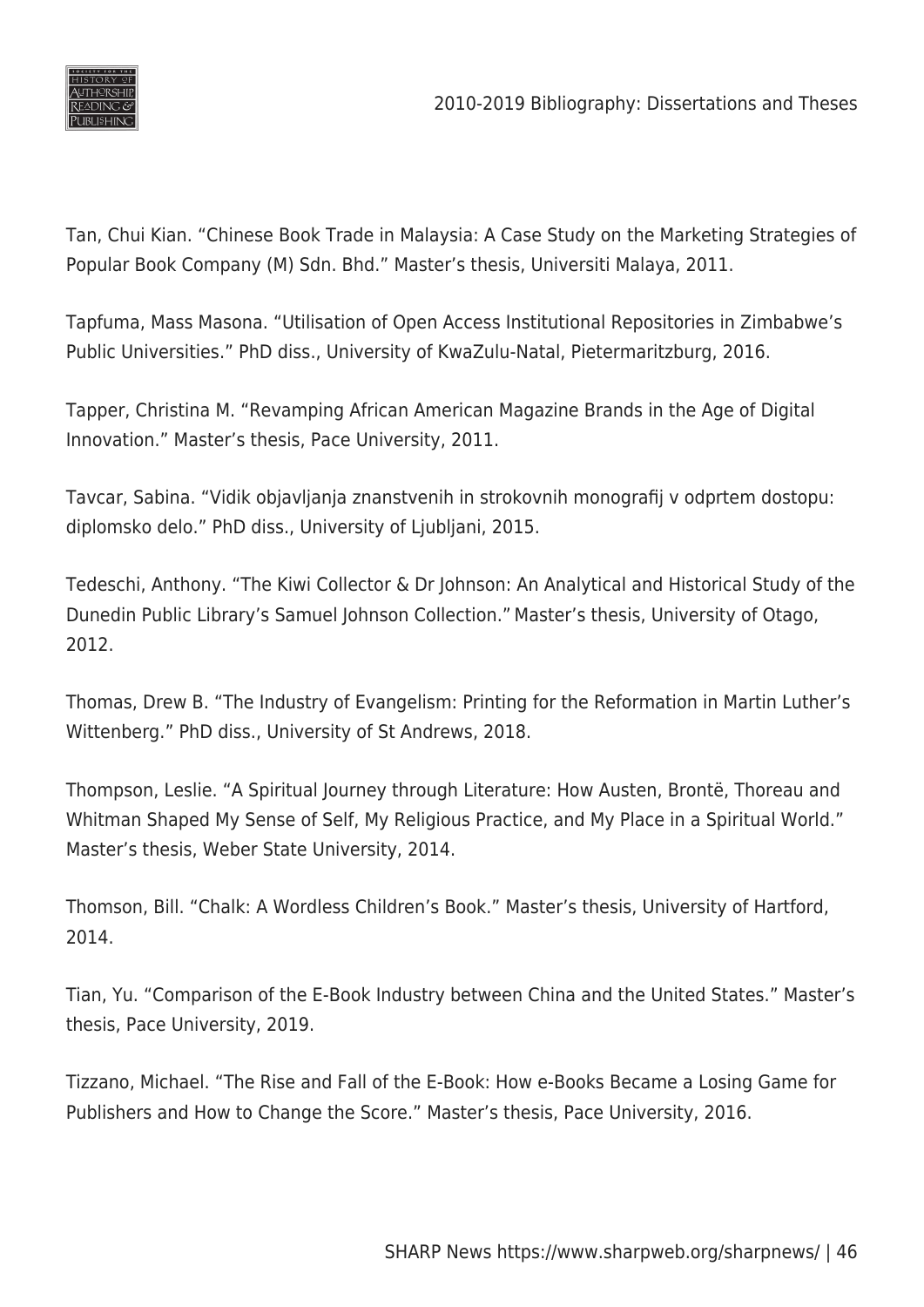

Torzok, Steven. "Apocalypsis Stricte Interpretatur : Exegesis in the Margins of the Cloisters Apocalypse." Master's thesis, University of Wisconsin–Milwaukee, 2012.

Truter, Sonja. "Manga and Anime: Understanding the Kodomo Illustration Style." Master's thesis, Tshwane University of Technology, 2016.

Undorf, Wolfgang. "From Gutenberg to Luther: Transnational Print Cultures in Scandinavia 1450-1525." PhD diss., Humboldt-Universität zu Berlin, 2012.

Unhjem, Gayle. "Revolutionizing Higher Education: A Look at the Future of Digital Textbook." Master's thesis, Pace University, 2012.

Vaca, Daniel. "Book People: Evangelical Books and the Making of Contemporary Evangelicalism." PhD diss., Columbia University, 2012.

Valentín Ruiz, Francisco José. "El libro electrónico en las bibliotecas españolas: evolución, gestión y análisis de contenidos y dispositivos de lectura." PhD diss., Universidad Complutense de Madrid, 2014.

Van Enis, Quentin. "La liberté de la presse à l'ère numérique. PhD diss., Université de Namur, 2014.

Vandenberg, Vincent. "De chair et de sang: images et pratiques du cannibalisme de l'Antiquité au Moyen Âge." PhD diss., Université Libre de Bruxelles, 2010.

Vincent, Brittany. "The Impact of New Forms of Technology on the Curation, Creation, and Engagement of Content in Young Adult Publishing." Master's thesis, Pace University 2016.

Vines, Emily. "The Fine Art of Children's Book Illustration: A Critical Study and Personal Creative Response." Master's thesis, Mississippi College, 2011.

Viñuela Reinoso, Lourdes. "La biblioteca de Fernando Fernández de Velasco: Palacio de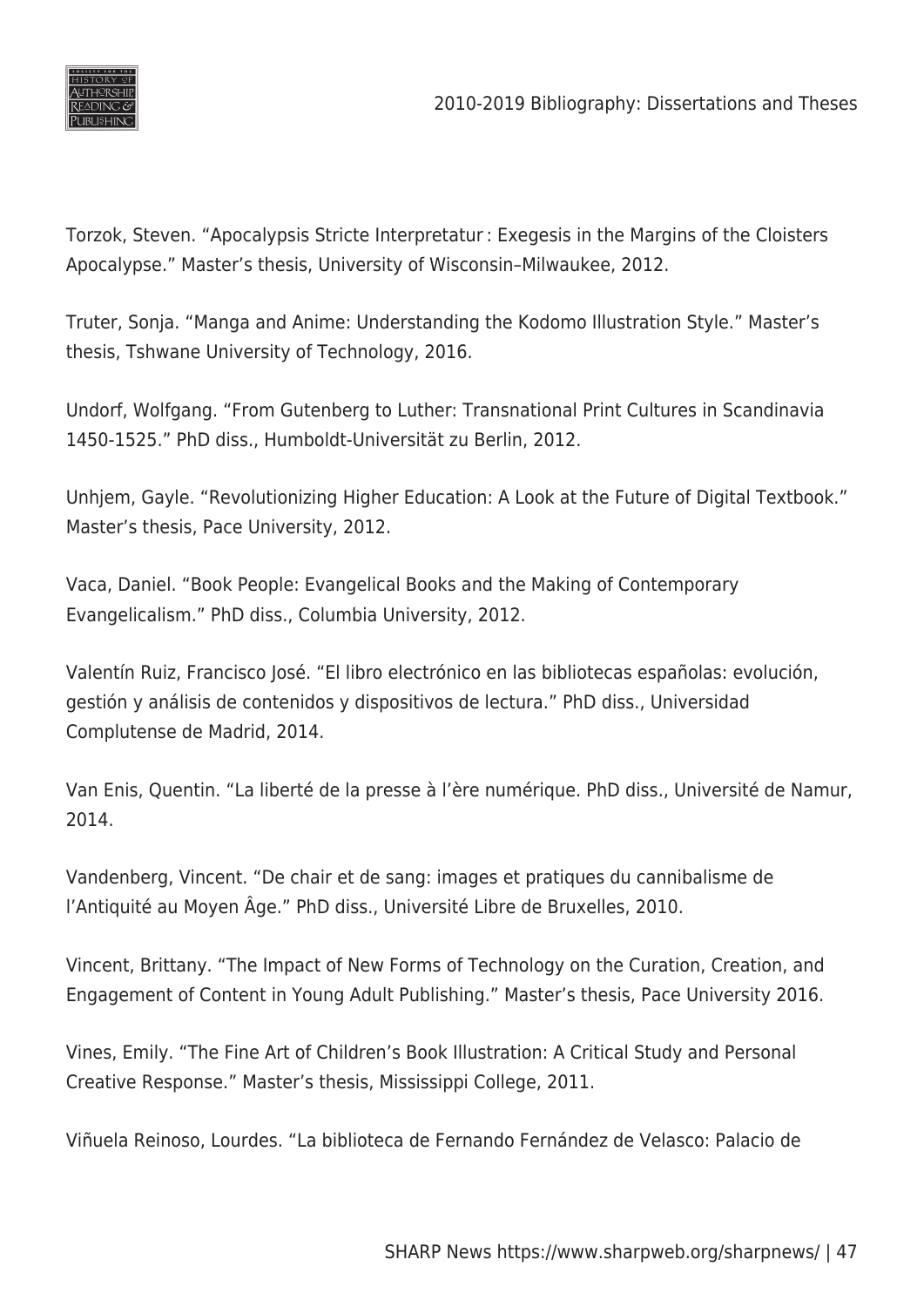

Soñanes." PhD diss., Universidad Complutense de Madrid, 2013.

VonHaeger, Arden. "The Image Maker: Storytelling through Multiple Mediums." Master's thesis, University of Hartford, 2014.

Voorhees, Garret. "Congeniality of Reading on Digital Devices: Measurement and Analysis of Reader Experience." Master's thesis, Rochester Institute of Technology, 2011.

Wallace, Kirk. "Introducing Skülly in… Rib Caged." Master's thesis, University of Hartford, 2018.

Walsh, Laura Anne. "Get Real, Girl–You'll Never Be Perfect: An Analysis and Comparison of Feminine Identity Construction in Popular Teen Magazines and the Novels of Laurie Halse Anderson." PhD diss., Arizona State University, 2010.

Walta, Ville. "Libraries, Manuscripts and Book Culture in Vadstena Abbey." PhD diss., University of Helsinki, 2014.

Wang, Guihua. "Engagement in Academic Book Reviews: Disciplinary, Gender, and Historical Perspectives." PhD diss., National Institute of Education, Nanyang Technological University, 2018.

Wang, Qingke. "Self-Publishing in the United States and China: A Review of Successful Strategies and Opportunities for Growth." Master's thesis, Pace University, 2017.

Ward, Rachel. "Twenty-First Century Marketing: The Evolution of Print in the Digital Age." Master's thesis, Pace University 2013.

Warne, Bonnie Mary. "What Adolescent Students Could and Could Not Verbalize about Their Personal Reading Interests: A Qualitative Inquiry with a Vygotskian Interpretation." PhD diss., University of Idaho Falls, 2010.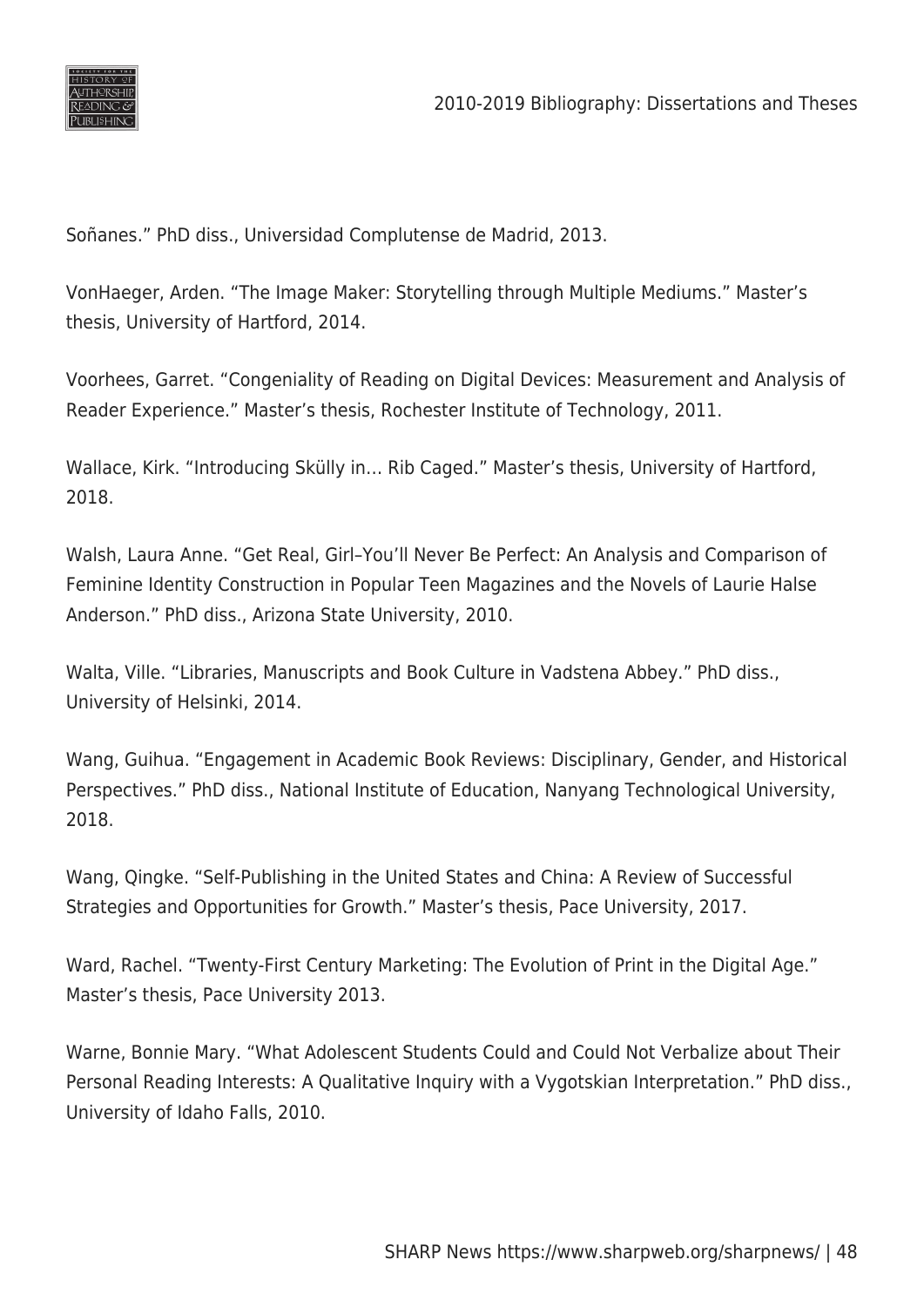

Waterworth, Meredith Turner. "Examining the History of Censorship: Perserving [sic] Students' Right to Read." Honors senior thesis, Arkansas State University, 2016.

Watkins, Valentine. "A Hybrid Approach to Grangerizing: Analysing Henry Shaw's Extra-Illustrated Shakespeare Volumes by Combining Quantitative and Qualitative Methodologies." Master's thesis, University of Melbourne, 2016.

Wei, Weijia. "New Business Models Assumptions for Publishing." Master's thesis, Pace University, 2015.

Wells, Aja. "The Wondrous World of Animals." Master's thesis, University of Hartford, 2012.

Wieckhorst, Katrin. "Schulschriften und ihre Erschliessung in Bibliotheken." PhD diss., Universitäts- und Landesbibliothek Sachsen-Anhalt, 2012.

Wilkes, Caitlin. "The Digital Revolution and K-12 Publishing: Challenges and Changes." Master's thesis, Pace University. 2011.

Willand, Marcus. "Lesermodelle und Lesertheorien historische und systematische Perspektiven." PhD diss., HU Berlin, 2014.

Williams, Amy Christine. "The ABC's of the Macclesfield Alphabet Book: Reevaluating BL Add MS 88887 as a Compilation." Master's thesis, University of London (Courtauld Institute of Art), 2013.

Willis, Catherine Jean. "An Assessment of the Marketing Capabilities of Trade Book Publishers in South Africa." Master's thesis, University of the Witwatersrand, 2016.

Wilson, Cheryl. "Embracing the Digital Revolution: How Magazines Have Adapted to a Changing Landscape." Master's thesis, Pace University, 2012.

Winters, Jennifer. "The English Provincial Book Trade: Bookseller Stock-Lists, c. 1520-1640."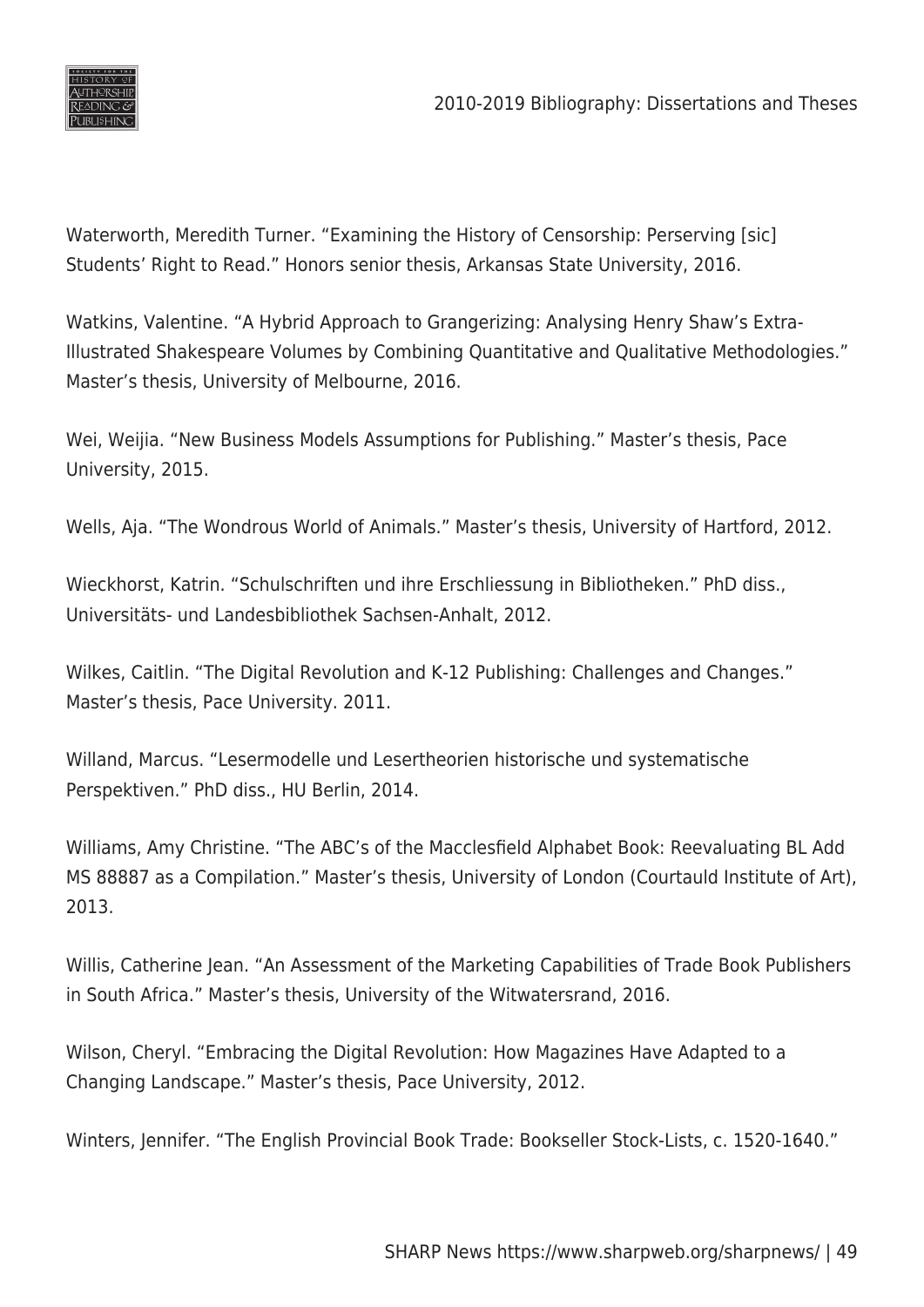

PhD diss., University of St Andrews, 2012.

Wolever, Terry. "Aids to Baptist Historical Research in North America: An Introductory Guidebook Presenting Some of the Key Resources to Assist Students of Baptist History." PhD diss., Southern Baptist Theological Seminary, 2018.

Woodard, William Richard. "The Early Ruskin Manuscripts: Critical and Practical Considerations for Building an Electronic Edition." Master's thesis, Southeastern Louisiana University, 2011.

Wynn, Brock. "From Print to Tablet: A Visual Analysis of the Transition of Printed Magazine Layouts to Touch Screen Tablet Devices." Master's thesis, University of Central Oklahoma, 2015.

Xu, Shibo. "Shi yin, ke ju he shang ye hua: Qing mo shang hai shu ye yan jiu (1872-1905)" = "Lithography, Civil Examinations and Commercialization: A Study on the Shanghai Book Industry in Late Qing Times (1872-1905)." PhD diss., Chinese University of Hong Kong, 2016.

Yaacoub, Faten. "The Sound and the Fury and Ma Tabaqqa La-Kum: Disclaiming Authorial Intent." Master's thesis, Lebanese American University, 2011.

Yalowitz, Paul. "We Are Not Alone: \*although We Are by Ourselves a Lot." Master's thesis, University of Hartford, 2012.

Zavrsnik, Andreja. "Interpretacija upodobitev krajin v ilustracijah Marlenke Stupice : diplomsko delo" = "Interpretation of landscapes in the illustrations of Marlenka Stupica : graduation thesis." Master's thesis, Univ. v Ljubljani, 2012.

Zhang, Lingya. "Changes in Reading Behavior among EReader Adopters." Master's thesis, Rochester Institute of Technology, 2012.

Zhu, Xiaohua. "The Access Rights to Digital Legal Information: A Historical Case Study of